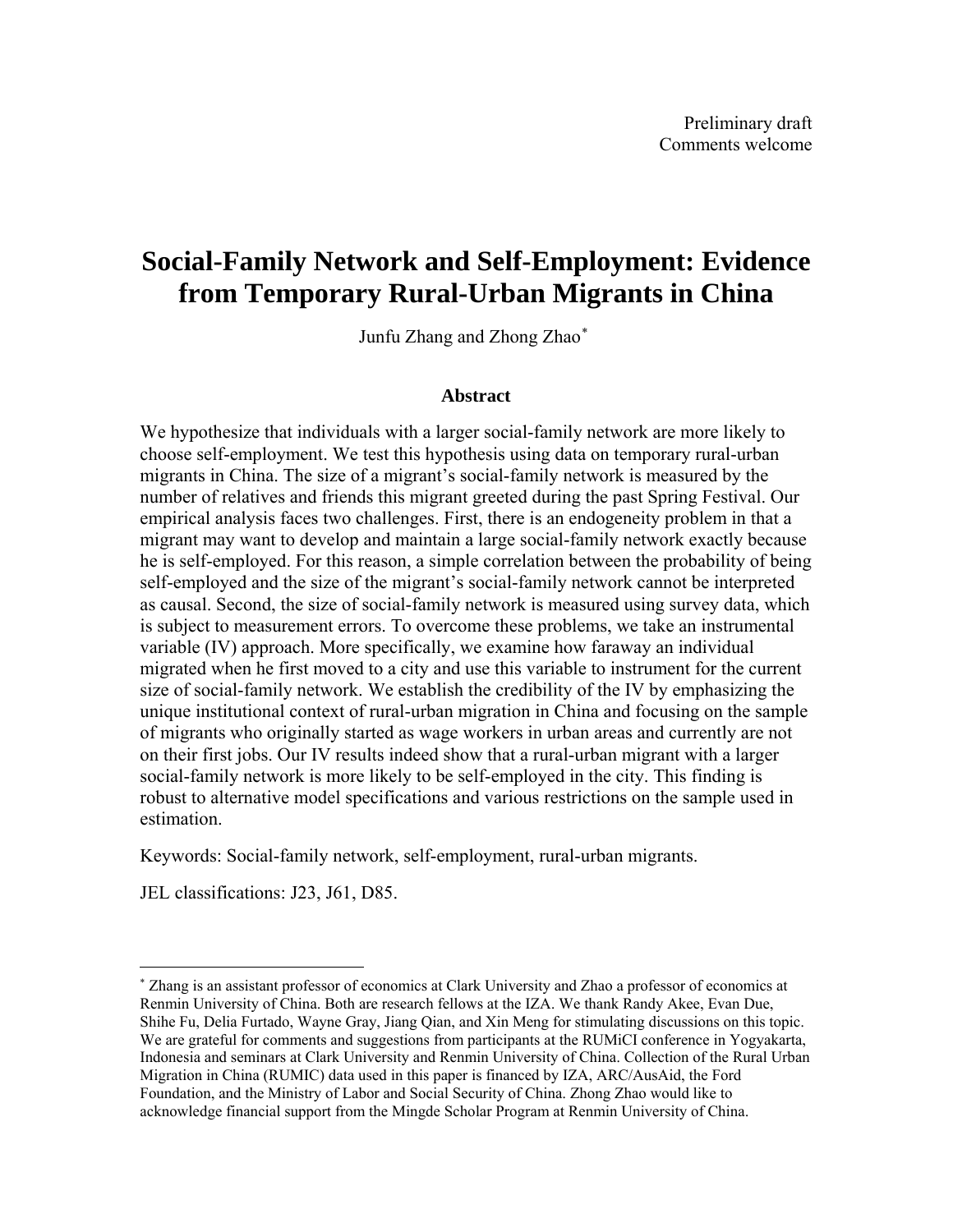## **1. Introduction**

 $\overline{a}$ 

In this paper, we examine how having access to a larger social-family network affects an individual's choice of self-employment.<sup>[1](#page-1-0)</sup>

Self-employment and especially creating and running a business is often a much more challenging task than finding a job and working for an employer. Consider a cook who wants to work at a restaurant. He only needs to find a job that fits his qualifications and interests, and then routinely provides his services at the restaurant day after day. What if he wants to have his own restaurant? Then he has to find a location where a new restaurant can possibly survive; he needs to rent a place for the operation; he needs to secure some money as start-up capital; he needs to deal with local government bureaucracies to obtain permits and licenses; he may need some helpers even if he still works as the cook himself.

Getting the restaurant open is only a start. The owner then has to continuously think about how to attract more customers, where to find dependable suppliers of raw food, and how to cut costs; he needs to figure out the demand fluctuations during a day, throughout a week, and over a year, and respond to them accordingly; he needs to know at least some elementary accounting to keep books in order. Additionally, there are all kinds of random events to deal with, some of which have little to do with the normal business of preparing and serving food. For example, two customers have a heated argument in the restaurant that needs intervention; some local rogues demand a protection fee; a customer gets sick after a meal at the restaurant and threatens to sue; and so on. Clearly, a self-employed person has a lot more to manage than a typical employee.

At each stage of this endeavor of self-employment, a social and family network is often the most reliable source of assistance. This is particularly true in a society like China, on which our empirical analysis will focus. For example, when one needs financial capital for initial investment, one turns to family members, relatives, and close friends. Similarly, when a self-employed individual needs to find customers, the word-ofmouth advertising by friends and relatives is often more effective than advertising

<span id="page-1-0"></span><sup>&</sup>lt;sup>1</sup> Self-employment is the status of working for oneself instead of for an employer. A self-employed individual may work alone or own and run a business that also hires other people. Following the general practice in the literature (see, e.g., Evans and Jovanovic, 1989; Evans and Leighton, 1989; Blanchflower and Oswald, 1998; Fairlie, 1999; and Parker, 2004), we sometimes also refer to a self-employed person as an entrepreneur and the choice of self-employment as entrepreneurship.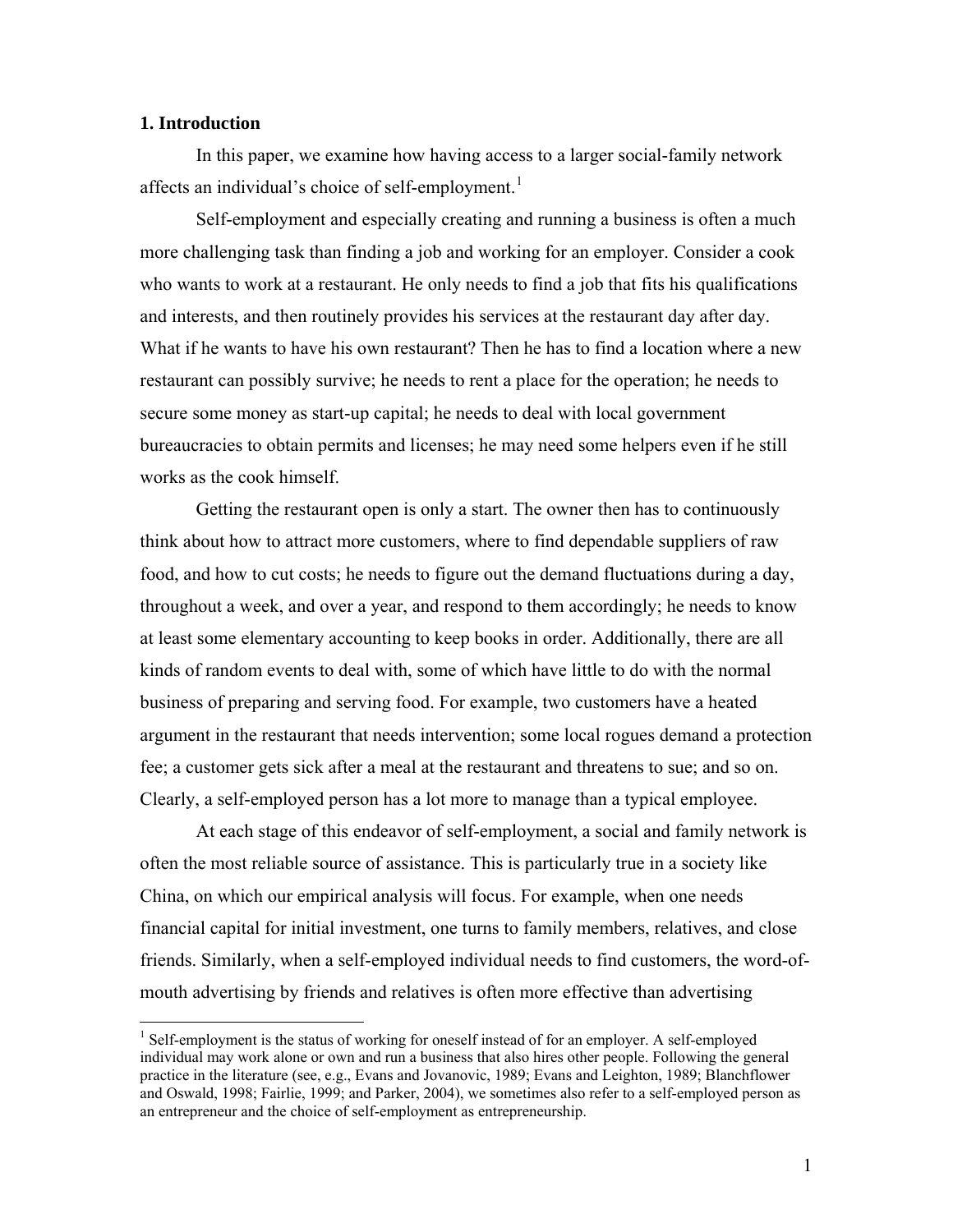<span id="page-2-0"></span>through formal channels; when a small business owner needs to hire a helper, he or she also asks friends and relatives for recommendations and referrals. More importantly, in a developing country where the institutional environment is full of uncertainty and hidden rules, a self-employed individual constantly needs personal connections to facilitate the navigation in such a system (Yueh, 2009). Indeed, an extensive literature has documented that the self-employed rely heavily on the assistance of friends and family members.<sup>[2](#page-2-0)</sup>

Given that a well-developed social-family network can greatly increase the feasibility of self-employment and enhance the chance of success for the self-employed, one would naturally hypothesize that individuals with a larger social-family network are in a better position to choose self-employment. In this paper, we empirically investigate whether this is indeed true.

Our study brings together two strands of literature. One concerns how personal networks affect an individual's labor market outcome and the other regards the various factors that influence a person's decision to become self-employed or engage in entrepreneurship.

There is a vast and growing literature on networks and labor market outcomes, focusing mainly on how social and family connections increase one's employment opportunities and earnings.<sup>[3](#page-2-0)</sup> The bulk of this literature is motivated by the idea that a large social-family network facilitates job search because social contacts, relatives, and family members can provide job openings information as well as referrals. This line of research does not distinguish between wage workers and the self-employed. We want to emphasize here that a well-developed network is more important for the self-employed than for wage workers. Without a supportive network, it is still possible to find a job but will be extremely difficult to survive as a self-employed. Moreover, while "weak ties" and "informal networks" are generally good enough to be helpful when one looks for a wage-earning job (Granovetter, 1973; Bayer et al. 2008), strong ties are often necessary for the kind of assistance needed during self-employment. For example, an acquaintance

<sup>&</sup>lt;sup>2</sup> See, for example, Birley (1985), Burt (1997), Brüderl and Preisendörfer (1997), Allen (2000), and Greve and Salaff (2003).

 $3$  See Montgomery (1991), Ioannides and Loury (2004), Jackson (2008) for excellent reviews of this literature. Some recent work has paid careful attention to the problem of endogenous network formation (see, e.g., Munshi, 2003; Luke and Munshi, 2006; Beaman, 2009; and Laschever, 2009). Bian (1994) and Zhang and Li (2003) study networks and labor market outcomes in the context of China, but neither investigates the relationship between social-family network and the choice of self-employment.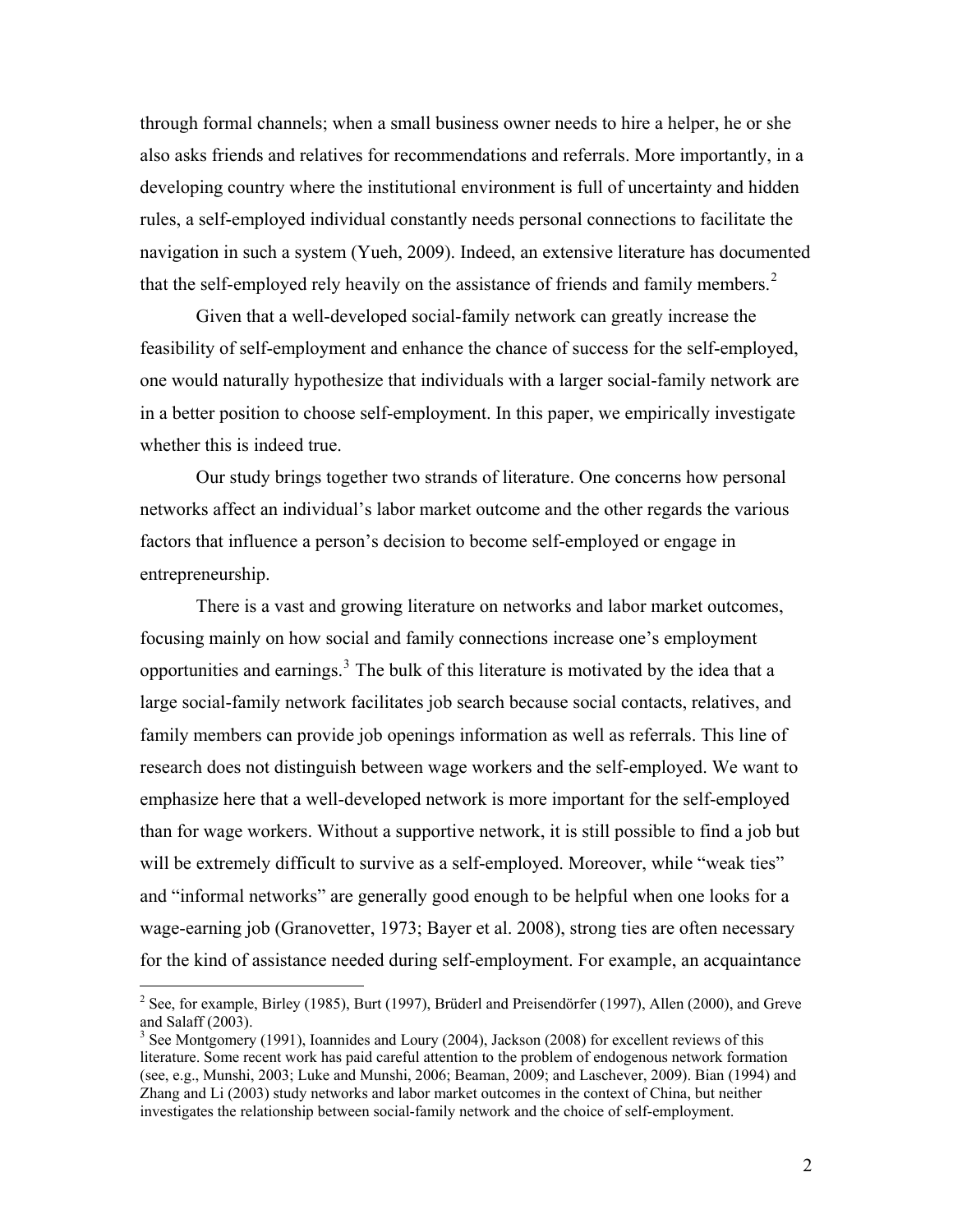<span id="page-3-0"></span>in your neighborhood may provide you some useful information about job openings at his company, but it is unlikely that he will lend you money when you are in need of capital as a small business owner. The latter type of help almost always comes from family members, relatives, or close friends. For these reasons, we expect that a large socialfamily network is crucial for self-employment and having access to such a network puts one in a better position to be self-employed.

The existing literature on the choice of self-employment or entrepreneurship has mostly focused on factors such as liquidity constraint, human capital, and family background. There has been considerable evidence that higher household wealth increases the probability of entrepreneurship, perhaps by relaxing capital market constraints.[4](#page-3-0) A person's human capital matters too. For example, Lazear (2004, 2005) shows that individuals with more balanced skills, acquired through formal education or work experience, are more likely to become entrepreneurs. Others find that family and social backgrounds, such as having a self-employed parent or residing in highly entrepreneurial neighborhoods, also have an effect on the choice of self-employment.<sup>[5](#page-3-0)</sup> However, the size of social-family network, as a potential determining factor in selfemployment decisions, is very much under-researched.

We have been able to discover only two empirical studies related to ours, each examining the simple correlation between the size of a person's social-family network and the choice of self-employment. Using survey data on 595 residents in the U.S. state of Wisconsin, Allen (2000) finds that the probability of self-employment is positively correlated with the size of family network, although not correlated with the number of friends. Using survey data on some 9,000 working-age adults in 13 cities in China, Yueh (2009) finds that an individual is more likely to be self-employed when the size of social network is larger. Her estimates indicate that having one more person in the social

1

<sup>&</sup>lt;sup>4</sup> Evans and Jovanovic (1989), Evans and Leighton (1989), Holtz-Eakin, Joulfaian, and Rosen (1994a, 1994b), Blanchflower and Oswald (1998), and Fairlie (1999) all offer some supportive evidence, although Hurst and Lusardi (2004) cast doubt on some of these findings. In the context of China, Wang (2008) finds that the relaxation of constraints on capital (as well as job mobility), as a result of a wealth shock created by a housing reform, has increased self-employment.

 $<sup>5</sup>$  See, for example, Lentz and Laband (1990), Dunn and Holtz-Eakin (2000), Hout and Rosen (2000), and</sup> Giannetti and Simonov (2009). Djankov et al. (2006) report that in China immediate and extended family members of entrepreneurs are nearly three times more likely to be entrepreneurs themselves than family members of non-entrepreneurs.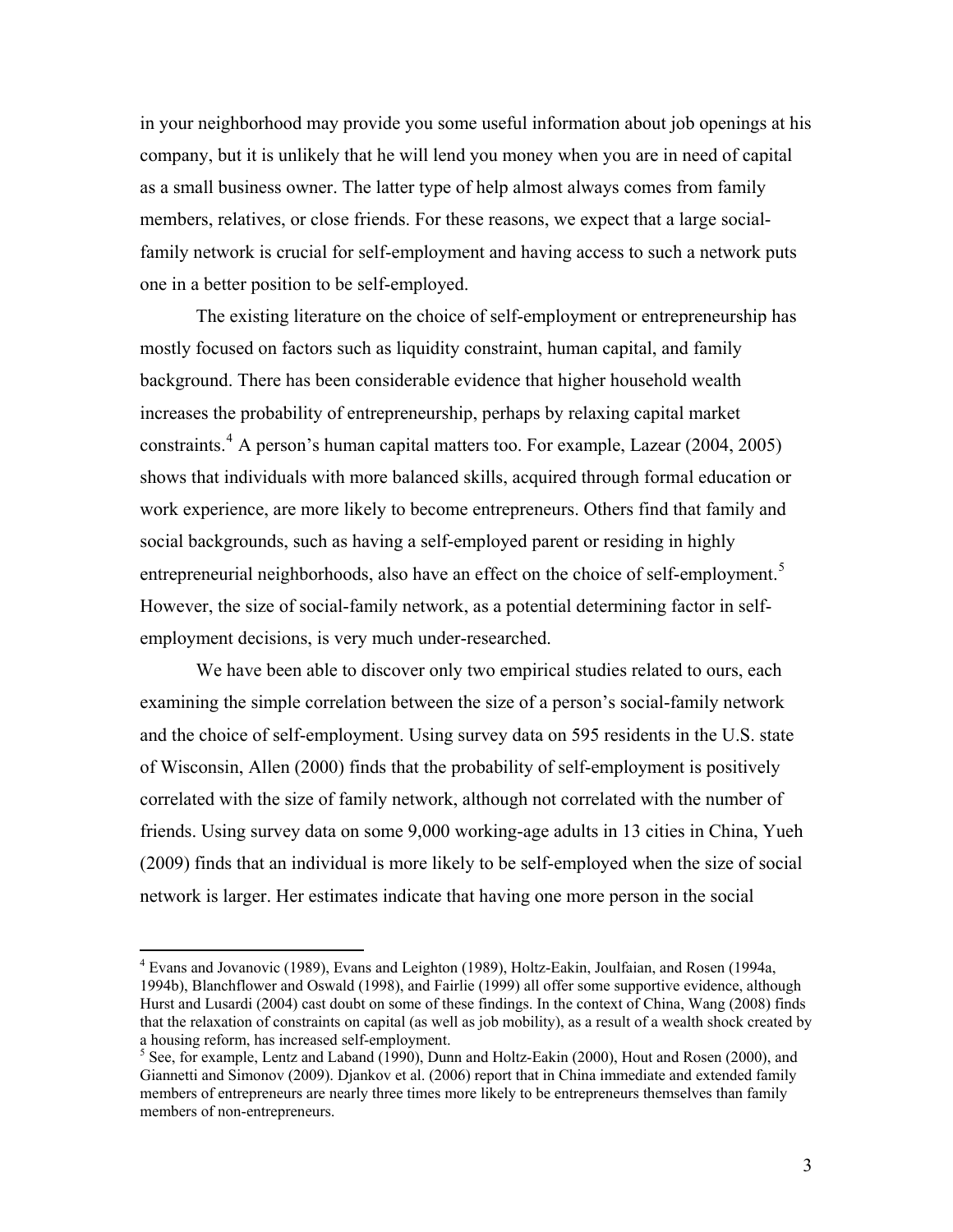network is associated with a 0.03-percentage-point increase in the probability of selfemployment, a very small though statistically significant effect.

There are two problems with empirical analyses based on simple multivariate regressions using survey data, such as those reported by Allen (2000) and Yueh (2009). One is the endogeneity issue. That is, not only may a large social-family network affect the probability of choosing self-employment, the self-employed also have incentive to develop a large network. As a result, a simple correlation between self-employment status and network size does not necessarily imply a causal effect of network size on the choice of self-employment. Indeed, Yueh (2009) has recognized this very concern and cautioned against interpreting her estimated coefficient as a causal effect. The other problem stems from the measurement of social-family network size. Because it is difficult to directly count a person's family members and friends, researchers have to rely on self-reported numbers in survey data to measure the size of social-family network. Both Allen (2000) and Yueh (2009), as well as our study here, use such self-reported data. Due to respondents' imperfect recall and their tendency to report rounded numbers, we suspect that there are serious measurement errors in network-size variables constructed using survey data. Such errors, if not taken into account, will also bias the estimates from simple multivariate regressions.

In this paper, we empirically examine whether individuals with a larger socialfamily network are more likely to choose self-employment, paying close attention to the issues of endogeneity and measurement errors. We use a survey database that was recently constructed in China. Our data contain detailed information about rural-urban migrants in China, including many variables on their personal characteristics as well as their social and family networks.

We take the standard instrumental variable (IV) approach to overcome the endogeneity and measurement-errors problems. In particular, we use *the distance from home province when a migrant first moved to the urban area* as an instrument for socialfamily network size today. As will be shown, the migrants who originally migrated far away from home tend to have a smaller social-family network today, because the networks of rural people tend to be local and long-distance migration disrupts their previously established networks. Using this distance as an instrument, we are assuming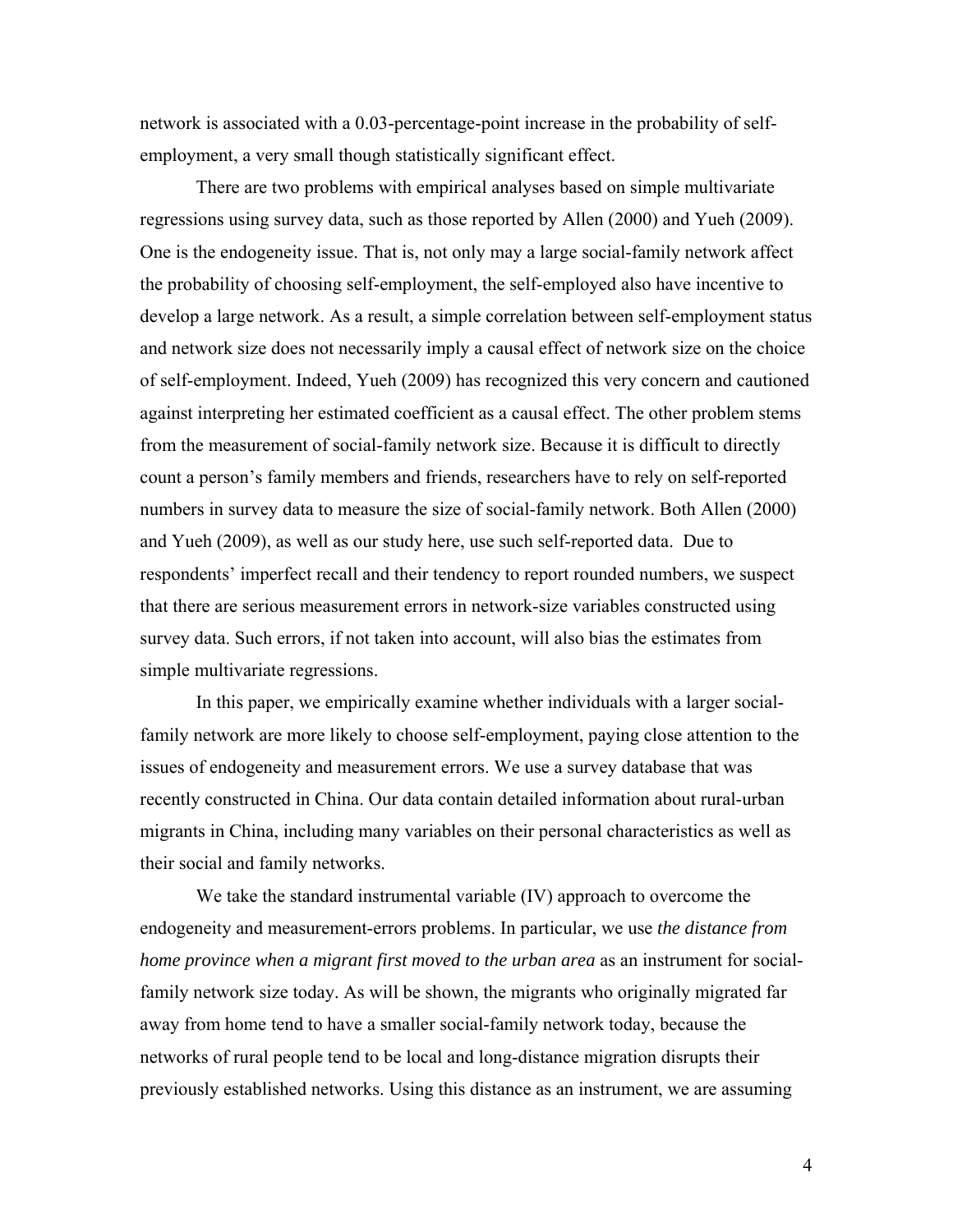that it does not directly affect a migrant's self-employment decision through any other uncontrolled channels.

We believe this assumption is plausible for several reasons. First, as we will emphasize below, the unique institutional context of rural-urban migration in China has determined that the first-time migrants face a great deal of uncertainty and almost always consider the move temporary. The decision where to migrate in the first time is particularly uninformed and largely random, depending on where some early movers they knew had gone. So the distance of the first-time migration is arguably exogenous. Second, our analysis focuses on a sample of migrants who all started as wage workers in urban sectors and all have changed jobs over time. Since none of them was self-employed originally and none of them is on the first job any more, it is plausible that whether they are self-employed today is not directly affected by the distance of their first migration. And third, we control for home province fixed effects. By comparing migrants from the same province, we think it is more reasonable to consider the distance of first migration as exogenous to today's employment status.

We find that migrants with a smaller social-family network, as a result of a longer-distance migration in the past, are less likely to be self-employed today. This finding holds true for various network size measures and it is robust to different model specifications and sample restrictions. We consider these results convincing evidence that the size of social-family network has a positive effect on the choice of self-employment.

The rest of the paper is organized as follows. Section 2 discusses the unique institutional context in China. Section 3 describes the data and our empirical strategies. Section 4 presents empirical results. Section 5 concludes with some remarks.

## **2. Institutional Setting**

### *2.1 Temporary rural-urban migration in China*

Along with its fast economic growth, China has experienced a rapid urbanization during the past three decades. The share of urban population in China has risen from 18 percent in 1978 to 46 percent in 2008. This fast urban growth is achieved primarily through a massive migration from rural areas to cities (Zhang and Song, 2003).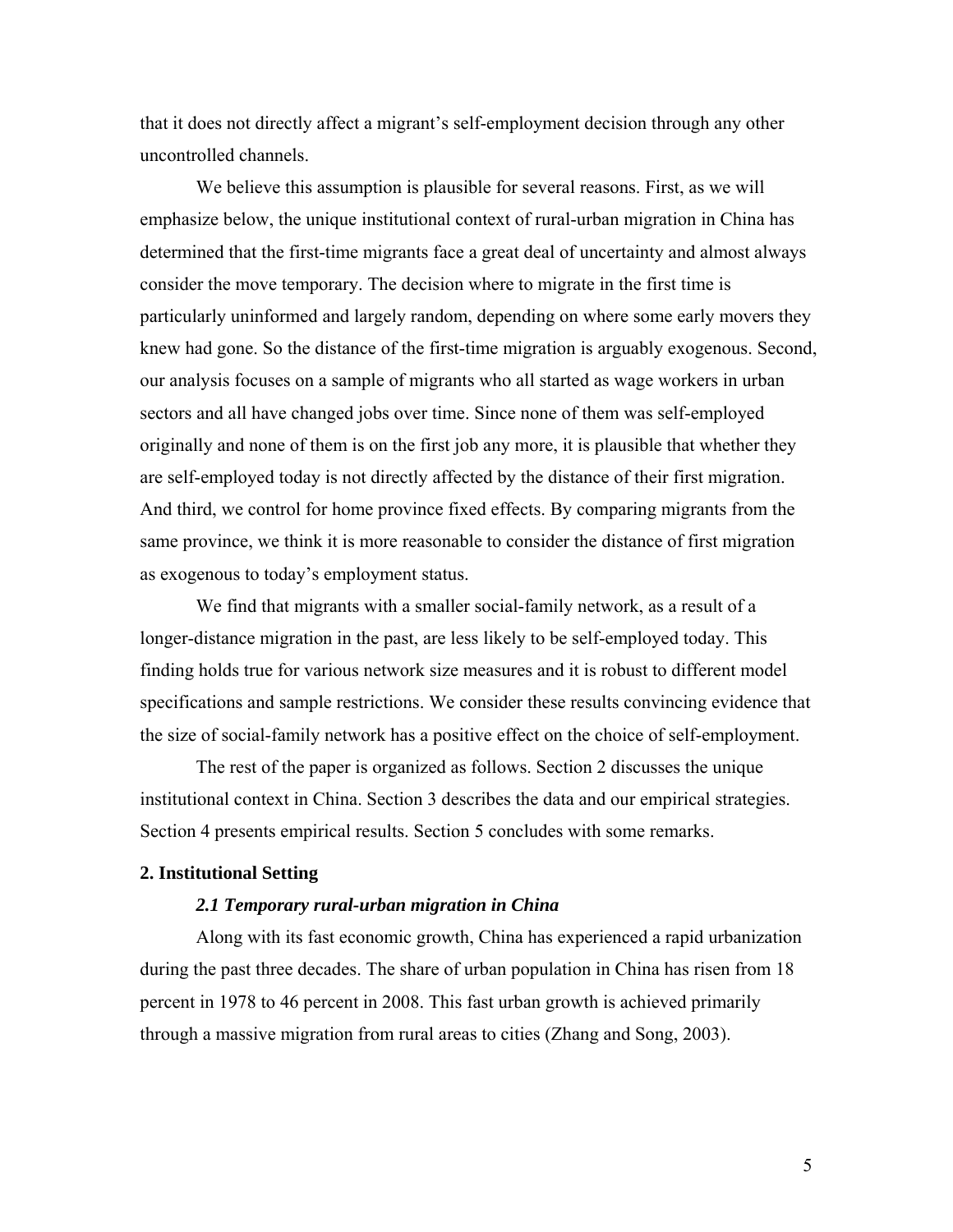<span id="page-6-0"></span>According to the National Bureau of Statistics, by the end of 2008, there was a total of 225 million rural-urban migrants in China. $<sup>6</sup>$  $<sup>6</sup>$  $<sup>6</sup>$ </sup>

This recent wave of rural-urban migration in China occurred in a unique institutional context. On the one hand, there is a long-standing residence registration (*hukou*) system in China, designed to control the movement of people within the country (Chan and Zhang, 1999). Each individual is issued a residence permit, a so-called *hukou*, which gives the person the right to live in a jurisdiction and access local public goods such as public education and health care. If a person with a rural *hukou* wants to move to a city and work in the urban sectors, he or she has to apply through the relevant bureaucracies. Since the mid-1980s, this system has been gradually relaxed and the controls have been weakened, primarily in response to the rapid expansion of the urban economy and the increased demand for cheap labor in urban sectors. However, although people with a rural *hukou* are now generally allowed to find work in urban areas, jobs in certain urban sectors are still reserved only for residents with the local urban *hukou* and the migrants from rural areas have very limited access to urban public goods.<sup>[7](#page-6-0)</sup>

On the other hand, a household responsibility system was implemented in the late 1970s in countryside, which was a key component of economic reform in China (Lin, 1992). In rural areas, land ownership belongs to local economic collectives. Under the household responsibility system, land use right is contracted to households, with the size of the land for each household determined by the number of household members who have a *hukou* in the village. As long as farmers fulfill grain procurement obligations, they can retain the surplus for their own use or sell it on the market. Over the years, the central government removed most of the procurement obligations; in 2006, China also repealed all agricultural taxes to lift the burden on farmers. $8$  Thus a farmer who does not want to seek employment in urban areas can make a basic living by farming on his family's land. Similarly, a migrant who has difficulty in finding a job in urban areas, due to a slowdown

<sup>&</sup>lt;sup>6</sup> In China, these migrants are commonly referred to as *nongmingong*, meaning "farmers-turned workers."<br><sup>7</sup> For example, jobs in government egencies and state owned enterprises are generally inaccessible to rural <sup>7</sup> For example, jobs in government agencies and state-owned enterprises are generally inaccessible to ruralurban migrants without an urban *hukou*. Migrant workers are overrepresented in blue-collar occupations (Meng and Zhang, 2001). Also, rural-urban migrants are not entitled to housing, medical, and educational subsidies available to urban residents. For example, if these migrants want to have their children enrolled in public schools in the city, they have to pay an extra "temporary student fee" that is many times higher than the tuition paid by regular local students.

<sup>&</sup>lt;sup>8</sup> Occasionally, farmers still have to pay head taxes and fees to fund local public works.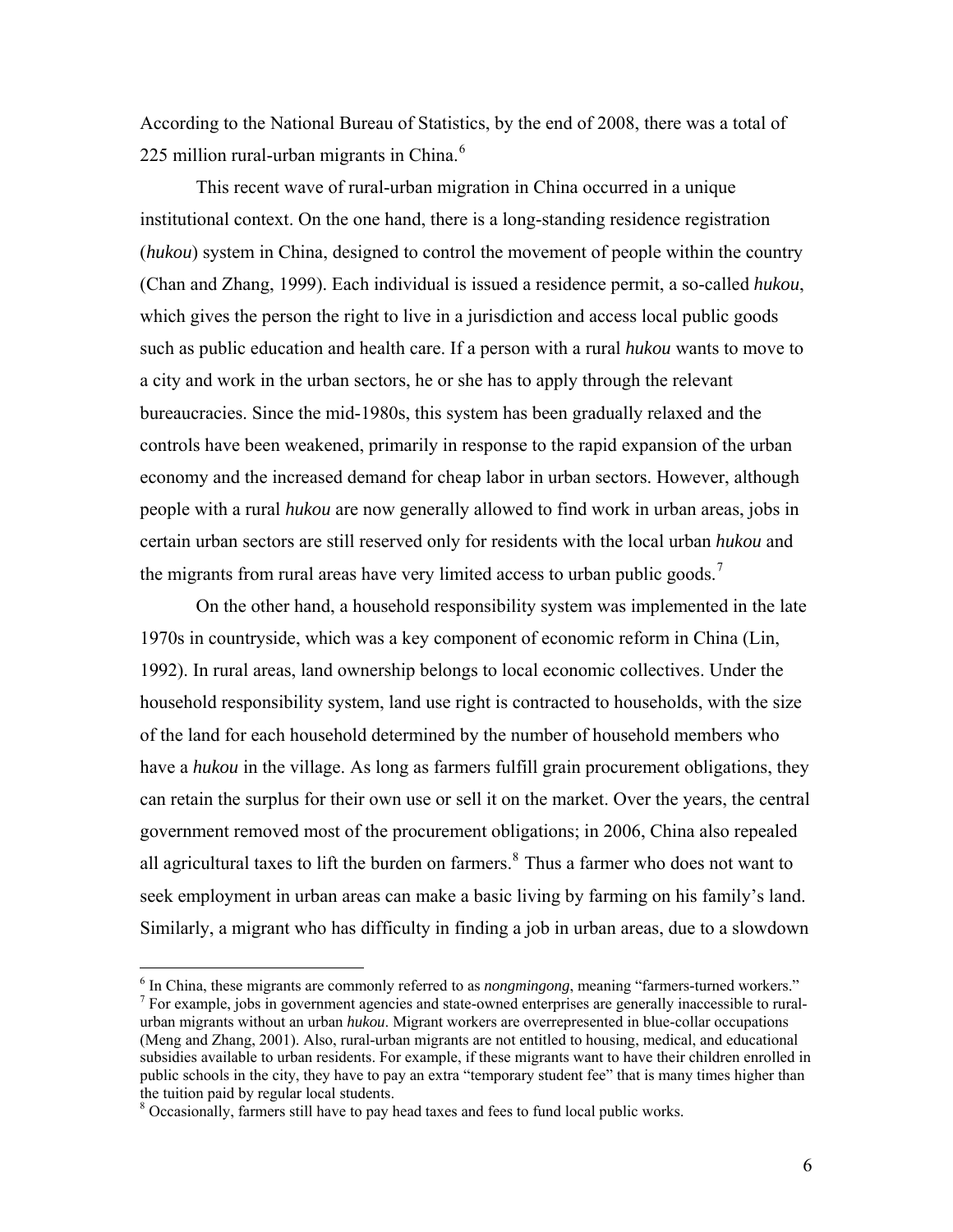of the urban economy or any other reasons, can always return to his village and resume farm work on his family's land.

Because of this institutional arrangement, rural-urban migration in China gives the impression of being "temporary." The migrants, even having lived and worked in a city for many years, tend to consider themselves as outsiders and are reluctant to make an effort to assimilate into the city. They also tend to be footloose and move from one city to another to chase jobs. Partly because they feel unwelcome in the city and partly because they have access to a piece of land back in their villages, rural-urban migrants tend to consider their villages as homes and many of them leave their children in their villages together with grandparents. These migrants regularly send money back to pay for their children's education, build houses, or make other investments (Wei, 2008).

### *2.2 China as a "guanxi society"*

 In Chinese, *guanxi* means connections. China is a "*guanxi* society" where connections really matter and personal relationships are central in every aspect of the society. Despite a comprehensive economic reform aimed to establish institutions compatible with a modern market economy, doing business in China, to a great extent, is still about managing interpersonal relationships rather than faceless transactions (Xin and Pearce, 1996; Luo, 2007).

Consider an aspiring entrepreneur who needs to borrow some money from a bank in China. His most important task is not to craft a sound business plan or put up enough collateral. Rather, he will have to find out whether he can get to know one of the loan officers in person through a friend or a relative. Such a personal connection is often more helpful than a good business plan.

 The same is true for the self-employed; their business opportunities often come through personal connections. In Xu and Qian (2009), there is a revealing story about a rural-urban migrant who makes a living by sharpening scissors for others. He is very good at his job, but he earns far less money than a local competitor. The local person, not necessarily a better scissor-sharpener, knows the owner of an apparel factory that has thousands of scissors and uses his service every other week. Similarly, while an ordinary scrap metal collector has to dig around at junk yards, a person whose relative is managing a state-owned steel factory can regularly pick up some waste metal at several plants.

7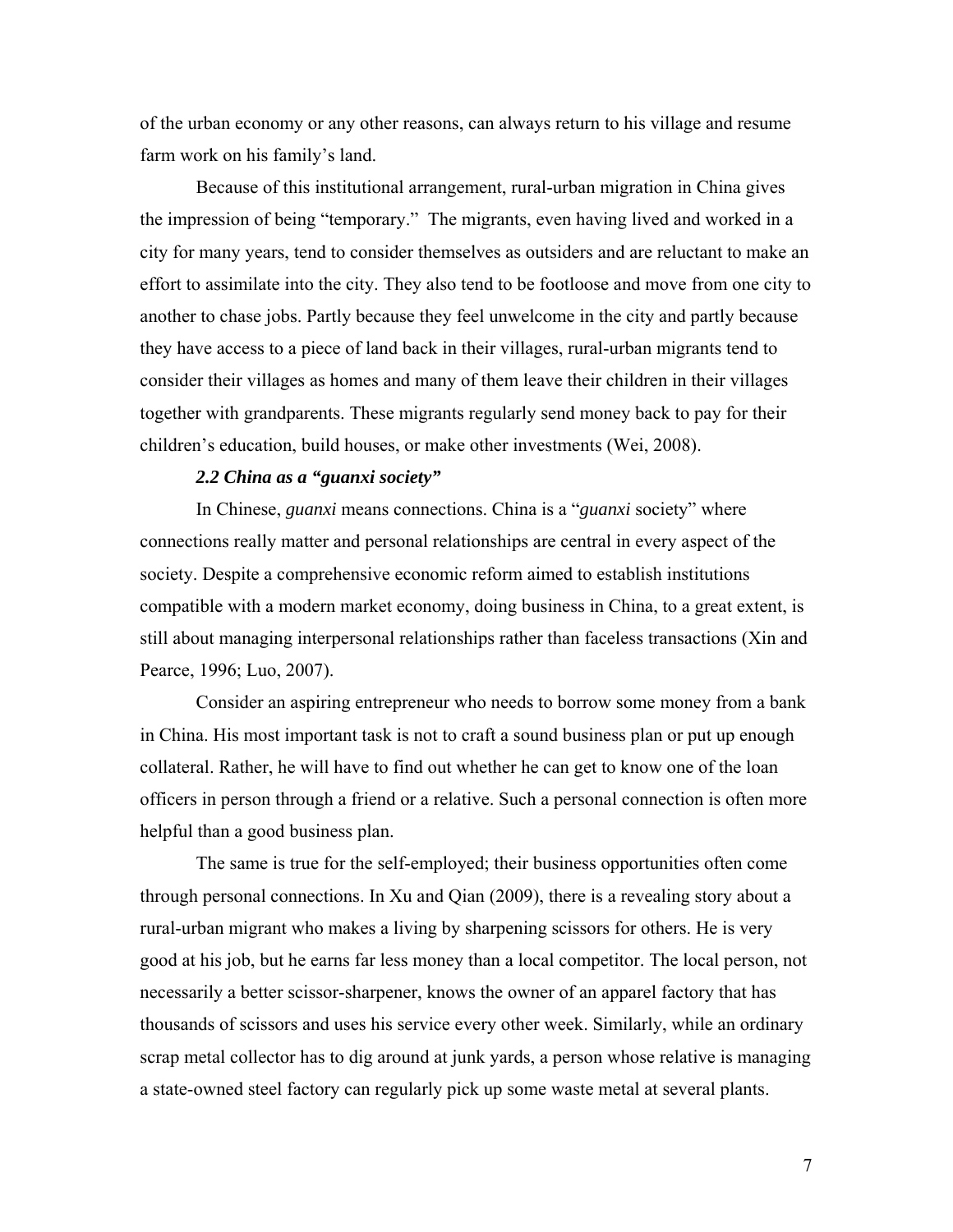<span id="page-8-0"></span> This importance of personal connections in China has two implications. First, if the size of social-family network indeed affects one's choice of self-employment, we should expect to see this effect in China more than most other societies. Second, and perhaps more importantly, this usefulness of personal connections in China implies that the self-employed will intentionally build and maintain a large network. Thus it is absolutely necessary to develop an identification strategy to solve the reverse-causation problem.

### **3. Data and Empirical Strategies**

This study uses a unique survey database on Rural-Urban Migration in China and Indonesia (RUMiCI). The RUMiCI database has been constructed by a team of researchers from Australia, China, and Indonesia. They secured funding to conduct a five-year longitudinal survey in China and Indonesia, with the goal of studying issues such as the effect of rural-urban migration on income mobility and poverty alleviation, the state of education and health of children in migrant families, and the assimilation of migrant workers into the city.

The first wave of the survey was conducted in 2008 and the data became available in 2009. In China, three representative samples of households were surveyed, including a sample of 8,000 rural households, a sample of 5,000 rural-urban migrant households, and a sample of 5,000 urban households. In this paper, our empirical analyses use information mainly from the migrant sample.

The migrants surveyed are randomly chosen from fifteen cities that are the top rural-urban migration destinations in China (see Figure 1). Eight of these cities are in coastal regions (Shanghai, Nanjing, Wuxi, Hangzhou, Ningbo, Guangzhou, Shenzhen, and Dongguan); five of them are in central inland regions (Zhengzhou, Luoyang, Hefei, Bengbu, and Wuhan); and two of them are in the west (Chengdu and Chongqing). A sampling procedure is very carefully designed to ensure that migrants in the database constitute a representative sample of all the migrants in the fifteen cities.<sup>[9](#page-8-0)</sup>

The migrant survey was designed to collect information about every household member. It asks detailed questions about the respondent's personal characteristics,

<sup>&</sup>lt;sup>9</sup> See the RUMiCI Project's homepage [\(http://rumici.anu.edu.au/joomla/\)](http://rumici.anu.edu.au/joomla/) for detailed documentation of the sampling method.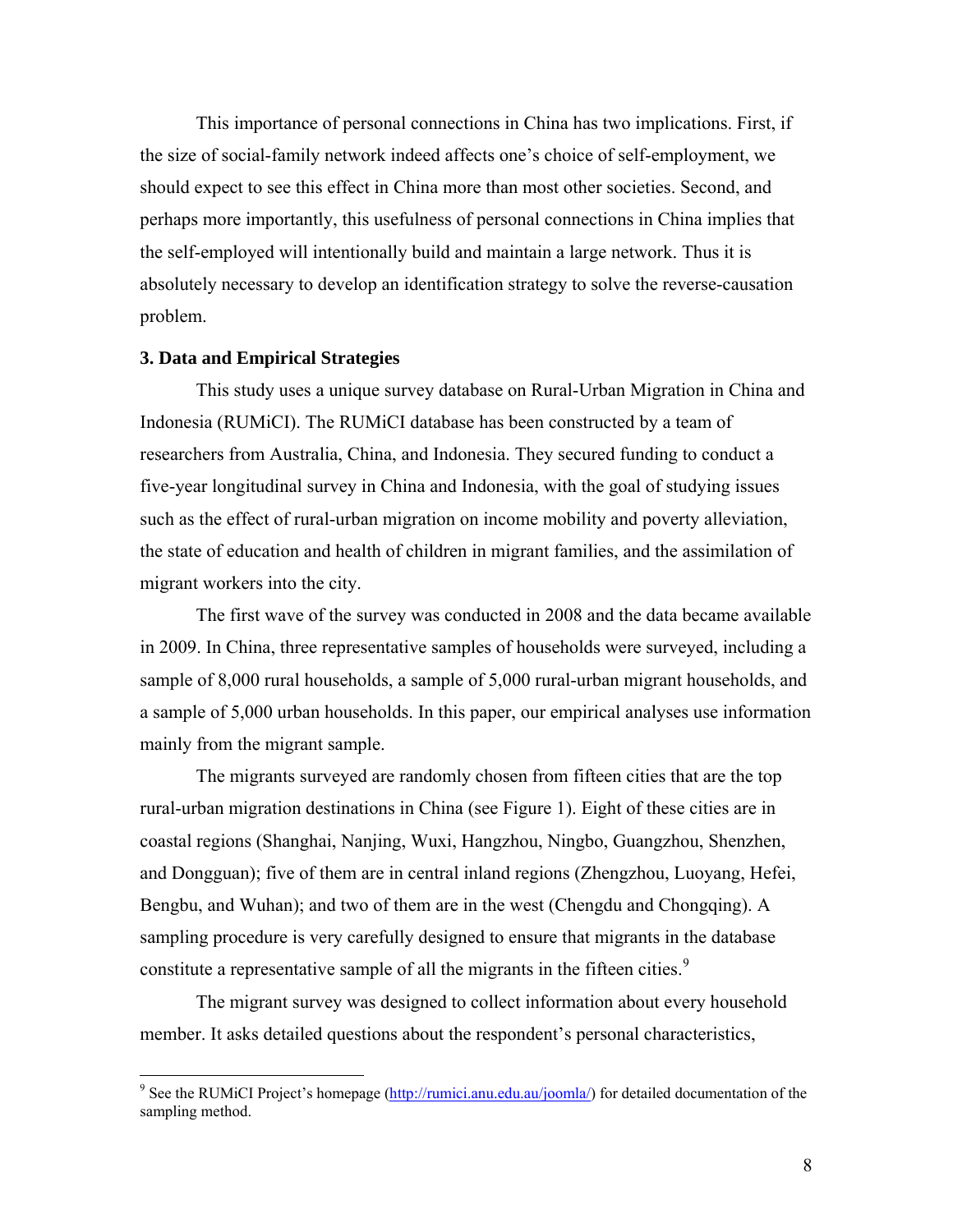<span id="page-9-0"></span>educational background, employment situation, health status, children's education, social and family relationship, major life events, income and expenditure, housing and living conditions, etc. The resultant database contains more than 700 variables. In terms of basic information of a household member, we know the person's age, gender, education level, current address, home address before migration, etc. Related to the person's employment experience, we know whether the person is self-employed or a wage worker, occupation, monthly income, how he/she found the current job, what was his/her first job, how he/she found the first job, etc. For the self-employed, we know why they chose self-employment, the amount and sources of money they borrowed for initial investment, the number of workers they currently hire, etc. Particularly useful for our study, the survey also asked about the migrant's social and family network. We know who the migrant's important social contacts are and whether they live in the same city, whether the migrant's parents and siblings also live in the same city, how many people the migrant greeted during the past Spring Festival, etc.

In our regression analysis, the dependent variable is whether an individual is selfemployed or not today. Among all of the migrant household heads in the database, 19.6 percent are self-employed.<sup>[10](#page-9-0)</sup> These individuals can be restaurant owners, convenient store owners, scrap metal collectors, street vendors who sell fruits, snacks, cigarettes, clothing, souvenirs, etc. or provide services such as shining shoes and repairing bicycles and electronics.<sup>[11](#page-9-0)</sup> A large proportion of these self-employed migrants simply work alone; only a quarter of them (25.4 percent) also hire other people. Among those who hire other people, the average number of employees is 3.5.

Our key independent variable is the size of a person's social-family network. To measure this size, we use the number of friends one greeted during the past Spring Festival, the number of relatives one greeted during the past Spring Festival, or the sum of these two numbers.

 $10$  This proportion increases to 22.9 percent if we consider the whole sample, including both the heads and other working members of the households.

 $11$  In the version of the database used here, a migrant's occupation and industry are in the form of verbal descriptions that directly record the respondent's answer to the survey question and are not numerically coded. Whereas this allows us to see exactly what kind of work each migrant does, it is impossible to tabulate these occupations and industries in a straightforward way.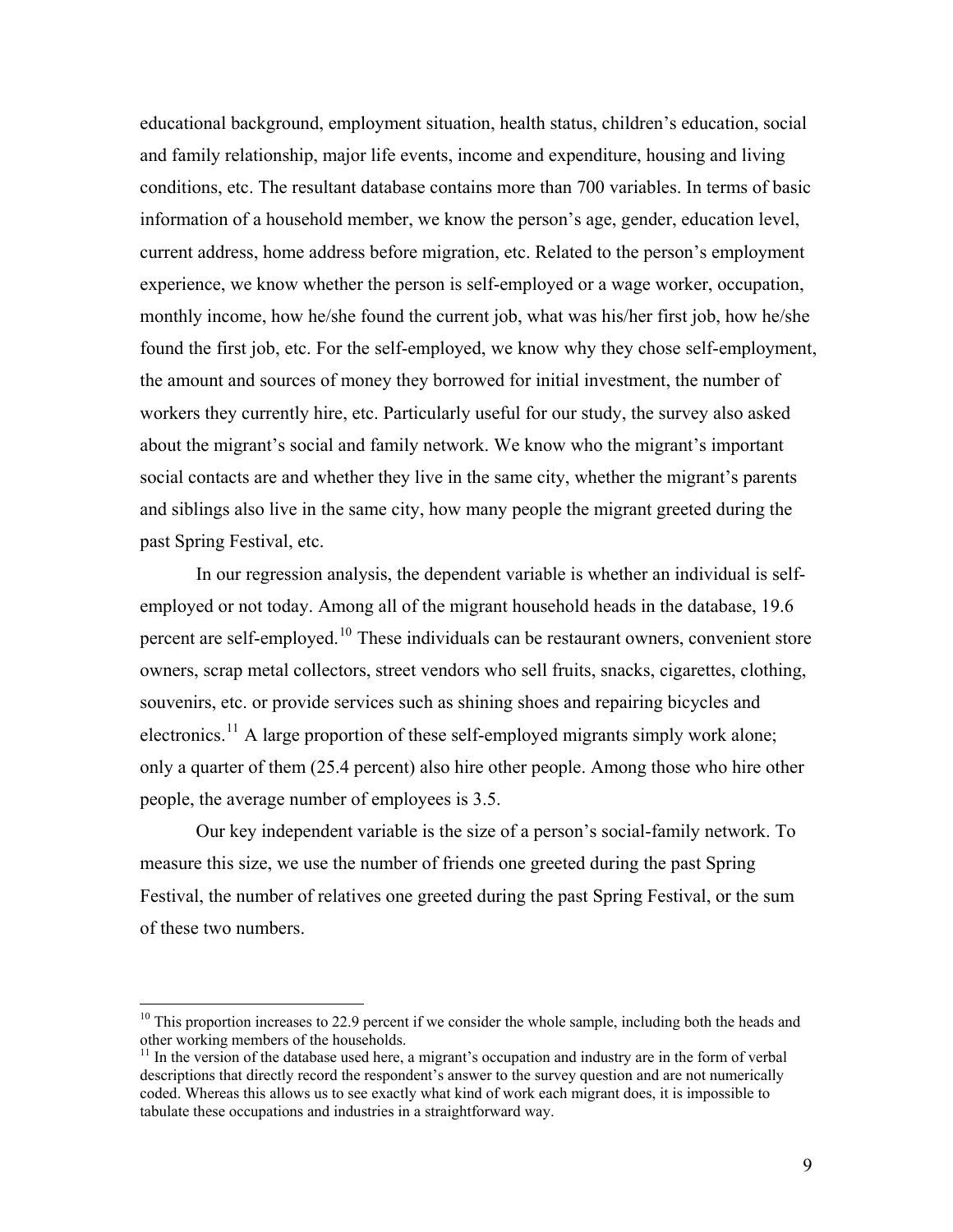Spring Festival is the most important traditional holiday in China, which starts from the first day and ends on the fifteenth day of the first month, according to the Chinese lunar calendar. There are many traditional activities during the festival, which vary widely across different regions in the country. But one tradition is followed throughout the country. That is, during the festival, people will greet family members, relatives, and friends, wishing them a happy, healthy, and wealthy new year. We therefore use the self-reported number of friends and relatives an individual greeted during the festival to measure the size of this migrant's social-family network. It is worth noting that although traditionally greetings were mostly sent through personal visits, in recent years greetings by phone, post, or even email have also become common. Therefore, the persons greeted are not necessary local people.

This network size measure is a behaviorally revealed one that is more relevant for our purpose in this study. For example, a person may have a first cousin who is by definition one of his relatives. However, if they have had a bad relationship and have not been on speaking terms, or if they have lived far away from each other and have lost contact, then the cousin is in effect out of this person's network of relatives. It is important to count the cousin out for our purpose because it is unlikely the cousin will provide any help when this person needs assistance during self-employment. Our measure will achieve this because if a relative is effectively outside a person's network, this person will not have greeted him during the Spring Festival. Similarly, we believe that only a friend greeted is a friend indeed.

A network size measure like ours also has its drawbacks. For example, if a person has already chosen self-employment, he may have incentive to greet more friends and relatives simply because he has used or will likely seek their assistance during selfemployment. For this reason, a simple correlation between self-employment status and network size cannot be interpreted as a causal effect of network size on the choice of selfemployment. It may be a result of reverse causation. That is, self-employment may have caused one to develop and maintain a large social-family network, an effect that is also interesting in itself but not exactly what we intend to study here.

Another issue with the network size measure is the concern of measurement errors, a problem that is common to survey data. During the survey, a respondent has to recall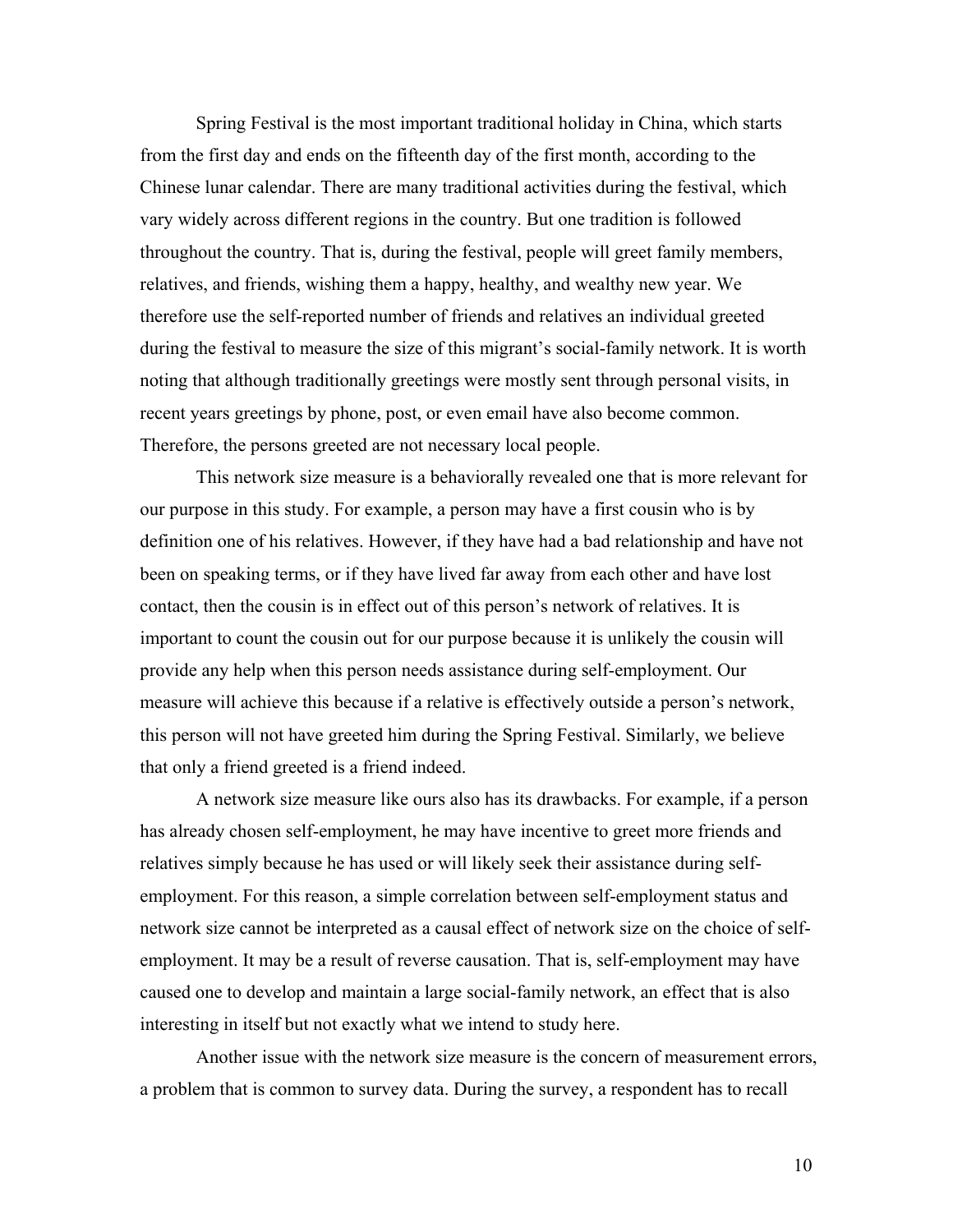<span id="page-11-0"></span>how many friends and relatives he greeted. Due to imperfect memory or lack of effort to do an accurate count, a respondent tends to report a number that appears to be a best guess. As we can see in Figure 2, most surveyed individuals reported salient numbers, numbers that are multiples of five or ten.<sup>[12](#page-11-0)</sup> There is no reason to believe, for example, that a person is so much more likely to have actually greeted twenty than nineteen friends or relatives. Thus the spiky distributions in Figure 2 are almost surely a result of rounding or misreporting. As well known, measurement errors in the independent variable will bias the OLS coefficient toward zero. Therefore, even if a larger social-family network indeed increases the probability of self-employment, a simple OLS regression may fail to identify a statistically significant effect because of random errors in the measurement of network size.

The standard technique to overcome these reverse-causation and measurementerrors problems is to instrument for the independent variable, which is the approach we take here. That is, we will use an instrumental variable that is correlated with the network size measure but does not affect the choice of self-employment through any other unaccounted channels. The particular IV we will use is the distance from home province when a migrant first left his village to work in the urban sector.

More specifically, we construct a distance variable using information about a migrant's home address and the province he migrated to when he first left his village.<sup>[13](#page-11-0)</sup> Since this first migration typically occurred a few years ago (with a median of six years ago) and the RUMiCI project focuses on the migrant's current situation, the survey did not ask about the exact destination of the first migration at the sub-provincial level. So we can only construct a distance variable at the province level. For each migrant, we calculate the log railway distance between the capital of the home province and the capital of the first destination province.<sup>[14](#page-11-0)</sup> If the home province is the same as the first destination province, we set the log distance equal to zero.

 $12$  This tendency to report salient numbers seems to be a common issue in survey data rather than an idiosyncratic feature of our data here. For example, working with U.S. firm level data, Neumark et al. (2007) report a similar problem with a firm size variable measured by self-reported number of employees.  $\frac{13}{13}$  We use the word "province" to refer to all provincial level jurisdictions in China, including 23 provinces,

five autonomous regions, and four direct-control municipalities.

<sup>&</sup>lt;sup>14</sup> Only one province, Hainan (which is on an island), is not connected with other provinces through railway. There are only two migrants from Hainan in the database, so we simply dropped those two observations.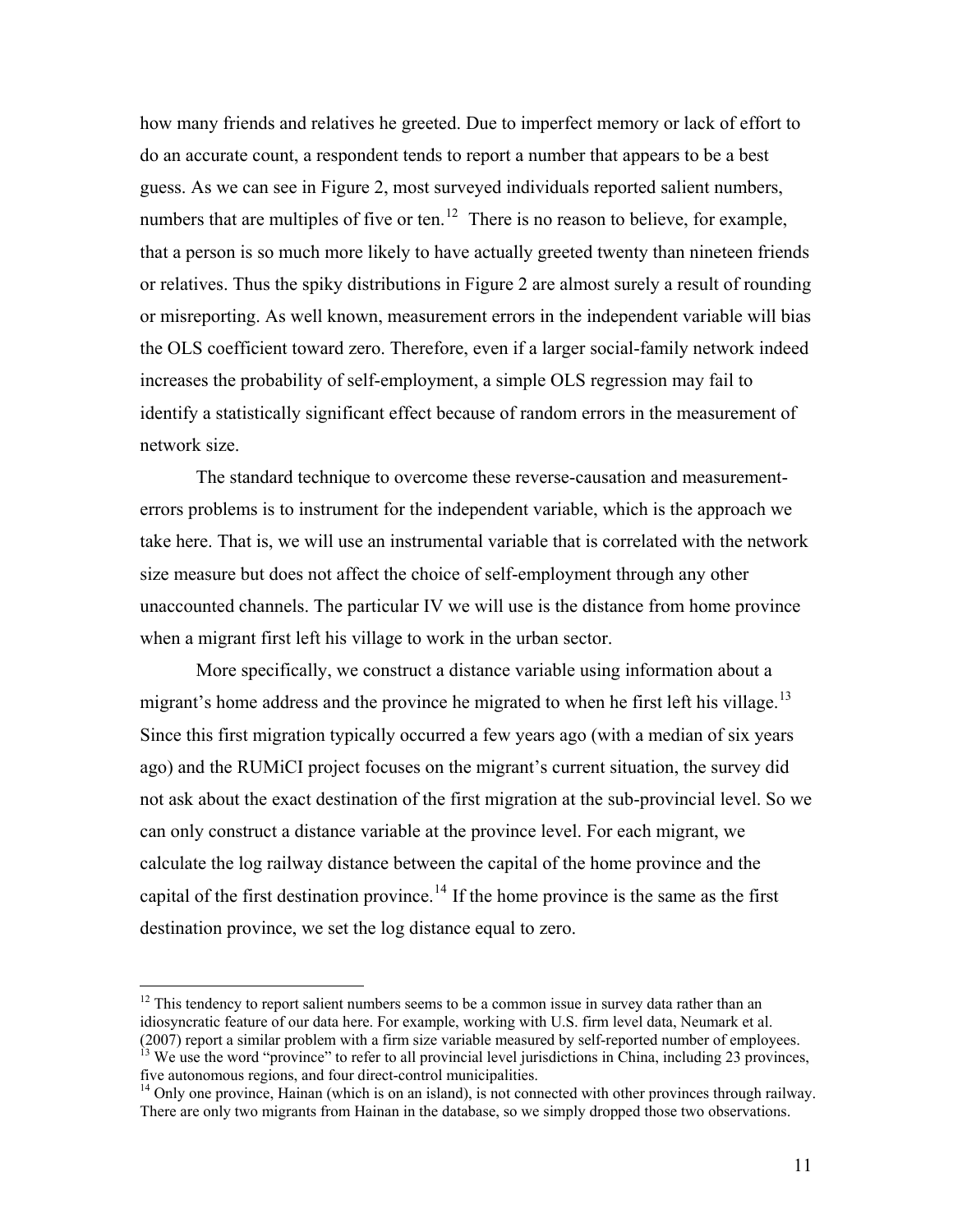<span id="page-12-0"></span>We expect, and the data have confirmed, that the distance of the first migration is correlated with the number of friends and relatives greeted during the past Spring Festival. The reason is simple. For people who grew up in rural China, their social and family networks are highly local, because they usually interact with and marry with other people in the same or nearby villages. A person who migrated far away would have been disconnected with many individuals in his original network for a considerable period of time. This is true even if the migrant later moved back to a city closer to the home village. Because of this disruption, he tends to lose contact with some friends and relatives in his network. In the meantime, because he moved far away from home, he tended to know few locals and thus had difficulty in developing a new network.

Our key identifying assumption is that the distance of the first migration does not affect today's choice of self-employment through any other channels that are not controlled for in our regressions. We cannot test this assumption but believe it is plausible given the specific context of rural-urban migration in China and the particular samples of migrants used for estimation.

In recent years, as rural-urban migration has become an increasingly prominent social phenomenon in China, many field studies have been conducted to document the life experiences of these migrants.<sup>[15](#page-12-0)</sup> We have therefore learned a great deal about the decision process during these migrations, from both anecdotal and statistical evidence. The key fact to keep in mind is that a typical villager in China had no chance to travel to many places and had very limited information about how the urban economy is organized in different cities. It is clear that the migration is usually triggered by a need or an urge to improve one's individual or family economic conditions. But where to migrate in the first time is mostly an accidental choice not based on an informed calculation of feasibility and potential returns in different locations.

A migrant chose a particular city in the first time almost always because he knew somebody who had already been there. It could be a relative, a neighbor, a friend, or simply an acquaintance who had already migrated to that city and demonstrated that it

<sup>&</sup>lt;sup>15</sup> See, for example, Lü (2009), Wei (2008), and Xu and Qian (2009).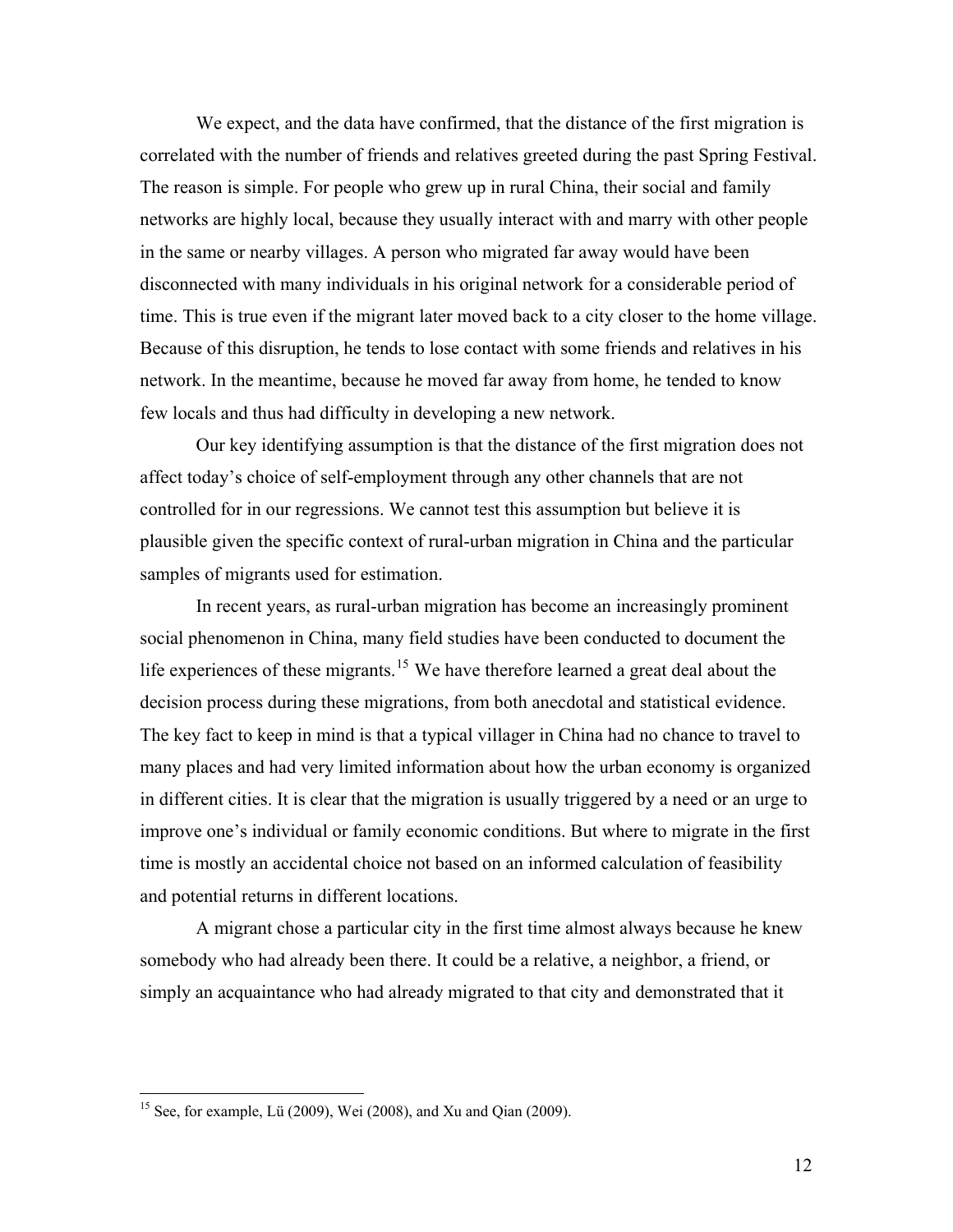<span id="page-13-0"></span>might be feasible for this person to do the same thing  $(Zhao, 1999, 2003)$ .<sup>[16](#page-13-0)</sup> Also, because the migration is not meant to be permanent, the first-timers tend to have a trialand-error attitude: Let me give it a shot and see what happens. For this reason, when looking at a random sample of migrants, it seems reasonable to think of their first migration distance as random, especially after controlling for home province fixed effects. That is, given two first-time migrants from the same province, whether one went farther away than the other is likely to be exogenous, driven mostly by whether one knew somebody who had migrated far away. Note that we do not need this distance to be completely random; we only need that it is exogenous to the choice of self-employment today.

The most serious threat to the credibility of our identification strategy is that the the distance of first migration as exogenous to a migrant's self-employment decision, rural-urban migrants who started as wage workers and later changed their jobs, who are sample started as wage workers in urban sectors, it is much more plausible to assume that is thus reasonable to exclude the distance of the first migration from the main equation that exp lains a migrant's self-employment status today. first migration destination and the type of the first job in urban sectors (whether selfemployed or not) may be jointly determined. If this is true, it is problematic to think of especially for those who are still on their first jobs in cities today. To overcome this problem, in our empirical analysis below we will focus on the sample of migrants who did not start as self-employed and who are not on their first jobs today. In other words, we will examine the sample of migrants who all moved to urban areas to work for some employers and all changed their jobs over time. Some of them would change from wage workers to self-employment and others would remain as wage workers but have moved to different employers. We then ask the following empirical question: Among all these more likely to have chosen self-employment today? Because all the migrants in this their first migration destinations were not chosen for the purpose of self-employment. It

Another threat to the credibility of our identification strategy is the possibility that the distance of first migration is correlated with some unobserved characteristics of the

<sup>&</sup>lt;sup>16</sup> Our survey asked the first-time migrants the question "who provided you the information for job hunting in the urban sector." Relatives (52.7 percent) and other migrants from the same village (28.4 percent) overwhelmingly top the list of answers.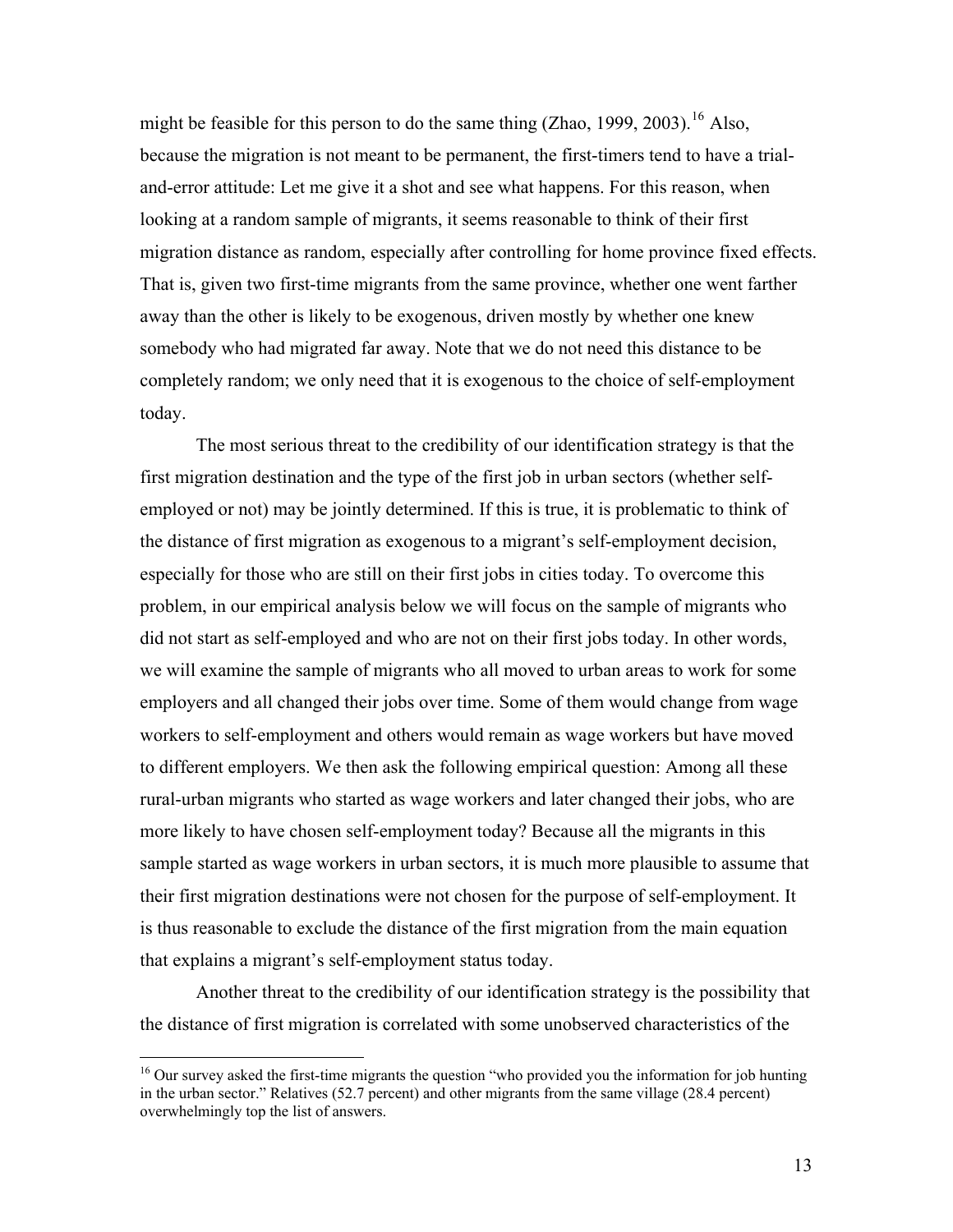<span id="page-14-0"></span>migrant that in turn are correlated with the migrant's choice of self-employment. In that case, the distance is not a valid instrumental variable. A most plausible scenario is perhaps that the more adventurous individuals are more likely to migrate far away from home and those people are also more willing to take risks and therefore more likely to choose self-employment. As it turns out, we find that individuals who migrated far away in the first time tend to have a smaller social-family network today and are less likely to be self-employed today. Therefore, this concern about unobserved attitude toward risk s actually works against our findings. In particular, if it is indeed true that the less riskaverse individuals tend to migrate a longer distance and are more likely to choose selfemployment, then the true effect of network size will be even higher than what w e find. That is, our IV estimate can be thought of as a lower bound of the true effect.<sup>17</sup>

Our main estimating equation is as follows:

 $\overline{a}$ 

$$
y_{ji} = \alpha + \beta s_{ji} + X_{ji}\gamma + H P_j + \varepsilon_{ji}
$$
 (1)

where the outcome variable  $y_{ji}$  is a dummy variable taking value 1 if migrant *i* from province *j* is self-employed;  $s_{ji}$  is the key independent variable that measures the size of social-family network for this individual;  $X_{ji}$  is a vector of control variables including the migrant's age, gender, years of schooling, and marital status;<sup>[18](#page-14-0)</sup>  $HP_j$  is a homeprovince fixed effect that captures the effect of all unobserved factors common to migrants from province *j*; and  $\varepsilon_{ji}$  is the error term.

When using the IV strategy, we estimate two-stage least squares (2SLS) regressions with the following first-stage equation:

$$
s_{ji} = \kappa + \phi d_{ji} + X_{ji} \lambda + HP_j + \mu_{ji}
$$
 (2)

<sup>&</sup>lt;sup>17</sup> In general, if we estimate the slope of the equation  $y = \alpha + \beta x + \varepsilon$  using a variable *z* to instrument for *x*, then  $B_{IV} = \beta + Cov(z, \varepsilon)/Cov(z, x)$ . In our case, if indeed people migrating faraway are more willing to take risks, then we have  $Cov(z, \varepsilon) > 0$ . We know that migrating faraway is negatively correlated with network size, i.e.,  $Cov(z, x) < 0$ , so  $\beta_{\text{IV}} < \beta$ . That is, our IV coefficient underestimates the true effect.<br><sup>18</sup> Given the literature on the entrepreneur's liquidity constraint, it seems necessary to control for income or

wealth in the regression. However, we only observe a household's current income, which is a result of the choice between self-employment and wage work instead of its causes. We have included years of schooling, which should have picked up some of the income or wealth effects.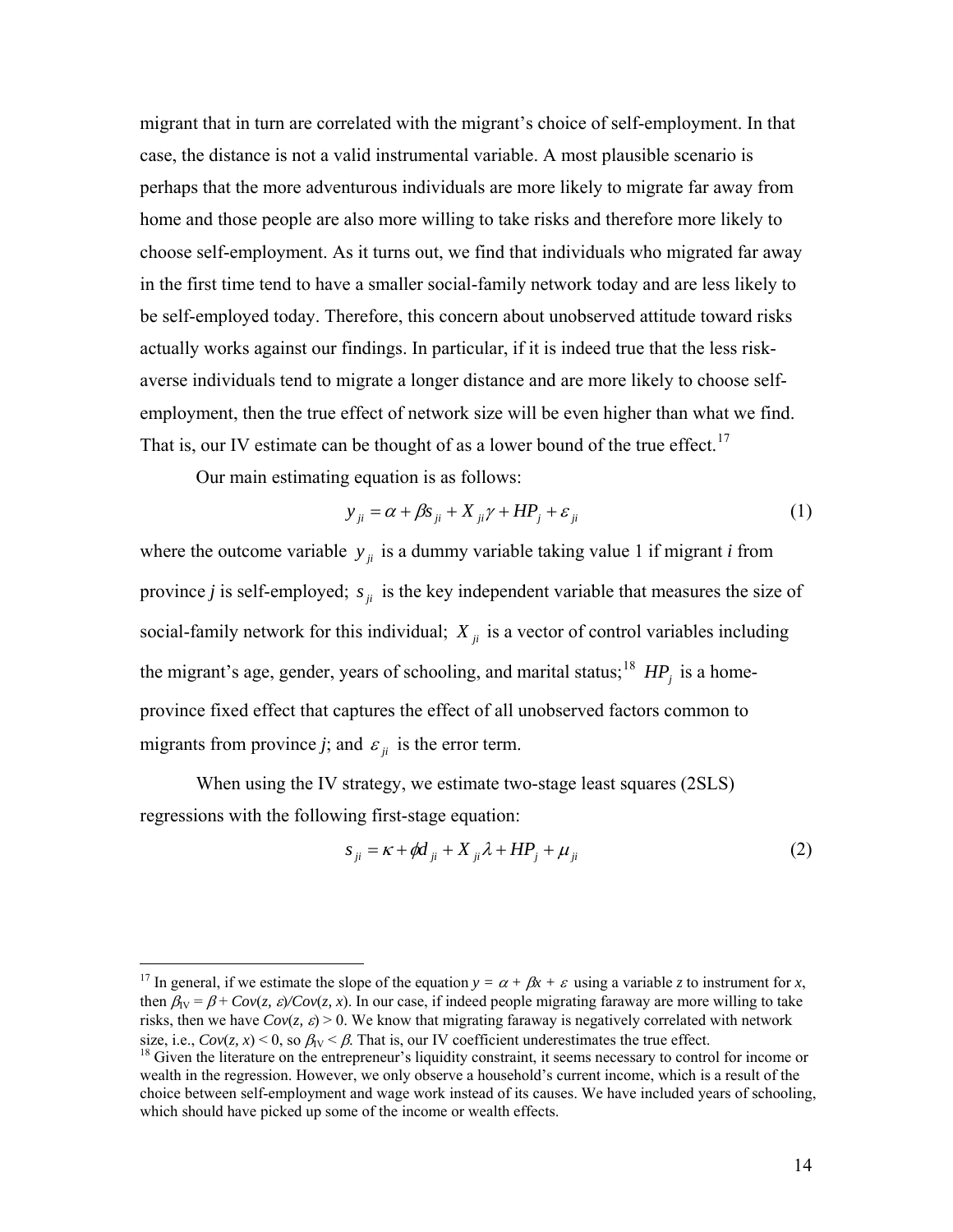where  $d_{ji}$  is the log-distance between the home and destination provinces when individual *i* from province *j* first migrated to a city. Predicted  $s_{ij}$  from this first-stage regression are then used for estimating equation (1) in the second stage.

it is natural to use a logit or probit specification. However, when one needs to instrument for an endogenous independent variable, a linear probability model is a preferred setup (Angrist and Krueger, 2001). Thus we will focus on this linear model in our empirical analysis. Although not presented here, we have also run parallel regressions with an IV probit specification; the results are qualitatively similar. Note that our dependent variable is a dichotomous variable. In ordinary situations,

#### **4. Empirical Results**

1

We present our empirical results in this section.

#### *4.1 Descriptive statistics*

the same household and also work in the city. In our empirical analysis, we focus on the The survey of rural-urban migrants was conducted at the household level. Some migrants are married; their spouses, and sometimes their grown-up children, may stay in household heads only. We also exclude the household heads aged below 16 or above 70. And finally, we drop any observations with a missing dependent, independent, control, or instrumental variable. This procedure leaves us with 4,505 observations, for which the descriptive statistics are shown in the left four columns of Table 1.

Twenty percent of the household heads are self-employed; 69 percent are male; and 54 percent are married. Their average age is 30.4 and average years of schooling is 9.3. When they first migrated out of rural areas, 48 percent went to a city in the same province and 52 percent migrated to a different province. The average log distance between the home and destination provinces during the first migration is 3.153, which translates to 23.4 kilometers.<sup>19</sup> The distribution of this log distance is highly skewed, with a maximum of 8.313 (equal to 4,077 kilometers).

On average, a household head greeted 34 people during the past Spring Festival, 18 of them are identified as friends and 13 of them relatives. So relatives and friends sum up to 32. They also greeted a couple of other people who are neither friends nor relatives.

 $19$  This average is so small partly because we have forced the log distance of all within-province migrations to be zero.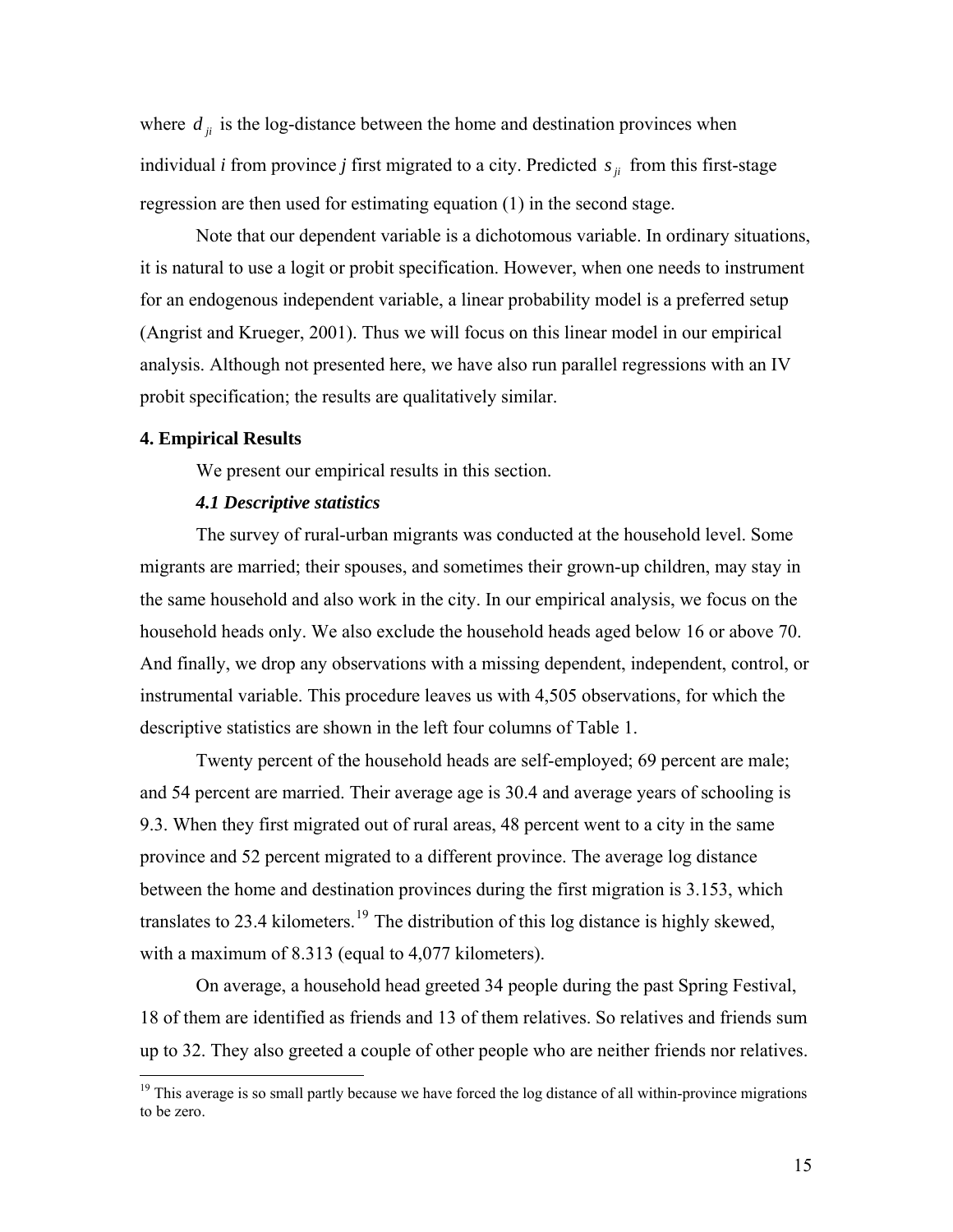<span id="page-16-0"></span>These are most likely neighbors or coworkers a migrant regularly bumps into, feels compelled to say Happy New Year out of politeness, but does not consider as friends. We will refer to these social contacts as acquaintances. We think that acquaintances have only w eak ties to the migrant. It is unlikely that they will provide substantial assistance to the migrant when needed. We therefore do not expect them to affect the migrant's choice of self-employment.

[The maximum number of friends and relatives greeted is 1,996, w](#page-16-0)ith half of them being friends and the other half relatives. It is hard to believe that these extreme values contain Notice that in the fourth column of Table 1 these network size measures have very large maximum values. For example, the maximum number of people greeted is  $9.999$ <sup>[20](#page-16-0)</sup> any real information; it seems they are either carelessly made-up numbers coming from the interviewees or recording errors made by the data collectors.

Given the small average network size, we are concerned that these extreme values people greeted in more details and find its 99<sup>th</sup> percentile to be 200. We therefore decide to use this as a cutoff point and drop all observations with this total number higher than 200. Since some outliers have missing values of other variables and they will be dropped from ou r analysis anyway, this rule of deleting outliers only excluded 32 other could seriously bias our estimation. We examine the distribution of the total number of observations, reducing our sample size from 4,505 to 4,473. Our regression analysis below starts with this sample of 4,473 observations.

whole sample and the sample excluding outliers, and find that the difference in the mean is never statistically significant for any non-network-size variable. This suggests that the In the last two columns of Table 1, we also present the descriptive statistics of the sample excluding outliers. Naturally, all the network size measures now have smaller means and standard deviations. Notice that the means and standard deviations of all other variables are virtually unchanged. We conduct t-tests to compare the means between the outliers are essentially a random subset of the whole sample, and therefore dropping them will unlikely introduce serious sample selection biases.

 $20$  This is not a code for missing values. Only one migrant reported a total of 9,999 people greeted; the next largest total reported is 3,000.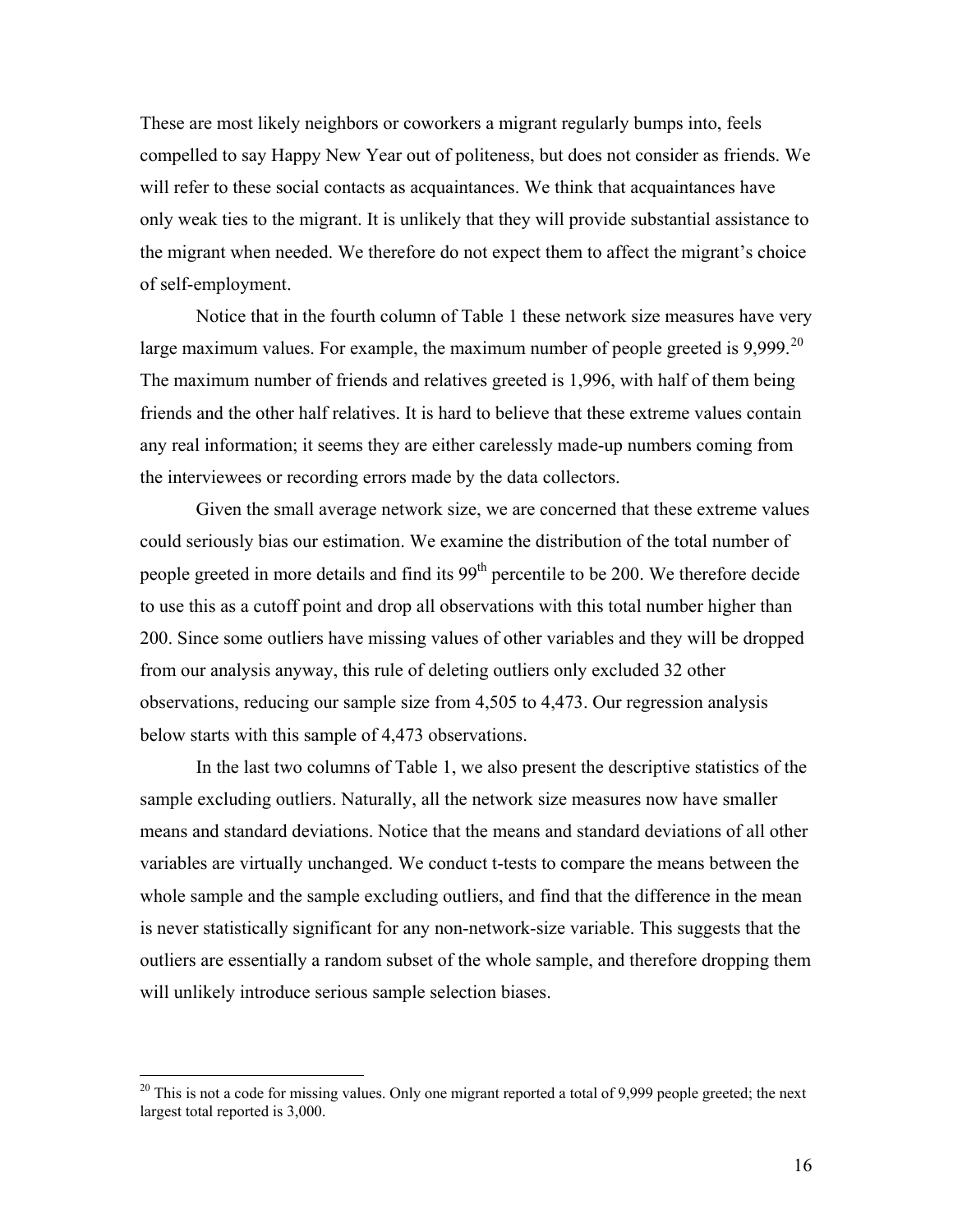To be cautious, we have also run parallel regressions using the whole sample, including all the outliers. The results are qualitatively similar, although the estimation of the network size coefficient is generally less precise with a slightly lower t-value.

### *4.2 Regression results*

We now present regression results. We use the number of friends, the number of relatives, and the number of friends and relatives as alternative measures of the size of an equation (1). For each set of regressions, we try four different samples defined as follows: individual's social-family network. We run OLS and 2SLS regressions to estimate

- Sample  $A$  all household heads aged between 16 and 70 years, excluding outliers whose total number of contacts is above the 99<sup>th</sup> percentile.
- Sample  $B$  all household heads in sample A who are not on their first jobs in urban sectors.
- not self-employment and who are not on their first jobs in urban sectors. • Sample  $C$  — all household heads in sample A whose first jobs in urban sectors were
- Sample  $D$  all household heads in sample A whose first jobs in urban sectors were those who chose to become self-employed at some point only because they could not not self-employment and who are not on their first jobs in urban sectors, excluding find any wage-earning jobs.

who originally moved out of their home provinces but currently work in cities within the home p rovinces. There are also 225 household heads who originally migrated to cities Going from sample A to B imposes a most stringent restriction, reducing the number of observations by 44 percent, from 4,473 to 2,489. This implies that many of the migrants are still on their first jobs after they migrated out of rural areas. Among those who have left their first jobs, some have stayed in the same city, yet others moved to different cities or even different provinces. For example, there are 434 household heads within their home provinces but currently work in places outside the home provinces. Presumably these individuals moved to different provinces because over time they found better job opportunities in other provinces.

Among the 2,489 household heads who have changed jobs, there are also moves into an d out of self-employment. There are 416 individuals who started as wage workers in urban areas but have now become self-employed. There are 41 household heads who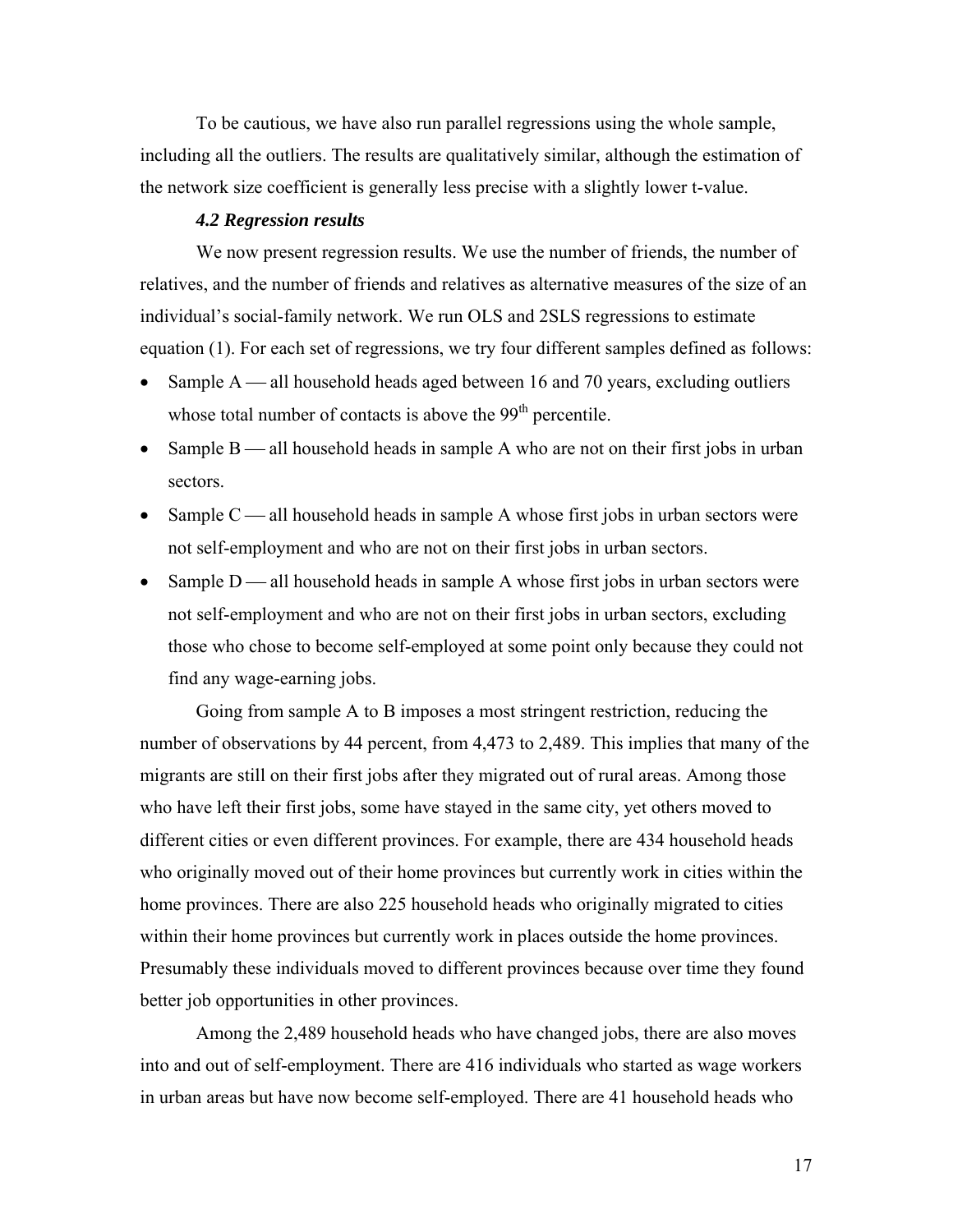were initially self-employed and have now become wage workers. There are also 55 household heads who started and have remained as self-employed.

In sample C, we further exclude all the 96 household heads who started with se lfemployment when they first moved to cities. As discussed above, this sample restriction makes it more reasona ble to think that the distance in the first migration does not directly affect t he choice of self-employment today. To be precise, regressions using Sample C answer the following question: Among all the individuals who originally migrated to cities only to take wage-earning jobs, who are more likely to have moved into selfemployment today?

For descriptive purposes, we divide sample  $C$  into two groups. One group initially home province. The first group, migrants who originally stayed within the home province, group) moved from the wage-worker status to self-employment. In contrast, in the second remained as wage workers and only 201 (or 14.87 percent of this group) switched from wage work to self-employment. That is, those who originally moved far away from home—and therefore have smaller social-family networks today—are less likely to migrated to cities within the home province and the other initially to cities outside the have an average of 34.05 friends and relatives today; the other group, those who originally moved out of the home province, have an average of 28.57 friends and relatives today. We show in Figure 3 that in the first group, 826 migrants changed jobs over time but remained as wage workers, and 215 migrants (or 20.65 percent of this group that initially moved outside of the home province, 1,151 migrants changed jobs but become self-employed. These differences between the two groups are the key variations in the data that help us identify the effect of network size on the choice of selfemployment.

heads who moved from wage work to self-employment at some point because they could not find wage-earning jobs. The idea is that some migrants may stay as self-employed for the time being primarily to avoid unemployment. These people did not mean to be entrepreneurs and their choices may not be determined by the same factors as other self-Sample D adds one more restriction on sample C by dropping the household

18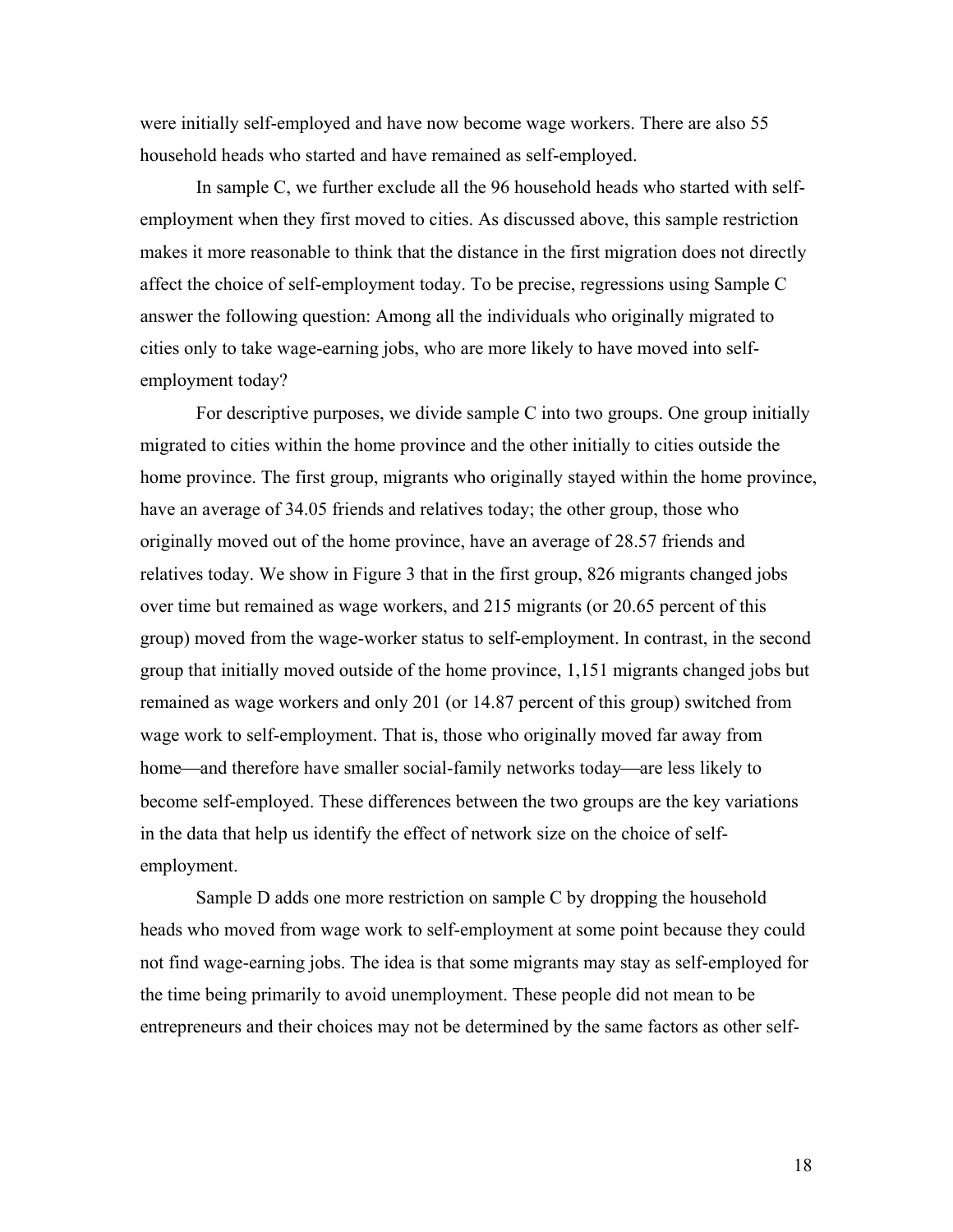employed individuals.<sup>21</sup> We consider results from samples C and D more convincing, although we also present results from samples A and B for comparison purposes.

and the results are in Table 2. Columns  $(1)-(4)$  show the results from OLS regressions, using samples  $A-D$ ; columns  $(5)-(8)$  are corresponding results from  $2SLS$  regressions. In every r egression, we include the same set of control variables, a constant, and home We first look at how the number of friends affects the choice of self-employment province fixed effects.

which are statistically significant and others not. Consider column (4), which uses sample D and gives the largest coefficient among all OLS regressions. It suggests that one more sample D—to increase the probability of self-employment by one percentage point. Therefore, even if one believes this effect is true, its magnitude is too small to be of much The number of friends has small positive coefficients in OLS regressions, some of friend is associated with a 0.045-percentage-point increase in the probability of being self-employed. It takes 22 friends―close to one standard deviation, which is 26.8 for economic significance.

statistically significant. Consider results in column (8), again estimated using sample D. The coefficient suggests that one more friend leads to a 1.15-percentage-point increase in the probability of self-employment, 25 times higher than the corresponding OLS coeffic ient. Although the magnitude of the IV coefficient changes across different In columns (5)-(8), the number of friends still has positive coefficients in 2SLS regressions. But in contrast, these IV coefficients are all substantially higher and all samples, they are more or less of the same order.

biased for two reasons. One is reverse causation, which biases the coefficient upward; the other is measurement errors in the key independent variable, which biases the coefficient Our discussion above suggested that the OLS coefficient of network size may be

<u>.</u>

<sup>&</sup>lt;sup>21</sup> Among all of the self-employed migrants (in our sample A), only a small fraction (12 percent) ended up being self-employed because they cannot find wage work. Most of them choose self-employment because it be one's own boss (19 percent). brings a higher income (38 percent), it gives more flexibility and freedom (29 percent), or it allows one to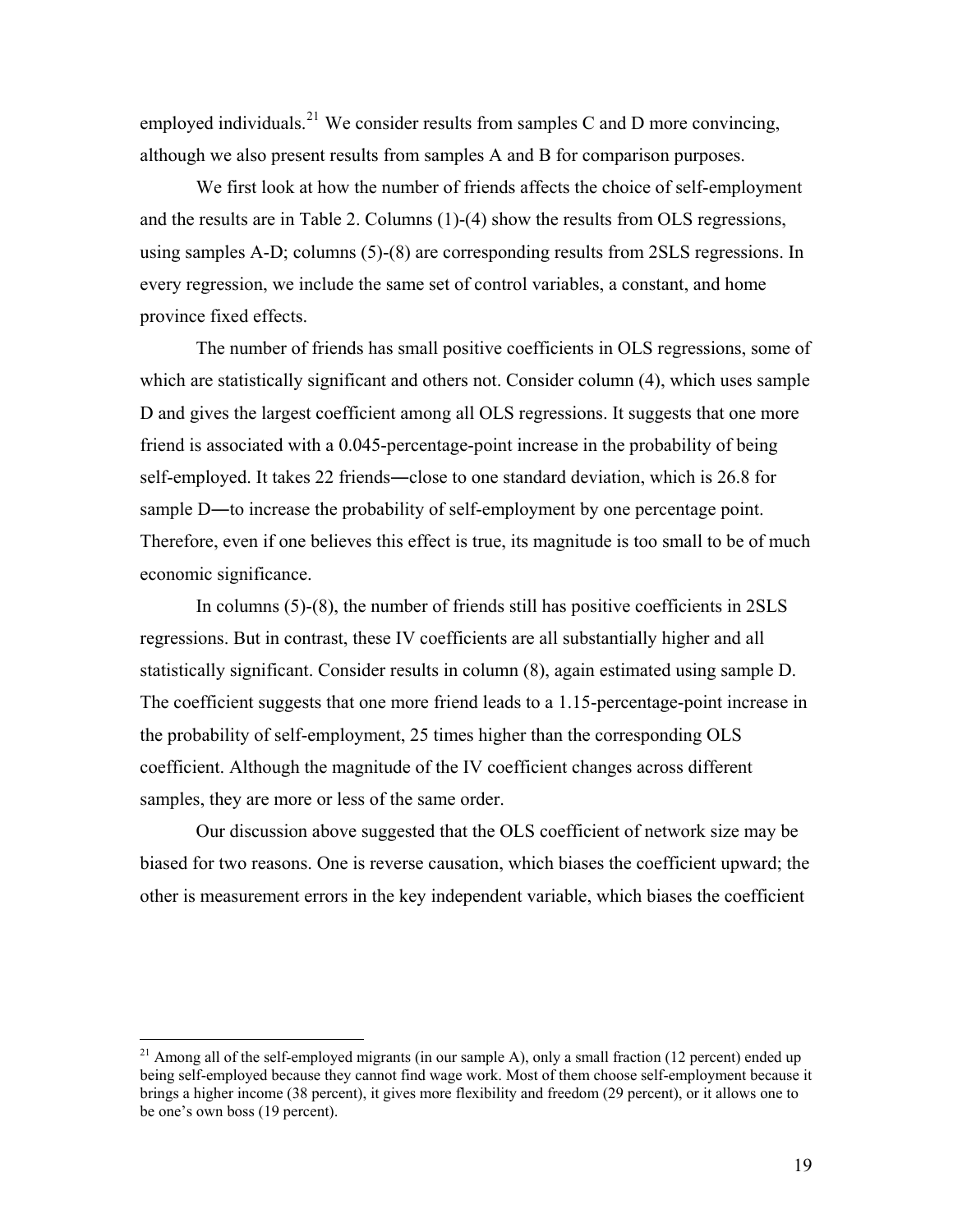<span id="page-20-0"></span>toward zero. Given that our IV estimates are so much larger, it seems that biases from measurement errors are dominant in the OLS regressions.<sup>[22](#page-20-0)</sup>

[The coefficients of control variables show rather consistent patterns acro](#page-20-0)ss [statistically insignificant except in one case. The coefficients of schooling and marita](#page-20-0)l [alternatives on the job market. It is also possible that better educated people hav](#page-20-0)e become [employment. Yet another possible reason is that self-employment op](#page-20-0)portunities are highly concentrated in low-status services and the more educated may want to stay away pressure.<sup>23</sup> Married migrants are 20-percentage-point more likely to be self-employed, [different samples. Age and being male generally have small coefficients and are](#page-20-0)  [status, in contrast, are always statistically significant. The IV results suggest that one](#page-20-0) [more year of schooling decreases the probability of self-employment by about three](#page-20-0)  [percentage points, which is a sizeable effect. One possible explanation is that employers](#page-20-0)  [prefer to hire the more educated and consequently such individuals have better](#page-20-0)  [more risk averse and do not want to face the higher uncertainty associated with self](#page-20-0)from those occupations either because they have higher aspirations or because of social perhaps because the married couple have complementary skills that make selfemployment more feasible, or because a spouse provides an extra source of income and serves as a sort of insurance for the self-employed household head.

because heterogeneity across home provinces may affect both the dependent variable and home provinces. For this reason, home province fixed effects should be included in the first-sta ge regression. On the other hand, self-employment rate can also vary across Home province fixed effects are included in all regressions. This is important the endogenous independent variable. On the one hand, migrants may have different numbers of friends simply because social customs and population densities differ across migrants from different home provinces due to unobserved factors. For example, Sichuan

 $\frac{1}{22}$  In the context of studying the rate of returns to education, Ashenfelter and Krueger (1994) also find that measurement errors in self-reported schooling cause serious biases in their estimates but omitted ability variables do not.

<sup>&</sup>lt;sup>23</sup> There has been a long history of occupational stratification in the Chinese society. Different social statuses are attached to different occupations and one of the motivations to obtain more education is to enter a higher-status and well-respected occupation. It is a general expectation that the more educated should not enter a low-status occupation. In 2003, a young man who graduated from the prestigious Beijing University was found to work as a self-employed butcher and make a living by selling pork. That became big news in China and generated a lot of discussion in the media and on the Internet.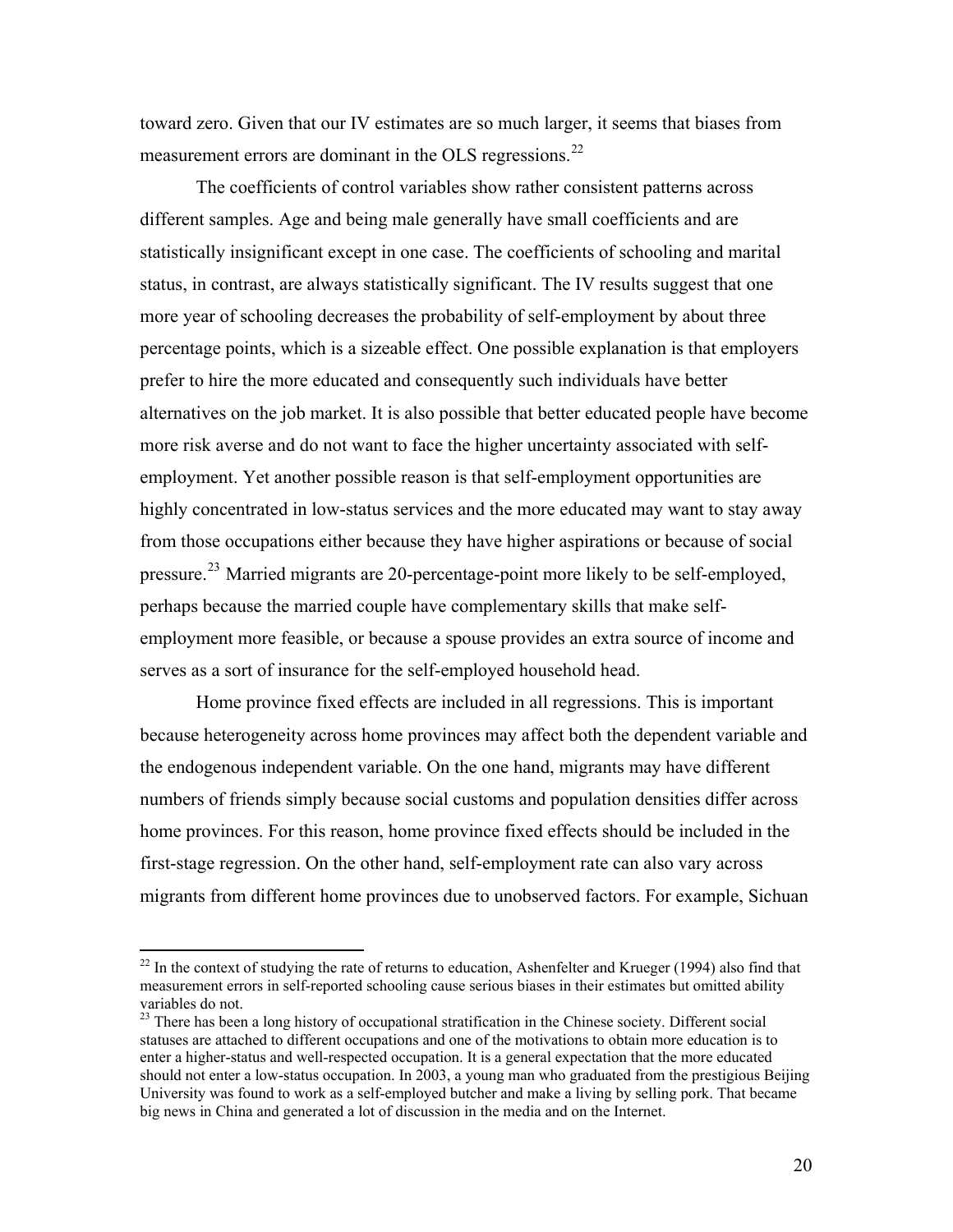cuisine is very popular in many urban areas in China and as a result migrants from Sichuan may disproportionally concentrate in the food services industry and work as selfemployed restaurant owners. Therefore, we should also control for home province fixed effects in the second-stage regression.

The statistic is generally large enough to alleviate serious concerns over potentially weak For all 2SLS regressions, we present the first stage F statistics to show the correlation between our instrumental variable and the endogenous independent variable. instruments.

number of relatives as the independent variable. The results are qualitatively similar. In OLS regressions, the coefficient of number of relatives is never statistically significant statistically significant and always much larger. For example, the IV coefficient from sample D is 40 times as large as the OLS coefficient estimated from the same sample. It Table 3 presents results from a similar set of regressions, only that now we use the and always very small. In contrast, the coefficient in 2SLS regressions is always suggests that one more relative increases the probability of self-employment by three percentage points.24

importa nt than friendship. Therefore, it is hardly surprising to find that an extra relative A casual comparison of the results in Tables 2 and 3 suggests that the effect of an extra relative is larger than that of an extra friend. This makes sense. In China, it is generally believed that "blood is thicker than water," meaning that kinship is more has more influence than an extra friend.

We should point out that the specifications in Tables 2 and 3, including either the coefficient of 0.55. Therefore, if both variables have positive effects on the choice of selfnumber of friends or the number of relatives as an independent variable but not both, are not ideal. As expected, these two variables are positively correlated, with a correlation employment, then including only one of them in the regression will overestimate the coefficient because it will capture part of the positive effect of the other variable.

Ideally, we want to include both as independent variables in our regression and separately identify the effect of each variable. However, we have only one plausible IV,

<sup>&</sup>lt;sup>24</sup> We must note here that because we are estimating a linear probability model and because the IV coefficient is better understood as a local average treatment effect, it is inappropriate to extrapolate this estimate too far away from the sample mean.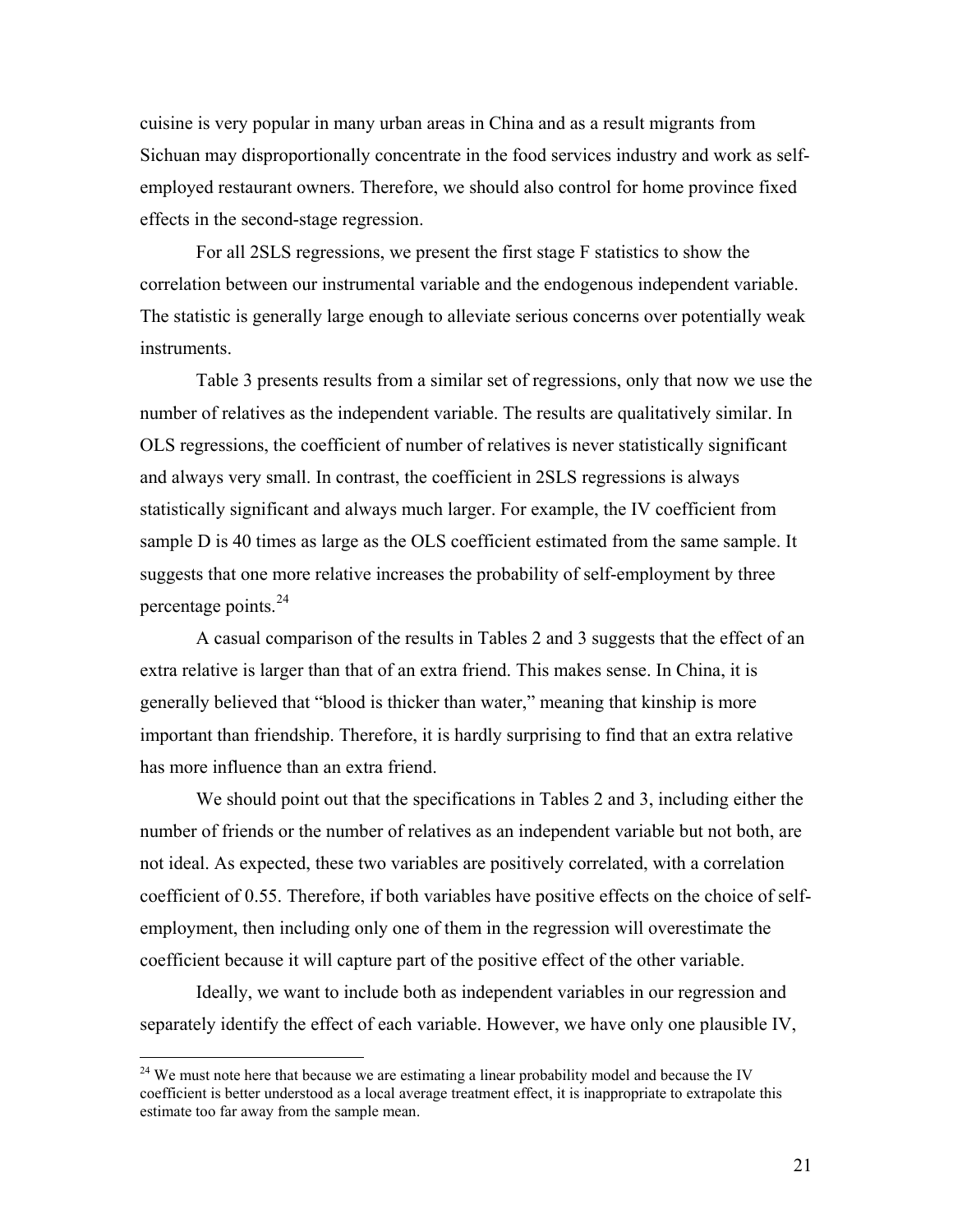which d oes not allow us to deal with two endogenous independent variables measure of network size. This imposes the assumption that the effect of an extra friend is measure that incorporates the effects of both friends and relatives. The regression results simultaneously. As a compromise, we use the sum of these two variables as an alternative the same as the effect of an extra relative, which may not be true given our discussion above. Nonetheless, this seems to be the most reasonable way to construct a network size using this measure are shown in Table 4.

We see again that in OLS regressions the number of friends and relatives always regressions. The IV coefficients are again all statistically significant and substantially larger than the OLS coefficients. Also, although the IV coefficients vary across different samples, they are more or less of the same order. Using sample D, the IV coefficient is 22 points. This is indeed smaller than the effects found in either Table 2 or 3, confirming the has a very small and positive coefficient. It is statistically significant in three out of four times as large as the OLS coefficient, again implying that biases from measurement errors dominate endogeneity biases in the OLS regressions. The IV results suggest that an extra friend or relative increases the probability of self-employment by 0.8 percentage suspicion that using the number of friends or relatives only in the regression will overestimate the effect.

We pause here to give a quick summary of the results. Using different network size measures and different data samples, we find consistent evidence that more friends or relatives lead to a higher probability of self-employment. Using our preferred samples C and D, estimates from our preferred specification (in Table 4) show that an extra friend also find that naïve OLS regressions greatly underestimate the effect, most likely because or relative increases the probability of self-employment by 0.8-1 percentage point. We of measurement errors in the explanatory variables.<sup>25</sup>

## *4.3 Additional and sensitivity analysis*

1

### *4.3.1 Choice vs. duration of self-employment*

Up to this point, we have always been speaking about the *choice* of selfemployment and how it is affected by the size of a person's social-family network.

 $^{25}$  Yueh's (2009) estimates are more or less of the same order as our OLS estimates here, suggesting that there may be serious measurement-errors biases in her estimates.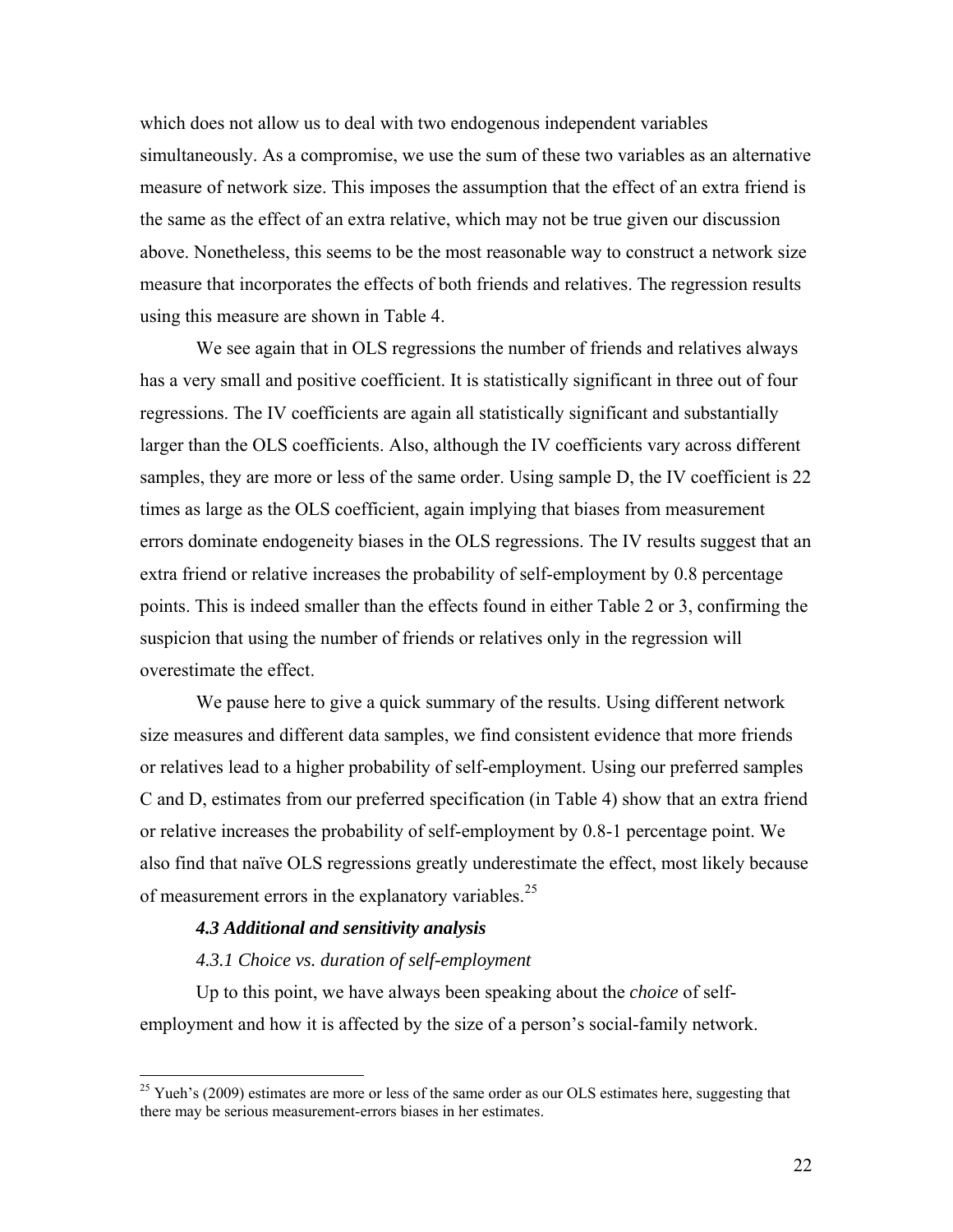However, the independent variable in our regression analyses does not exactly measure entry into self-employment. Rather, it indicates the state of being self-employed at a particular point in time, which is determined not only by the choice but also the duration of self-employment. Consider the following extreme case. At any point in time, suppose that all individuals enter self-employment with exactly the same probability. Further self-employment. This scenario would be equally consistent with our empirical findings, assume that self-employed individuals with a larger social-family network will be more successful and thus stay longer in self-employment, and others will soon move out of but it is really about the effect of network size on the duration rather than the choice of self-employment.

This duration-effect interpretation implies that conditional on being self-employed employment status longer. Our survey indeed asked when each person started the current Focusing on the self-employed individuals in samples C and D, we rerun all the  $2SLS$ regressions, using the duration of self-employment as the dependent variable and keeping all the r ight-hand side variables exactly the same. We find that the size of social-family network never significantly affects the duration of self-employment, no matter which at present, those with a larger social-family network should have been in the selfjob. So we can check whether a larger network leads to a longer self-employment spell. network-size measure is used. Not only is the coefficient of network size not statistically significant, but also that it is always negative. That is, it has a "wrong" sign that contradicts the duration-effect interpretation. Therefore, our findings are indeed about the choice of self-employment and we will continue to interpret the results this way.

# *4.3.2 Effects of other contacts*

As mentioned in the data section, there are often some people a migrant greeted during the Spring Festival but did not identify as friends or relatives. We call them Tables 2-4, but instead use the number of acquaintances as the explanatory variable. The significant, whether in the OLS or 2SLS regressions. The first stage F statistic in the acquaintances and believe that they are unlikely to have an effect on the migrant's choice of self-employment. To verify this, we run exactly the same set of regressions as in results are in Table 5. This change of the explanatory variable makes rather striking differences. Now the coefficient of the number of acquaintances is never statistically

23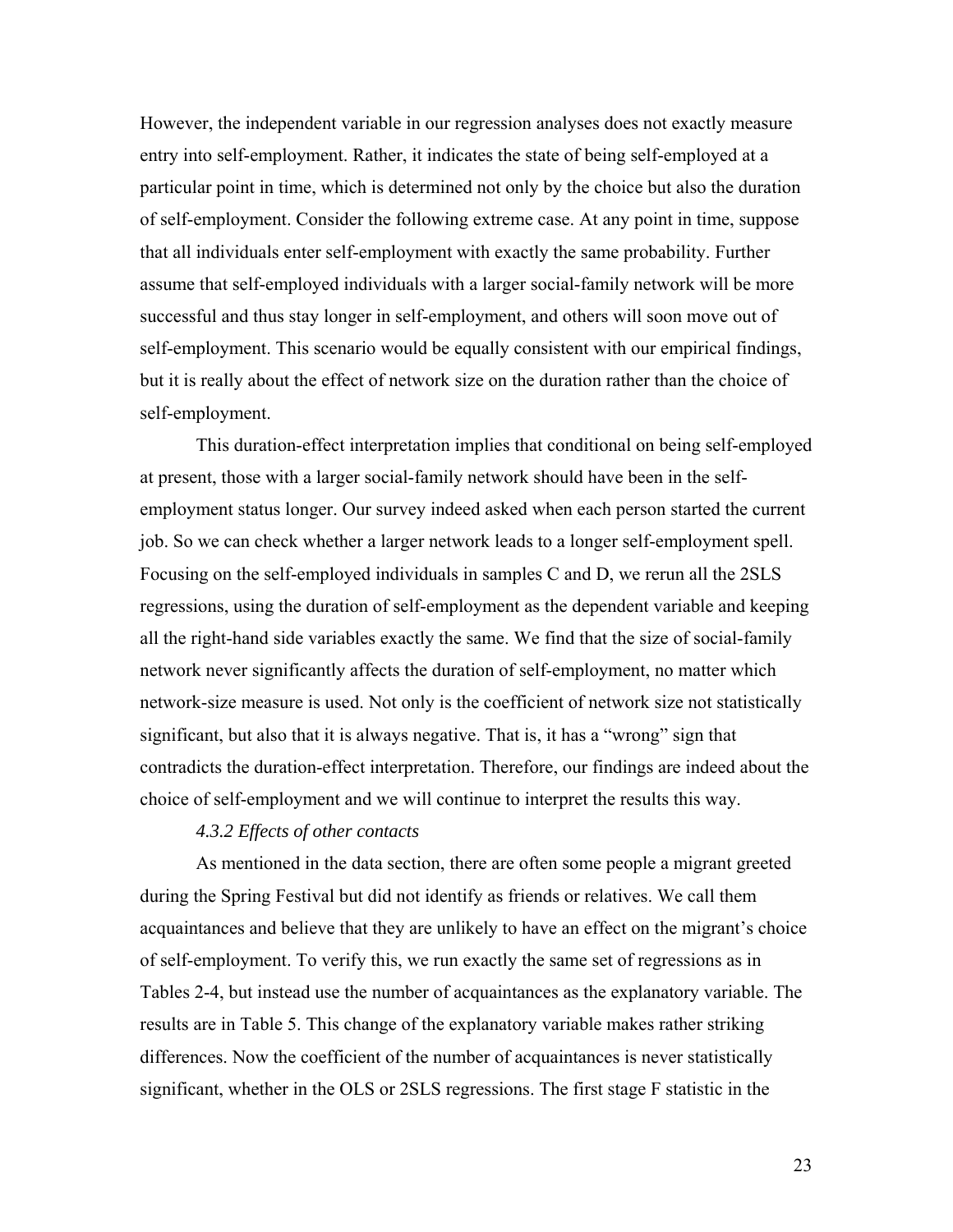2SLS r egressions is always very small, implying that one would have some importantly, these results suggest that the statistically significant IV coefficients shown in acquaintances no matter where one lives, regardless of the distance of the first migration. This exercise confirms our expectation that acquaintances are not as helpful as friends and relatives and therefore do not affect one's self-employment decision. More Tables 2-4 represent real effects rather than some artifacts in this particular database.

### *4.3.3 Excluding "roaming" migrants*

behind our empirical findings. As indicated earlier, there are a large number of migrants who originally moved out of (stayed in) their home provinces but are currently working inside (outside) their home provinces. Maybe it is these migrants, who moved back and moving far away just one time does not cause so much disruption to a migrant's socialfamily network; after all, one can start developing a new network after settling down in "roaming" migrants who did not settle down after their first moves. We further explore the data to gain a deeper understanding of the mechanisms forth, that really suffered a loss in terms of their family and social connections. Perhaps the destination city. We therefore examine whether our main results are driven by the

Starting with sample D, we construct two samples by excluding those who moved across provinces after they first arrived in a city. They are as follows:

- Sample  $E$  all household heads in sample D who first migrated to cities within (or outside) the home province and are still in cities within (or outside) the home province.
- Sample  $F$  all household heads in sample D who are still in the same province as the original destination province.

Clearly sample F is a subset of sample E.

friends and relatives as independent variables, respectively. Comparing these results with smaller, but of the same order. They are more precisely estimated and their statistical significance tends to be higher. The first-stage F statistics are all much higher, suggesting Using these two samples, we run 2SLS regressions with exactly the same specifications as reported in Tables 2-4, and the results are in Table 6. Column pairs 1-2, 3-4, and 5-6 show results using number of friends, number of relatives, and number of those in Tables 2-4, we find that the coefficients of the network size variables are slightly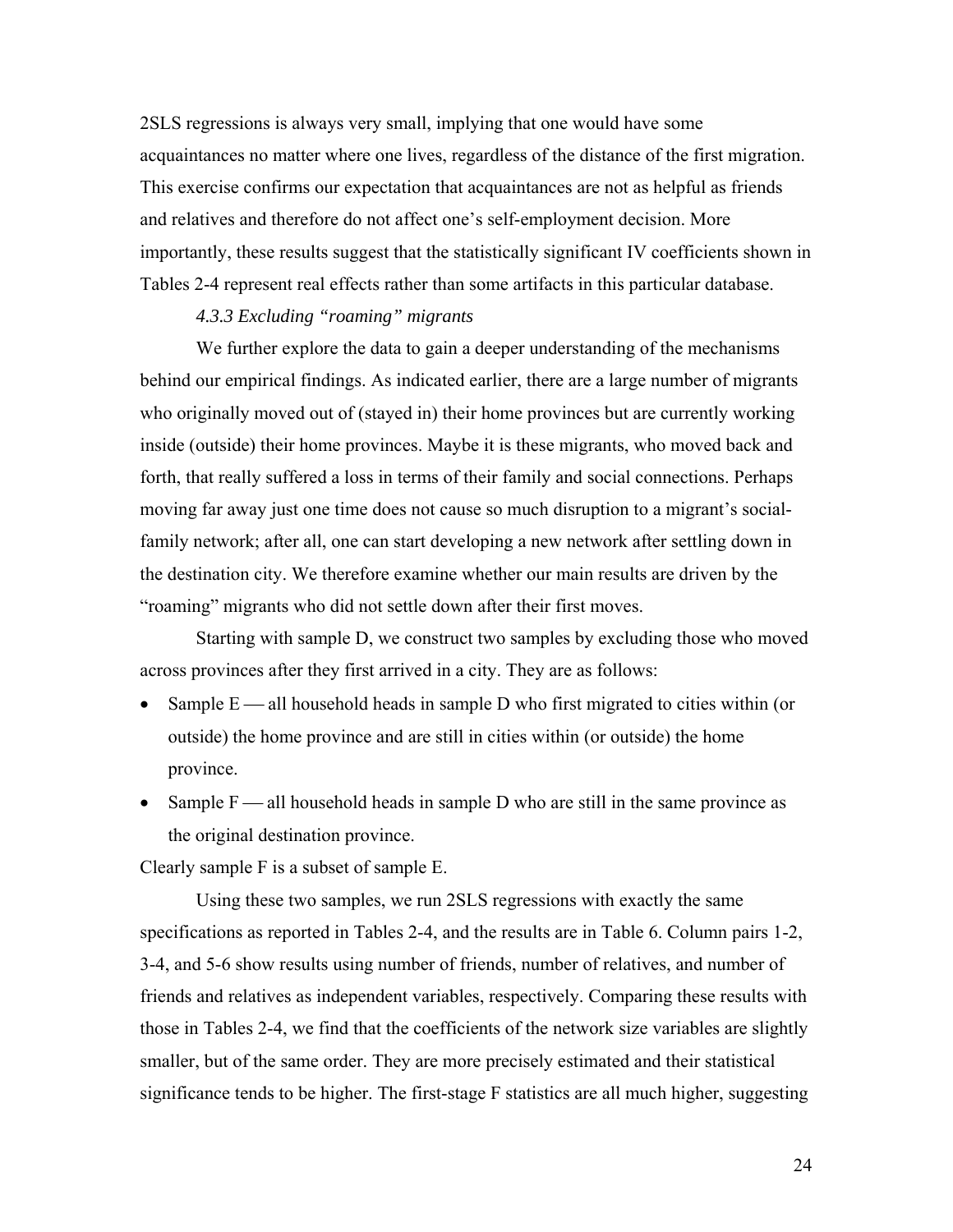that excluding the roaming migrants increases the correlation between first-migration coefficients. Overall, this analysis suggests that our main results are not driven by those distance and network size. Although not presented in Table 6, in each case we have also run a companion OLS regression and the results are qualitatively identical to those in Tables 2-4. That is, OLS coefficients are positive but much smaller than the IV roaming migrants.

### *4.3.4 Controlling for city characteristics*

province fixed effects but not any destination-city characteristics. We experimented with the idea of adding city fixed effects. However, because our distance variable is crudely Up to this point, we have controlled for individual characteristics and home measured at the province level and because there are 27 home province dummies and 15 city dummies, these fixed effects tend to explain away most of the variations in our instrumental variable, rendering our IV strategy ineffective.

As we examine the data at a more detailed level, we find that migrants in cities such as Guangzhou, Dongguan, Shenzhen, Ningbo tend to come from faraway rural areas and have low self-employment rates; and migrants in cities such as Hefei, Bengbu, Zhengzhou, and Luoyang tend to come from nearby rural areas and have high selfemployment rates. These between-city variations seem to be crucial for identifying the effects of network size. Including city fixed effects will simply dump all these variations and this is why such specifications do not produce any precise estimates.

However, this source of identification (i.e., between-city variations) indeed causes concerns. We find that cities with low self-employment rates among migrants are mostly in coas tal areas and cities with high self-employment rates are mostly in inland areas. manufacturing plants in exporting industries that hire a large number of migrant workers. Simply due to geographic constraints, coastal cities would tend to draw migrants from further region than inland cities. At the same time, coastal cities also tend to have many So we wonder whether our empirical analysis has simply picked up this effect that reflects structural differences between coastal and inland cities but has little to do with social-family networks.

three structural-characteristics variables for each city and use them as control variables. To address this concern, we have developed two strategies. First, we construct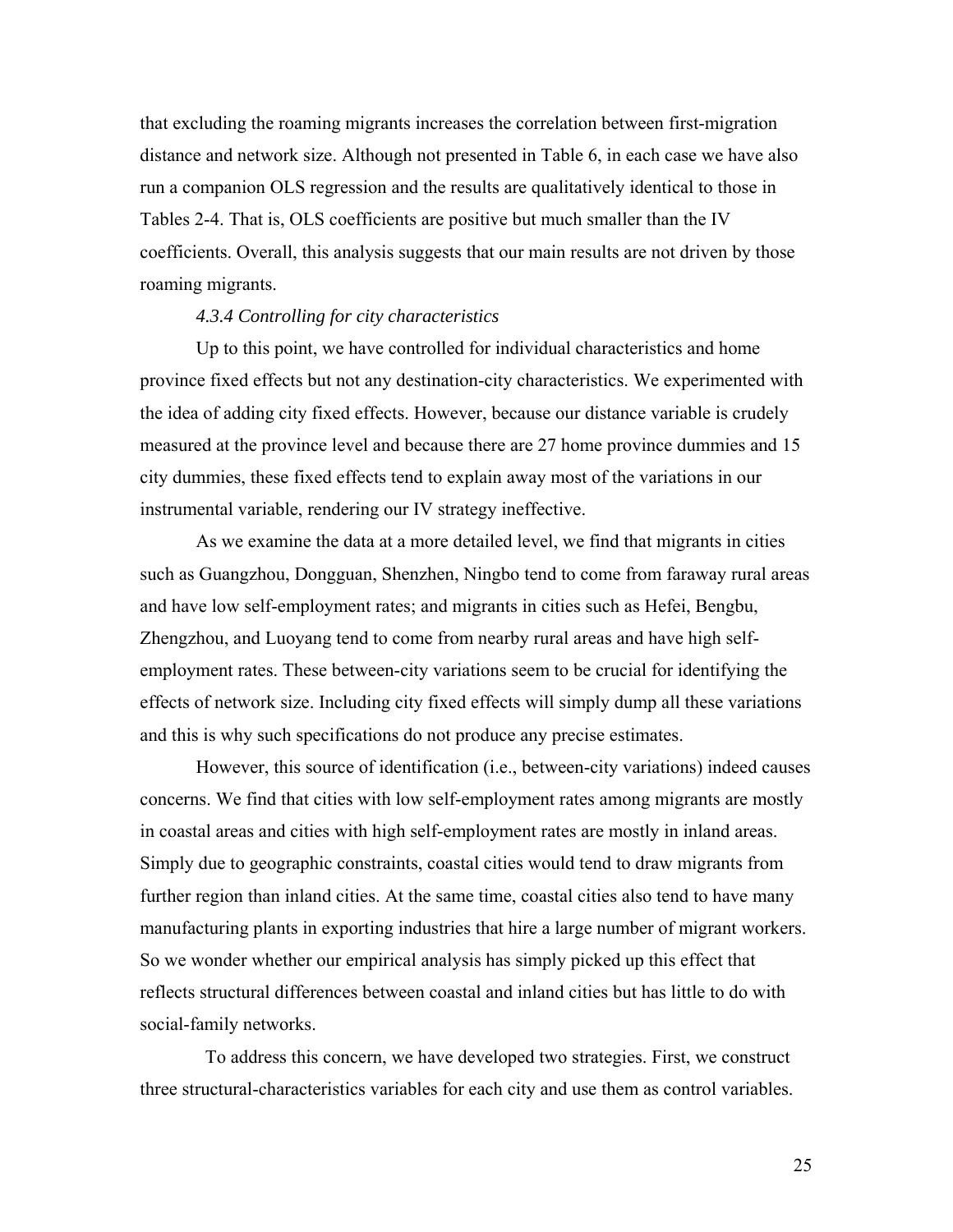<span id="page-26-0"></span>The first one is the share of the labor force working in the private sector. From the *Urban Statistical Yearbook of China*, <sup>[26](#page-26-0)</sup> we know the number of employees in government and state- or collectively-owned enterprises, the number of workers in self-employment or in privately-owned businesses, and the number of registered unemployed workers in each city. We use these three numbers to calculate the share of the labor force in the private sector. If this share is higher in a city, we expect its residents to choose self-employment employment in total city employment and the share of tertiary-sector GDP in total city with a higher probability. The other two variables are the share of tertiary-sector GDP, both directly available from the yearbook. Because the tertiary sector includes service industries and the self-employed tend to concentrate in those industries, we expect a higher self-employment rate if these two shares are higher.

We use sample D for this analysis and focus on the number of friends and relatives as the network size measure. We run 2SLS regressions using the same first-stage province fixed effects. The only difference is with the second stage, in which we now add the city level controls. Since the three city characteristics are correlated, we add them into specification as in Table 4, i.e., controlling for individual characteristics and home the second-stage regression in every possible combination. The results are in columns (1)-(7) of Table 7.

column of Table 4, which is  $0.0083$ . The coefficients in columns  $(1)-(7)$  of Table 7 are all smaller , but only slightly, ranging from 0.0061 to 0.0081. They are still statistically probability of self-employment by 0.6-0.8 percentage point, still a sizable effect. Each of coefficients of tertiary-sector employment share and tertiary-sector GDP share always We want to compare the coefficient of friend and relatives with that in the last significant. These results suggest that one more friend or relative will increase the the three city characteristics is statistically significant in at least one specification, and the have the expected sign.

Second, we directly control for self-employment rate in each city in the secondstage regression. The idea is that if some city characteristics make it easier or more desirable for any city resident to be self-employed, then those characteristics should be reflected in the overall self-employment rate among city residents. So directly including

 $26$  We use the 2008 edition of the yearbook, which publishes the 2007 data on all cities in China.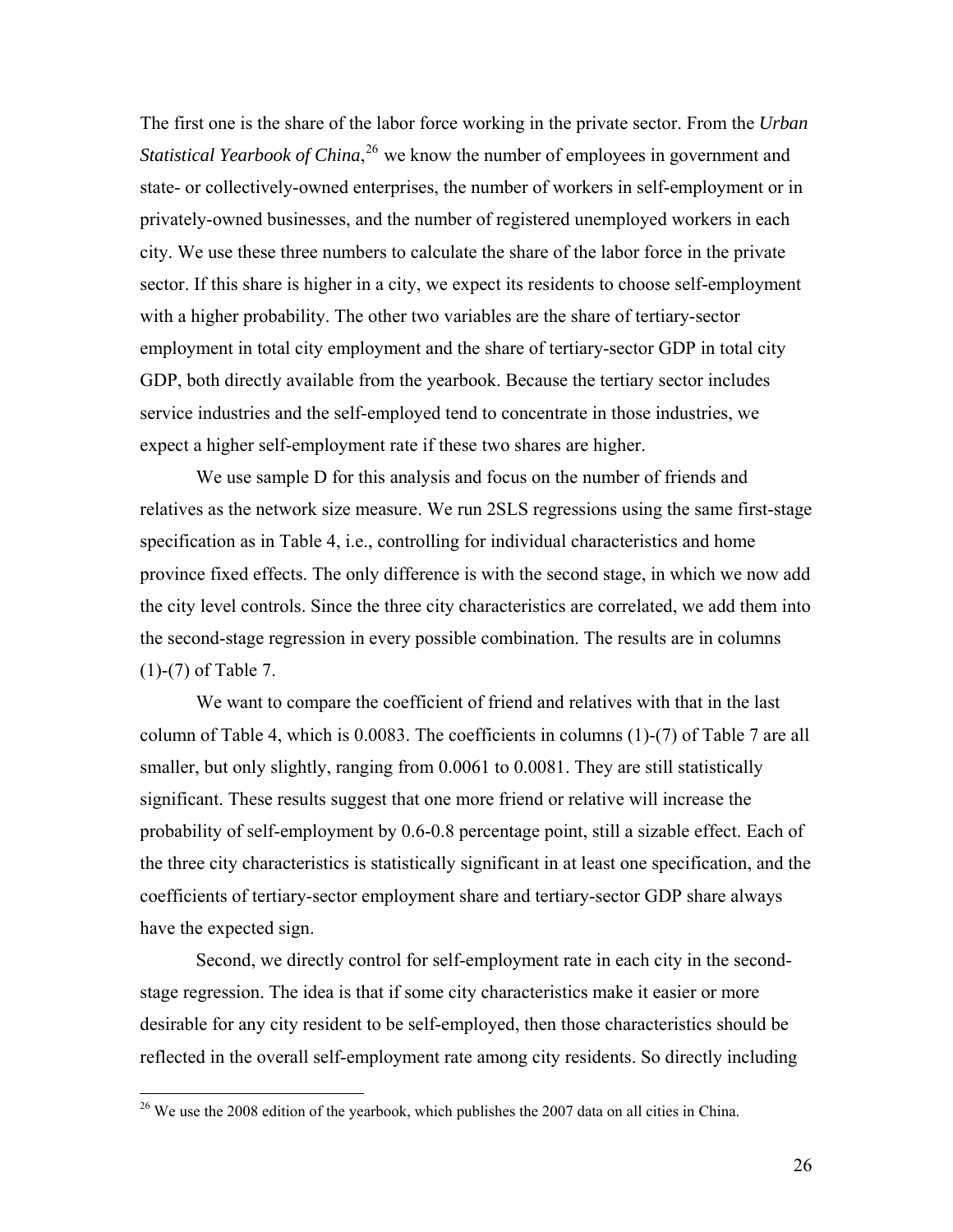<span id="page-27-0"></span>the self-employment rate in the second-stage regression is largely equivalent to controlling for all relevant city characteristics.

As mentioned in the data section, the RUMiCI research project team also interviewed 5,000 randomly selected urban households in eighteen cities, including all of the fifteen cities covered by the rural-urban migrant surveys. They asked city residents questions similar to those in the migrant surveys, including whether they are working and for each city, and add it to the second-stage regression as a control variable. We calculate workers in all the working household heads aged between 16 and 70, and the other is the share of self-employed workers in all the household heads (whether working or not) aged whether they are self-employed. Using these data, we calculate the self-employment rate the self-employment rate for each city in two ways, one is the share of self-employed between 16 and 70.

Results from the regressions using each of these extra control variables are in Columns  $(8)$ - $(9)$  of Table 7. The coefficient of the relatives and friends variable is 0.0078 and 0.0073, again very similar to the baseline estimate. It turns out that city selfemploy ment rate has a negative coefficient. In cities where more local residents are selfemployed, rural-urban migrants are less likely to be self-employed. That is, selfemployed migrants and self-employed city residents are substitutes. This is actually consistent with the notion that rural-urban migrants tend to take the jobs shunned by local residents.

Overall, these results in Table 7 show that our findings are robust.

*4.3.5 Alternative IV for number of relatives* 

Finally, we experiment with an alternative IV for the number of relatives.<sup>27</sup> It is construct a "number of siblings" variable. If this variable is missing for a household natural that people in large families tend to have more relatives. The RUMiCI survey asked each household head many questions about his or her parents. One particular question is how many children in total a parent had. We use the answer to this question to head's father, we use the mother's number of children when it is available.<sup>[28](#page-28-0)</sup> When a household head is married, the same question was also asked about his or her parents-in-

1

 $27$  We thank Wayne Gray for suggesting this idea.

<sup>&</sup>lt;sup>28</sup> Given the low divorce rate among the older generations in China, a mother's number of children is almost always identical to the father's.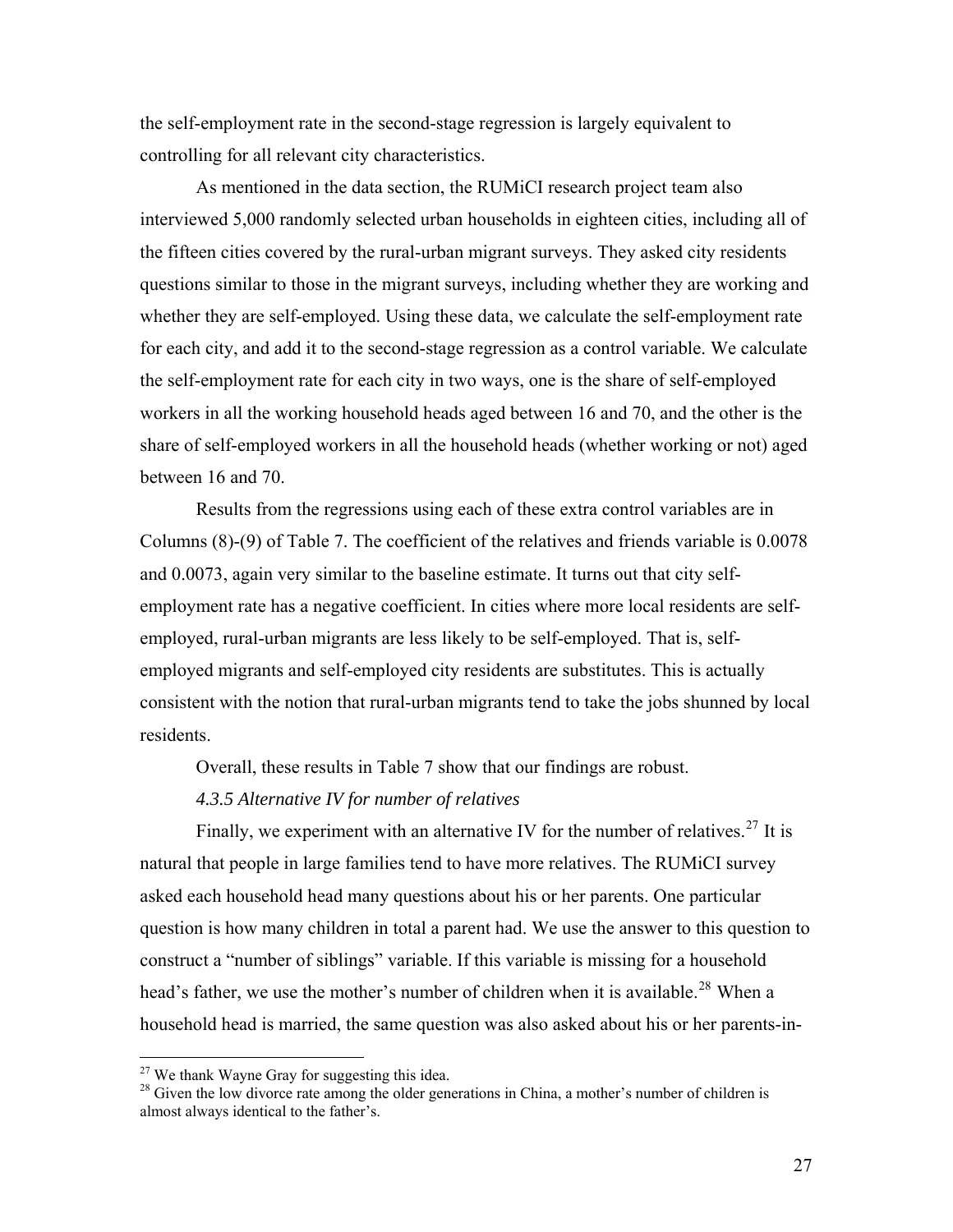<span id="page-28-0"></span>law. However, whereas the parents' number of children is usually not an individual's own choice, the number of children in the spouse's family is the individual's choic e (by association) and thus is less exogenous. So we do not count the children of the parents-in law and will simply control for marital status as before.

with age, and its interaction with age squared to instrument for the number of relatives. account the possibility that the number of additional relatives associated with each extra We use this alternative IV in two ways: (1) use the number of siblings alone to instrument for the number of relatives; and (2) use the number of siblings, its interaction The first specification is straightforward; we expect an individual to have more relatives if he or she grew up in a larger family. The second specification further takes into sibling varies nonlinearly with age. $^{29}$  $^{29}$  $^{29}$ 

Results from these exercises are in Table 8. Here our alternative IVs should work regardless whether or not a migrant started as wage worker and whether or not he is still Nonetheless, for comparison purposes, we have again estimated the model using samples in one case. However, the size of the coefficient is of similar order to the estimates obtaine d in our baseline regressions. It implies that one extra relative increases the baseline results, the OLS coefficients (ranging between 0.0006 and 0.0013) are still much smaller than the IV coefficients. Given that these regressions use completely different IVs, we find it rather reassuring that these results, although not statistically significant, at on the first job. Therefore, we should trust the estimates from the whole sample. A-D.<sup>[30](#page-28-0)</sup> The left four columns correspond to the first specification and the right four columns the second specification. In all these IV regressions, the coefficient of the number of relatives cannot be precisely estimated. It is not statistically significant except probability of self-employment by 0.61-1.97 percentage points. Although not presented in Table 8, we have also estimated the corresponding OLS coefficients. Similar to the least point to the same direction as the baseline estimates.

<sup>&</sup>lt;sup>29</sup> When a person is young, one more sibling does not necessarily imply many more relatives because the sibling is probably not married yet. For a middle-aged person, one more sibling implies a much larger number of relatives because the sibling most likely has married. When a per son is old, some siblings may be dead and so the effect may be smaller again.

<sup>&</sup>lt;sup>30</sup> These samples are constructed in exactly the same way as the samples used in Tables 2-4. However, because here we are using different IVs and dropping all observations with any missing IVs, we end up with four samples that are slightly different from those used in Tables 2-4.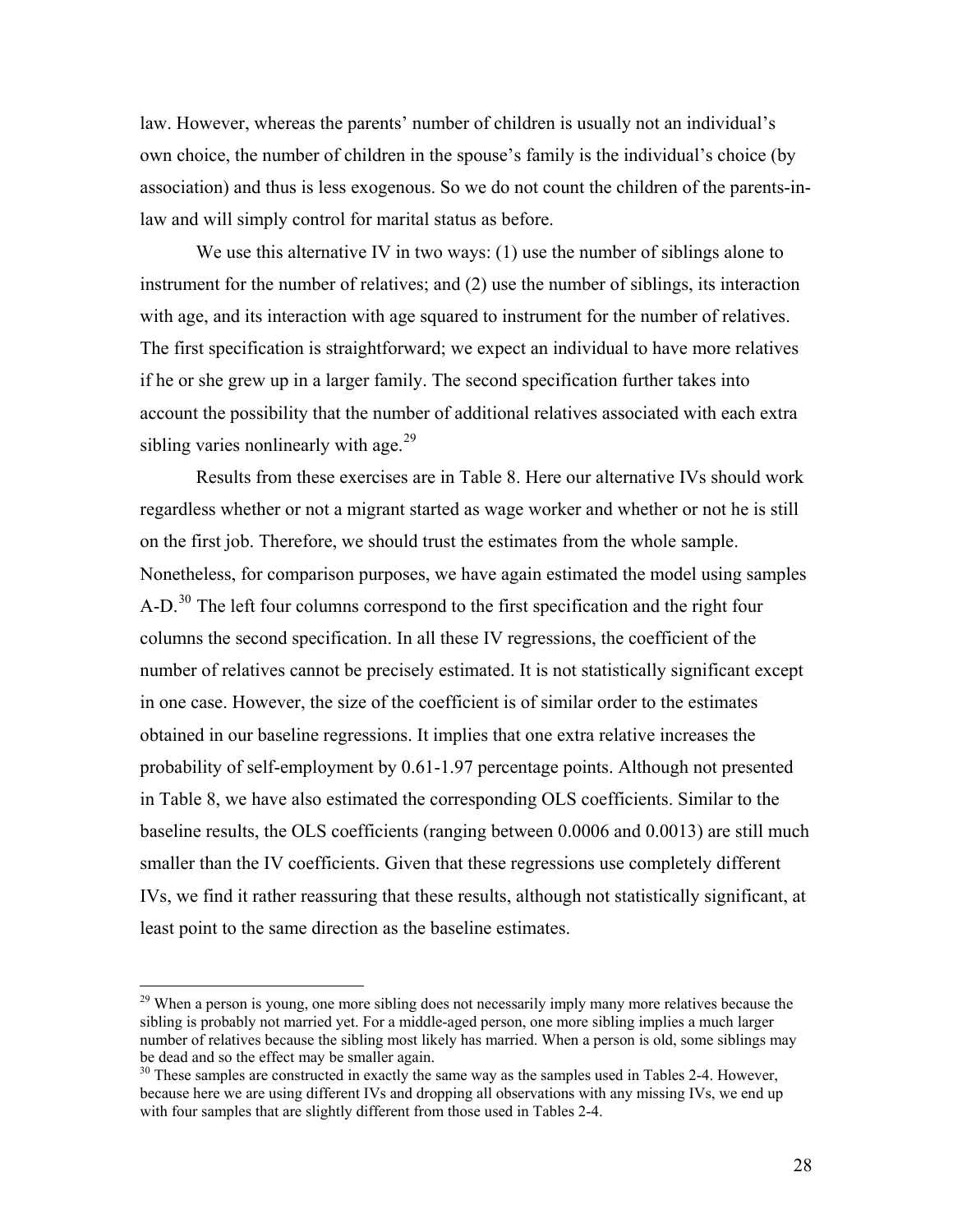We run some parallel regressions using the number of friends or friends and relative s as the independent variable. However, the siblings variable is only very weakly correlated with these independent variables, failing the requirement of a good IV. This of course is not surprising given that people make friends in many different contexts and siblings do not necessarily bring more friends.<sup>31</sup>

### **5. Conclusion**

1

A large body of existing literature suggests that the self-employed rely heavily on network. We therefore hypothesize that individuals connected with a larger social-family networ k are in a better position to choose self-employment. We test this hypothesis using also identified how many of these contacts are their friends and how many are relatives. family members, relatives, and friends for informational, financial, and operational assistance. Their success often hinges on access to a well developed social-family a newly constructed database on rural-urban migrants in China. The migrants in the database reported the number of people they greeted during the past Spring Festival; they We use this information to measure the size of a migrant's social-family network.

identify the effect of network size on the choice of self-employment. One is the reverse causation that leads to upward biases in OLS estimates; the other is measurement errors We recognize two potential problems with using naïve multivariate regressions to (particularly in our data here and perhaps also in other survey data sources) in the network size variable that cause downward biases in OLS estimates.

We take the standard IV approach to overcome these problems. In particular, we use the distance from home province when a migrant first moved to the urban area to

<sup>&</sup>lt;sup>31</sup> We have also explored another idea about a possible alternative IV. The IV used in our baseline regressions is based on the fact that individuals originally migrating farther from home tend to end up with a smaller social-family network today. This migration distance is obviously related to where one's home province is and where job opportunities turn up in urban sectors. Ideally, we would want to construct an expected migration distance for each individual based on where he lived and the overall migration patterns—similar to the idea employed by Card (2001)—and use this expected distance to instrument for network size. For example, if a farmer who grew up in Jiangsu province first moved out of his village in 2000, and if in that year one third of the migrants from Jiangsu went to Guangdong and two thirds went to Shanghai, then we can calculate the expected migration distance based on this aggregate migration pattern. If this kind of information is available for multiple years, migrants from the same province will have different expected migration distances depending when they first moved out, so it still allows us to control for province fixed effects. The advantage of using this expected distance is that it is primarily determined by exogenous factors (e.g., where one was born and which region in the country was booming in a particular time period). Unfortunately, we could not find any reliable data on detailed rural-urban migration patterns in China, even at the province level, and thus could not implement this idea.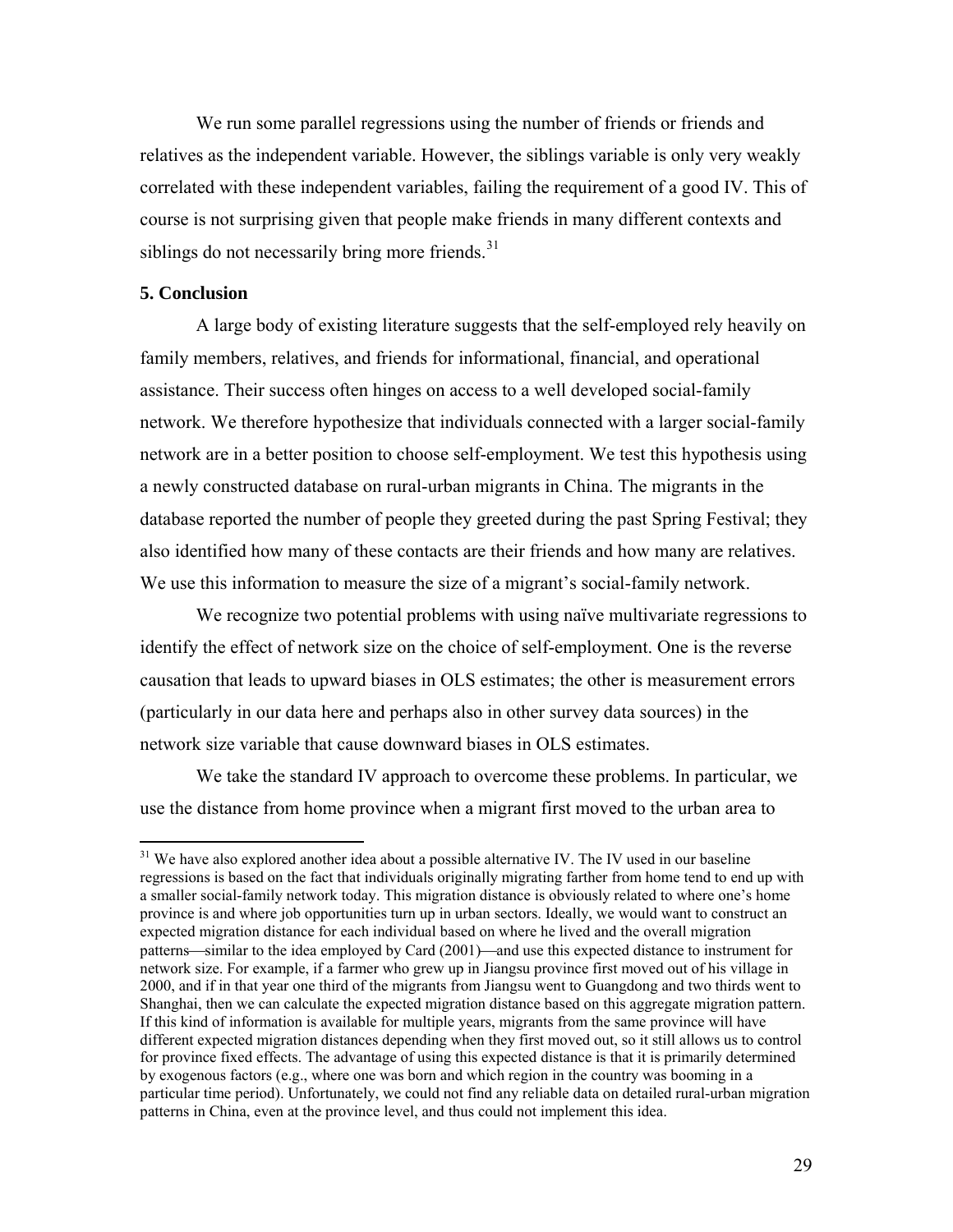instrument for network size today. We believe the exclusion condition is likely to be satisfied in the particular institutional context of rural-urban migration in China and especially for the sample of migrants who first started with wage-earning jobs in urban sectors and have moved on to different jobs over time. We find that the migrants who initially moved further away—and therefore have fewer friends and relatives today—are decision. Our IV estimates are substantially larger than OLS estimates, suggesting that less likely to shift from wage work to self-employment. We consider this result rather convincing evidence that the size of social-family network affects one's self-employment measurement-error biases dominate endogeneity biases in OLS regressions.

### **References**

Aldrich, Howard E. and Jennifer E. Cliff (2003). "The Pervasive Effects of Family on Entrepreneurship: Toward a Family Embeddedness Perspective," *Journal of Business Venturing* 18, 573-596.

Aldrich, Howard E. and Cathrine Zimmer (1986). "Entrepreneurship through Social Networks," in D. Sexton & R. Smiler (eds.), *The Art and Science of Entrepreneurshi p*, New York: Ballinger, 3-23.

Allen, W. David (2000). "Social Networks and Self-Employment," *Journal of Socio-Economics* 29, 487-501.

Angrist, Joshua D. and Alan B. Krueger (2001). "Instrumental Variables and the Search for Identification: From Supply and Demand to Natural Experiments," *Journal of Economic Perspectives* 15(4), 69-85.

Ashenfelter, Orley and Alan B. Krueger (1994). "Estimates of the Economic Returns to Schooling from a New Sample of Twins," *American Economic Review* 84, 1157-1173.

Bayer, Patrick, Stephen L. Ross, Giorgio Topa (2008). "Place of Work and Place of Residence: Informal Hiring Networks and Labor Market Outcomes," *Journal of Political Economy* 116, 1150-1196.

Beaman, Lori A. (2009). "Social Networks and the Dynamics of Labor Market Outcomes: Evidence from Refugees Resettled in the U.S." mimeo, Department of Economics, Northwestern University.

Bian, Yanjie (1994). "Guanxi and the Allocation of Urban Jobs in China," *China Quarterly* 140, 971-999.

Birley, Sue (1985). "The Role of Networks in the Entrepreneurial Process," *Journal of Business Venturing* 1, 107-117.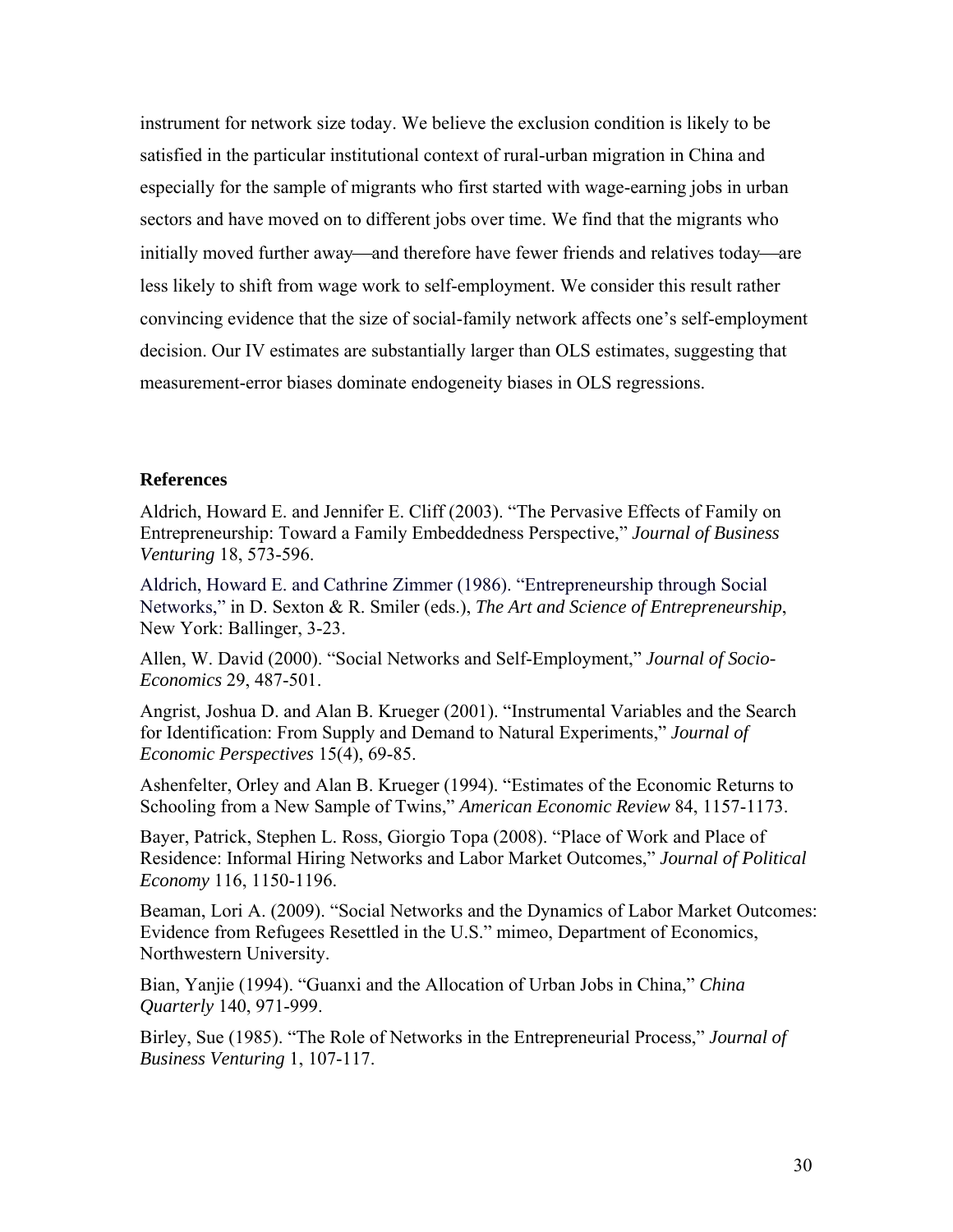Blanchflower, David and Andrew Oswald (1998). "What Makes an Entrepreneur? Evidence on Inheritance and Capital Constraints," *Journal of Labor Economics* 16, 26– 60.

Brüderl, Josef and Peter Preisendörfer (1997). "Network Support and the Success of Newly Founded Business," *Small Business Economics* 10, 213-225.

*Science Quarterly* 42, 339–365. Burt, Ronald S. (1997). "The Contingent Value of Social Capital," *Administrative* 

Card, David (2001). "Immigrant Inflows, Native Outflows, and the Local Labor Market Impacts of Higher Immigration," *Journal of Labor Economics* 19, 22-64.

Chan, Kam Wing and Li Zhang (1999). "The Hukou System and Rural-Urban Migration in China: Processes and Changes," *China Quarterly* 160, 818-855.

Davidsson, Per and Benson Honig (2003). "The Role of Social and Human Capital among Nascent Entrepreneurs," *Journal of Business Venturing* 18, 301-331.

Djankov, Simeon, Yingyi Qian, Gérard Roland, and Ekaterina Zhuravskaya (2006). "Who Are China's Entrepreneurs?" *American Economic Review Papers and Proceedings* 96(2), 348-352.

Dunn, Thomas and Douglas Holtz-Eakin (2000). "Financial Capital, Human C apital, and the Transition to Self-Employment: Evidence from Intergenerational Links," *Journal of Labor Economics*, 2000, vol. 18, 282-305.

Evans, David S. and Boyan Jovanovic (1989). "An Estimated Model of Entrepreneurial Choice under Liquidity Constraints," *Journal of Political Economy* 97, 808–827.

Evans, David S. and Linda Leighton (1989). "Some Empirical Aspects of Entrepreneurship," *American Economic Review* 79, 519–535.

Fairlie, Robert W. (1999). "The Absence of the African-American Owned Business: An 8. Analysis of the Dynamics of Self-Employment." *Journal of Labor Economics* 17, 80–10

Entrepreneurial Activity," Journal of Economics & Management Strategy 18, 665–709. Giannetti, Mariassunta and Andrei Simonov (2009). "Social Interactions and

Granovetter, Mark (1973). "The Strength of Weak Ties," *American Journal of Sociology* 78, 1360-1380.

Greve, Arent and Janet W. Salaff (2003). "Social Networks and Entrepreneurship," *Entrepreneurship: Theory and Practice* 28, 1-22.

Hoang, Ha and Bostjan Antoncic (2003). "Network-Based Research in Entrepreneurship: A Critical Review ," *Journal of Business Venturing* 18, 165-187.

Holtz-Eakin, Douglas, David Joulfaian, and Harvey S. Rosen (1994a). "Sticking It Out: Entrepreneurial Survival and Liquidity Constraints," *Journal of Political Economy* 102, 53–75.

Holtz-Eakin, Douglas, David Joulfaian, and Harvey S. Rosen (1994b). "Entrepreneurial Decisions and Liquidity Constraints," *Rand Journal of Economics* 23, 334–347.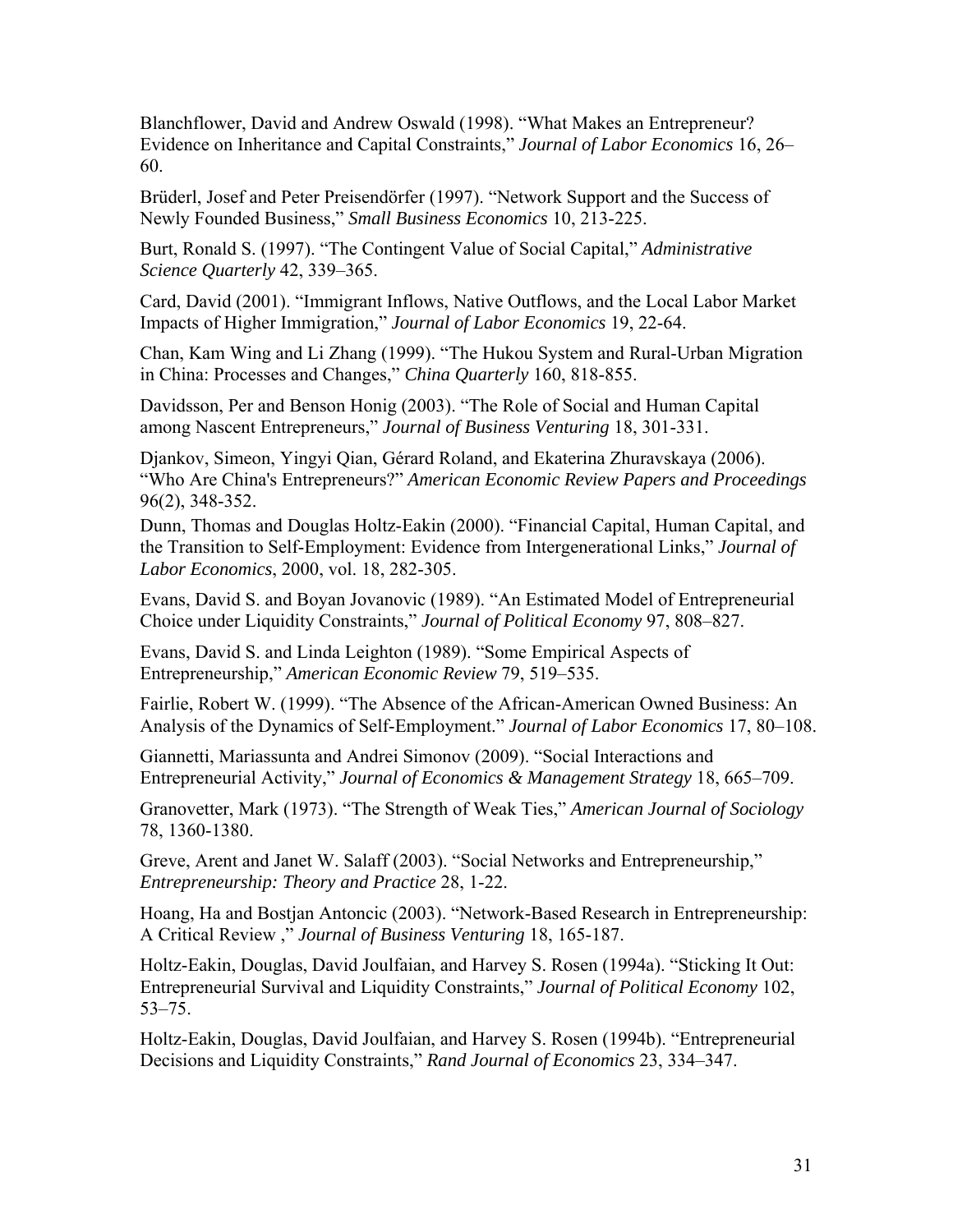Hout, Michael and Harvey S. Rosen (2000). "Self-Employment, Family Background, and Race," *Journal of Human Resources* 35, 671–694.

Hurst, Erik andb Annamaria Lusardi (2004). "Liquidity Constraints, Household Wealth, and Entrepreneurship," *Journal of Political Economy* 112, 319–347.

Ioannides, Yannis M. and Linda Datcher Loury (2004). "Job Information Networks, Neighborhood Effects, and Inequality," *Journal of Economic Literature* 42, 1056-1093.

Jackson, Matthew O. (2008). *Social and Economic Networks*, Princeton, NJ: Princeton University Press.

Laschever, Ron (2009). "The Doughboys Network: Social Interactions and the Employment of World War I Veterans," mimeo, Department of Economics, University of Illinois at Urbana-Champaign.

Lazear, Edward P. (2004). " Balanced Skills and Entrepreneurship," *American Economic Review Papers and Proceedings* 94(2), 208-211.

Lazear, Edward P. (2005). "Entrepreneurship," *Journal of Labor Economics* 23, 649-80.

Lentz, Bernard F. and David N. Laband (1990). "Entrepreneurial Success and Occupational Inheritance among Proprietors," *Canadian Journal of Economics* 23, 563– 579.

Lin, Justin Yifu (1992). "Rural Reforms and Agricultural Growth in China," *American Economic Review* 82, 34-51.

Luke, Nancy and Kaivan Munshi (2006). "New Roles for Marriage in Urban Africa: Kinship Networks and the Labor Market in Kenya," *Review of Economics and Statistics*  88. 264-282.

Luo, Yadong (2007). *Guanxi and Business*, 2nd edition, Singapore: World Scientific Publishing Co.

Lü, Guoguang (2009), ed. *Oral History of Farmers Turned Workers*, Wuhan: Hubei People's Press.

Meng, Xin, and Junsen Zhang, (2001). "The Two-Tier Labor Market in Urban China: Occupational Segregation and Wage Differentials between Urban Residents and Rural Migrants in Shanghai," *Journal of Comparative Economics* 29, 485-504.

Montgomery, James (1991). "Social Networks and Labor-Market Outcomes: Toward an Economic Analysis," *American Economic Review* 81, 1408-1418.

Munshi, Kaivan (2003). "Networks in the Modern Economy: Mexican Migrants in the U.S. Labor Market," *Quarterly Journal of Economics* 118, 549–599.

Neumark, David, Junfu Zhang, and Brandon Wall (2007). "Employment Dynamics and Business Relocation: New Evidence from the National Establishment Time Series," *Research in Labor Economics* 26, 39-83.

Parker, Simon C. (2004). *The Economics of Self-Employment and Entrepreneurship*, New York: Cambridge University Press.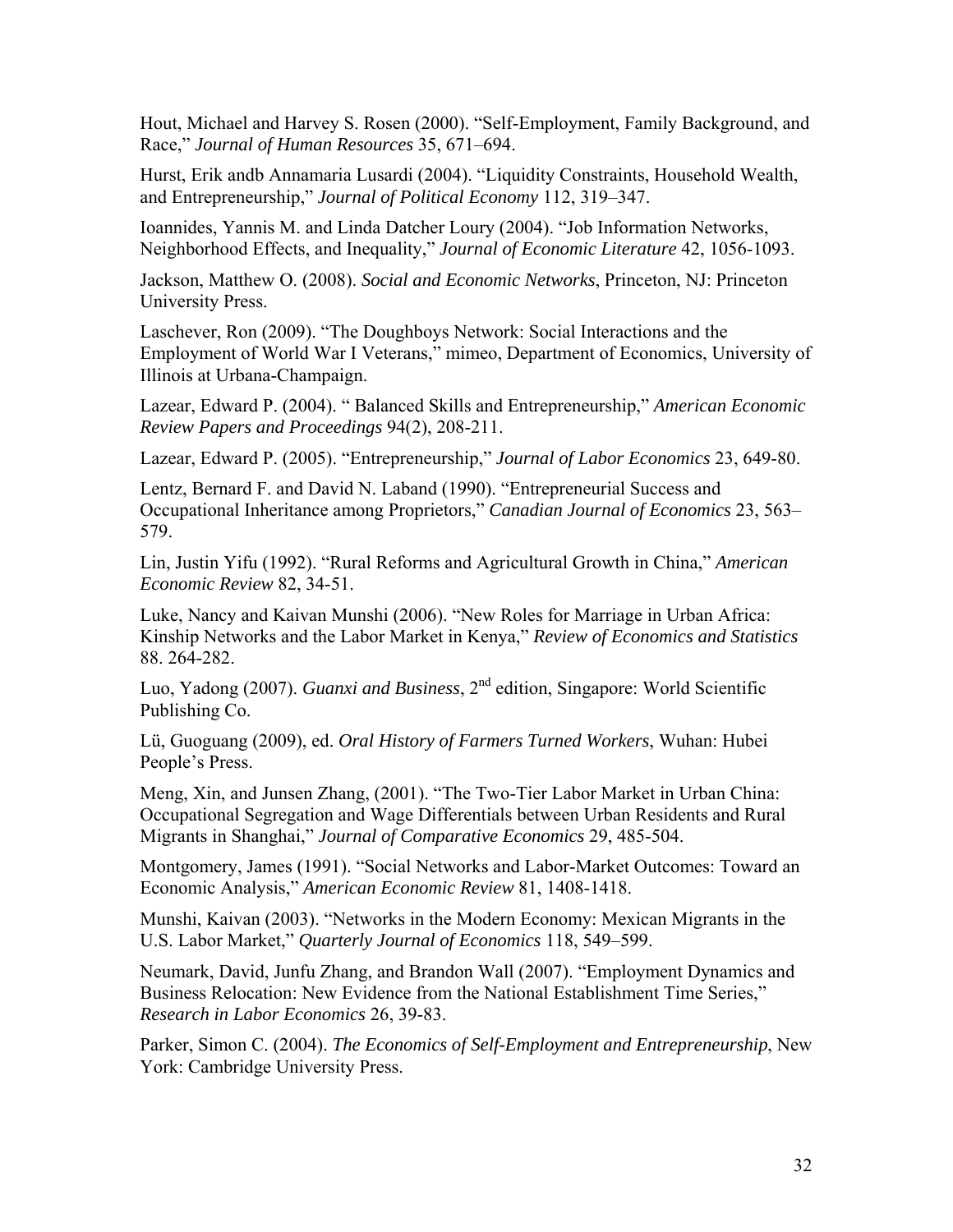Wang, Shing-Yi (2008). "Credit Constraints, Job Mobility and Entrepreneurship: Evidence from a Property Reform in China," mimeo, Department of Economics, New York University.

Wei, Cheng (2008). *An Investigation of Farmers Turned Workers in China*, Beijing: L aw Press.

Formal Institutional Support," The Academy of Management Journal 39, 1641-1658. Xin, Katherine R. and Jone L. Pearce (1996). "Guanxi: Connections as Substitutes for

Xu, Xuchu and Wenrong Qian (2009), eds. *Survival Story—Interviews with 50 Farmers Turned Workers*, Hangzhou: Zhejiang University Press.

Yueh, Linda (2009). "Self-Employment in Urban China: Networking in a Transition Economy," *China Economic Review* 20, 471-484.

Zhang, Kevin Honglin and Shunfeng Song (2003). "Rural–urban migration and urbanization in China: Evidence from time-series and cross-section analyses," *China Economic Review* 14, 386-400.

Zhang, Xiaobo and Guo Li (2003). "Does *Guanxi* Matter to Nonfarm Employment?" *Journal of Comparative Economics* 31, 315-331.

Zhao, Yaohui (1999). "Leaving the Countryside: Rural-To-Urban Migration Decisions in China," *American Economic Review Papers and Proceedings* 89, 281 -286.

Zhao, Yaohui (2003). "The Role of Migrant Networks in Labor Migration: The Case of China," *Contemporary Economic Policy* 21, 500-511.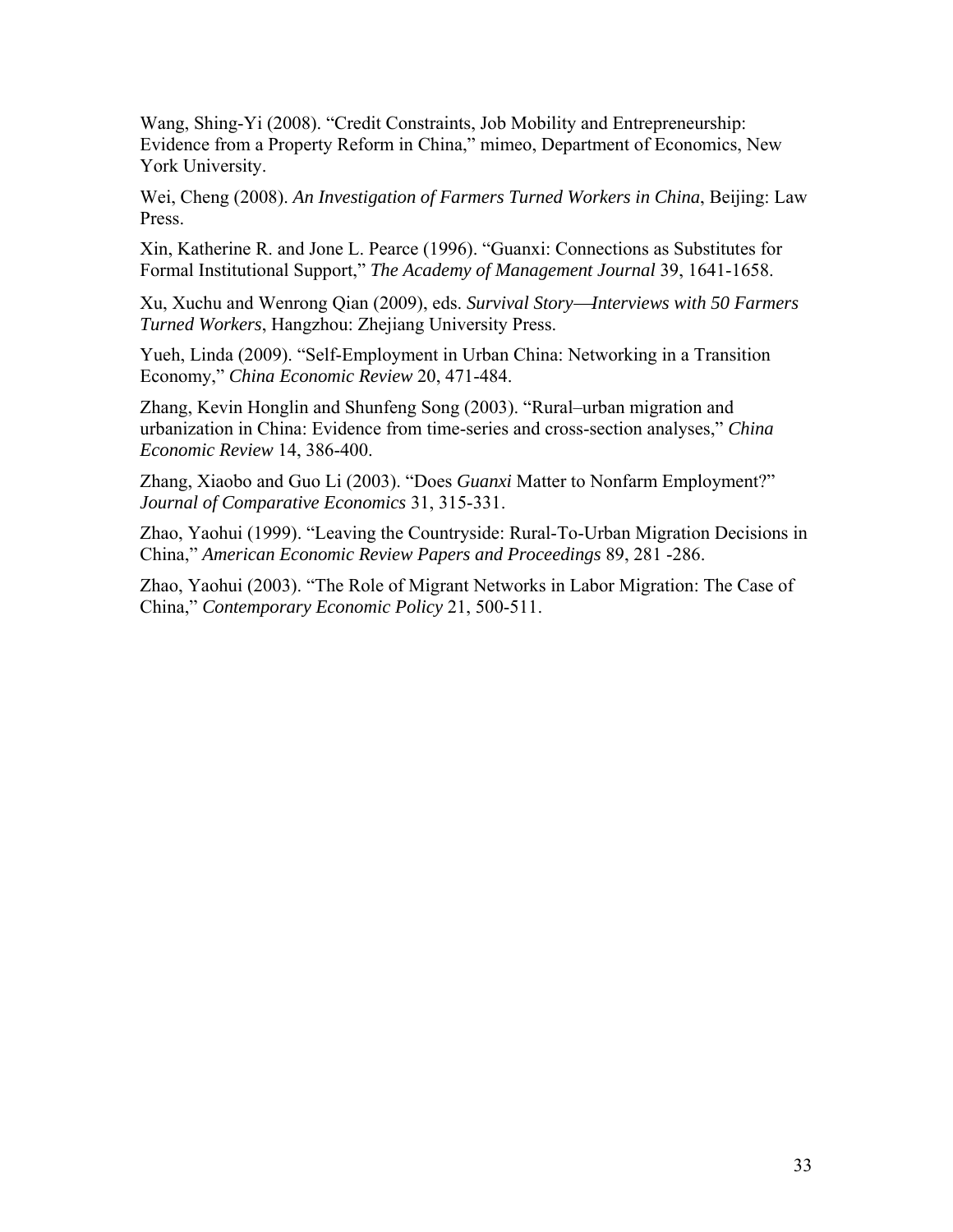

**Figure 1: The Fifteen Cities Where Rural-Urban Migrants Are Surveyed**

Source: The Rural-Urban Migration in China and Indonesia Project Website [\(http://rumici.anu.edu.au/joomla/index.php?option=com\\_content&task=view&id=49&Itemid=52](http://rumici.anu.edu.au/joomla/index.php?option=com_content&task=view&id=49&Itemid=52)), with modifications.

The rural-urban migrants are surveyed in the 15 cities that are highlighted with blue rectangles. Urban households are surveyed in all the 18 cities on this map.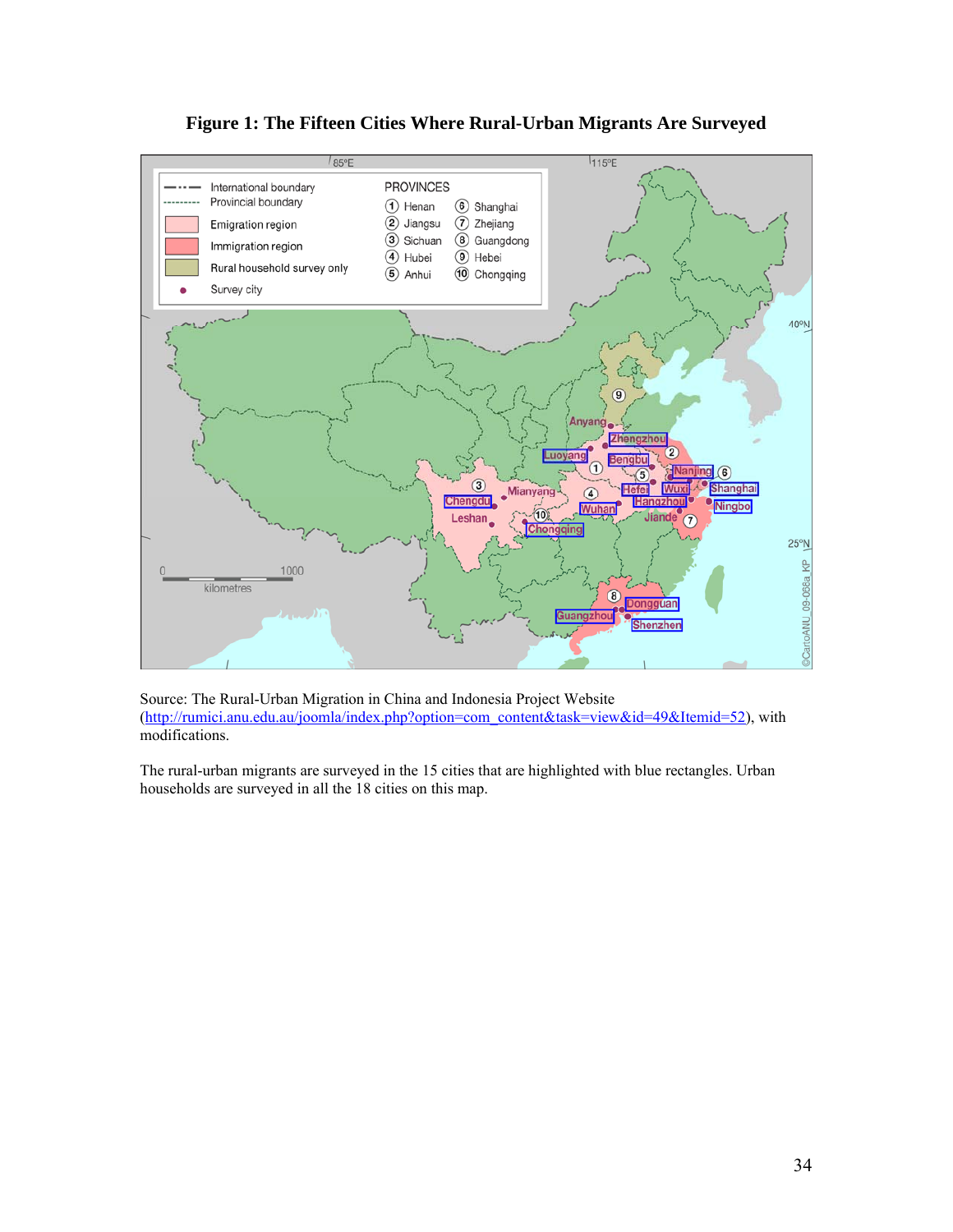



# (a) Histogram of number of friends greeted



(b) Histogram of number of relatives greeted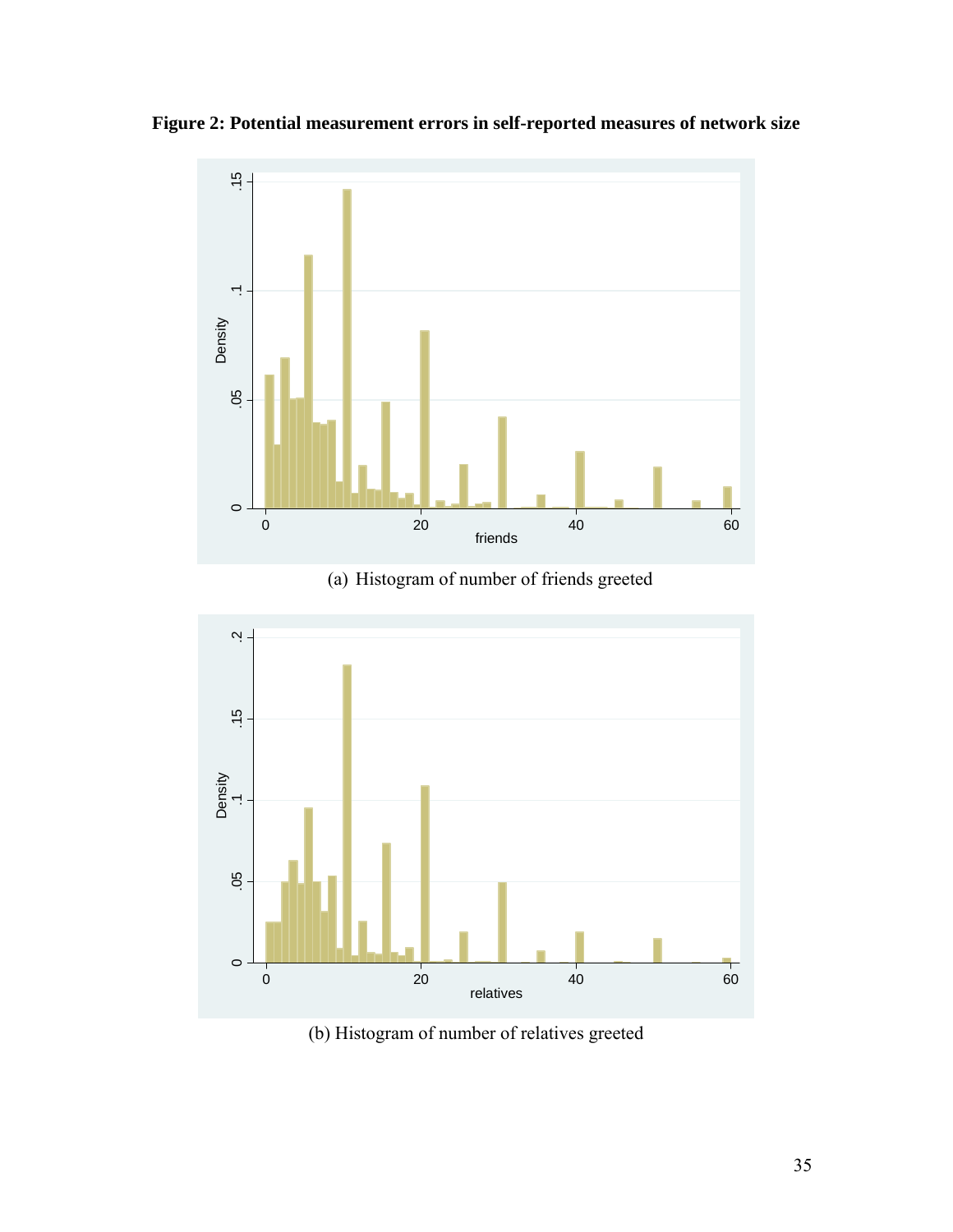

**Figure 3: Distance of first migration and the choice of self-employment**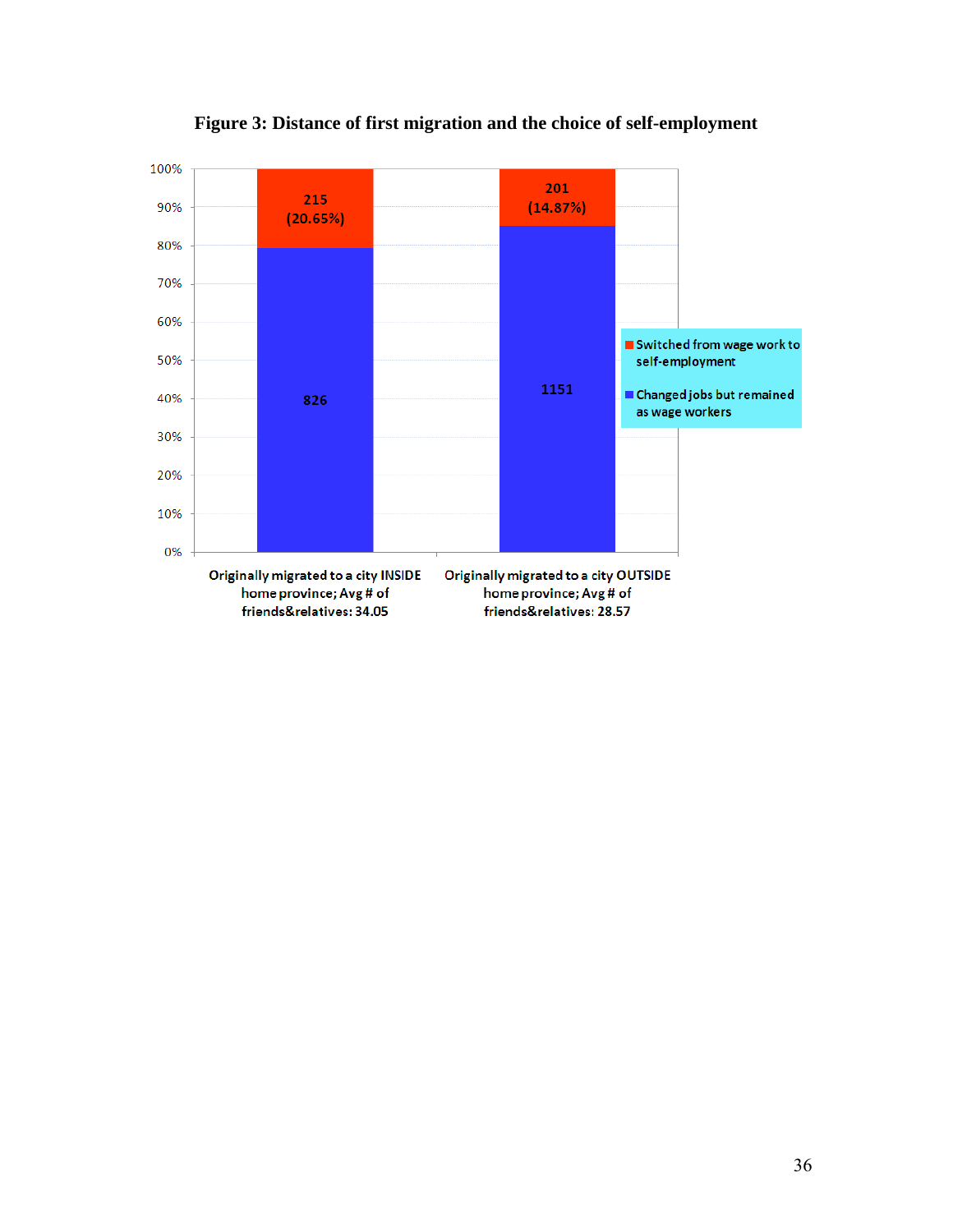| <b>Variables</b>                                           | <b>A. Summary Statistics</b><br>(whole sample) |           |          |            |             | <b>B. Summary Statistics</b><br>(excluding outliers) |  |
|------------------------------------------------------------|------------------------------------------------|-----------|----------|------------|-------------|------------------------------------------------------|--|
|                                                            | <b>Mean</b>                                    | Std. Dev. | Min      | <b>Max</b> | <b>Mean</b> | Std. Dev.                                            |  |
| Whether currently self-employed                            | 0.197                                          | 0.398     | $\theta$ |            | 0.196       | 0.397                                                |  |
| Number of friends                                          | 18.36                                          | 40.27     | $\theta$ | 998        | 16.15       | 24.34                                                |  |
| Number of relatives                                        | 13.23                                          | 21.52     | $\theta$ | 998        | 12.53       | 12.43                                                |  |
| Number of friends & relatives                              | 31.58                                          | 56.18     | $\theta$ | 1996       | 28.68       | 32.32                                                |  |
| Number of other acquaintances                              | 3.70                                           | 157.3     | $\theta$ | 9974       | 0.672       | 5.582                                                |  |
| Total number of people greeted                             | 34.11                                          | 162.7     | $\theta$ | 9999       | 28.50       | 30.95                                                |  |
| <b>Sex</b>                                                 | 0.691                                          | 0.462     | $\theta$ | 1          | 0.690       | 0.462                                                |  |
| Age                                                        | 30.37                                          | 10.22     | 16       | 69         | 30.38       | 10.23                                                |  |
| Married                                                    | 0.535                                          | 0.499     | $\theta$ |            | 0.535       | 0.499                                                |  |
| Years of schooling                                         | 9.302                                          | 2.386     |          | 20         | 9.288       | 2.380                                                |  |
| Log distance from home province when first<br>migrated     | 3.153                                          | 3.430     | $\theta$ | 8.313      | 3.148       | 3.429                                                |  |
| Whether stayed within home province when<br>first migrated | 0.482                                          | 0.500     | $\theta$ |            | 0.482       | 0.500                                                |  |

**Table 1: Descriptive statistics** 

The statistics in column A are based on the whole sample that includes all household heads aged between 16 and 70.

The statistics in column B are based on the truncated sample that excludes all household heads with a number of total contacts above the  $99<sup>th</sup>$  percentile (larger than 200).

T-tests are conducted to compare means between the two samples. No statistically significant differences are detected for any of the variables other than the five network-size variables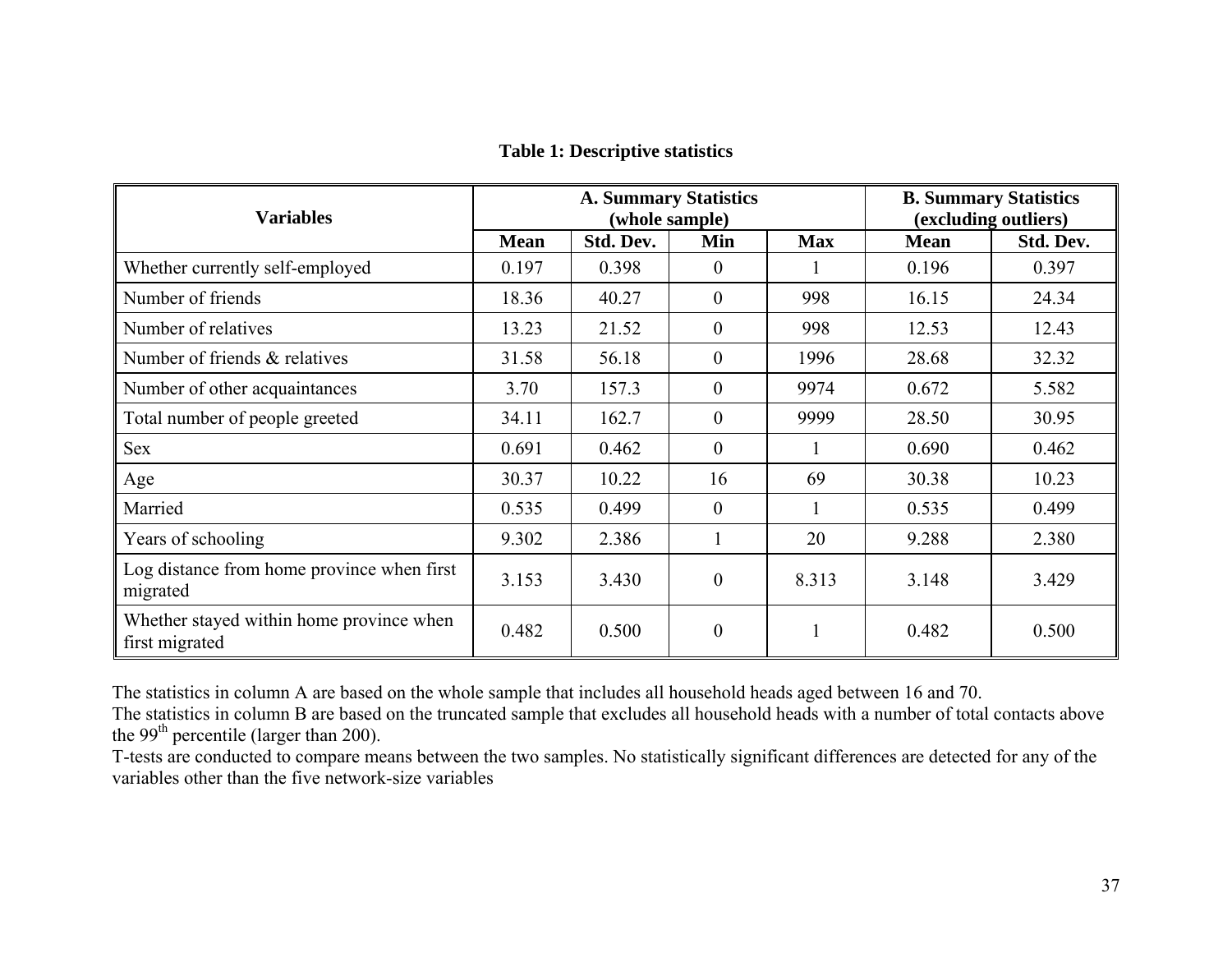| (Dependent Variable: whether self-employed or not) |                 |                 |            |                 |                         |                 |                                        |                 |  |
|----------------------------------------------------|-----------------|-----------------|------------|-----------------|-------------------------|-----------------|----------------------------------------|-----------------|--|
| <b>OLS Regressions</b>                             |                 |                 |            |                 | <b>2SLS Regressions</b> |                 |                                        |                 |  |
|                                                    |                 |                 |            |                 |                         |                 | (IV: Log distance when first migrated) |                 |  |
|                                                    | (1)             | (2)             | (3)        | (4)             | (5)                     | (6)             | (7)                                    | (8)             |  |
|                                                    | <b>Sample A</b> | <b>Sample B</b> | Sample C   | <b>Sample D</b> | <b>Sample A</b>         | <b>Sample B</b> | Sample C                               | <b>Sample D</b> |  |
| Number of friends                                  | .00027          | .00045          | $.00043*$  | $.00045**$      | $.0110**$               | $.0147**$       | $.0134**$                              | $.0115**$       |  |
|                                                    | .00025)         | (.00026)        | (.00022)   | (.00022)        | (.0047)                 | (.0063)         | (.0056)                                | (.0048)         |  |
| Age                                                | .0015           | $-.0002$        | $-.0014$   | $-.0023$        | $.0032*$                | .0026           | .0014                                  | .0001           |  |
|                                                    | (.0013)         | (.0015)         | (.0017)    | (.0017)         | (.0017)                 | (.0022)         | (.0021)                                | (.0019)         |  |
| <b>Sex</b>                                         | $-.0202$        | .0060           | .0060      | .0050           | $-.0547*$               | $-.0439$        | $-.0382$                               | $-.0320$        |  |
|                                                    | (.0173)         | (.0215)         | (.0193)    | (.0191)         | (.0331)                 | (.0428)         | (.0364)                                | (.0332)         |  |
| Years of schooling                                 | $-0.0144***$    | $-.0130***$     | $-0123***$ | $-.0109***$     | $-.0303***$             | $-.0363***$     | $-.0326***$                            | $-.0285***$     |  |
|                                                    | (.0027)         | (.0029)         | (.0031)    | (.0031)         | (.0069)                 | (.0113)         | (.0099)                                | (.0092)         |  |
| Married                                            | $.2139***$      | $.2019***$      | $.1991***$ | $.1946***$      | $.2107***$              | $.2069***$      | $.2040***$                             | $.1983***$      |  |
|                                                    | (.0343)         | (.0388)         | (.0393)    | (.0403)         | (.0319)                 | (.0388)         | (.0407)                                | (.0404)         |  |
| Constant                                           | Yes             | Yes             | Yes        | Yes             | Yes                     | Yes             | Yes                                    | Yes             |  |
| Home province fixed effects                        | Yes             | Yes             | Yes        | Yes             | Yes                     | Yes             | Yes                                    | Yes             |  |
| First-stage F statistic                            | ----            | ----            | ----       | ----            | 14.56                   | 9.05            | 9.20                                   | 9.46            |  |
| No. of observations                                | 4,473           | 2,489           | 2,393      | 2,349           | 4,475                   | 2,491           | 2,395                                  | 2,351           |  |

# **Table 2: Number of friends and choice of self-employment**

Outliers above the 99<sup>th</sup> percentile (with more 200 total contacts) are excluded from regression. Sample A includes all household heads aged between 16 and 70 years. Sample B includes all household heads in sample A who are not on their first jobs in urban sectors. Sample C includes all household heads in sample A whose first jobs were not self-employment and who are not on their first jobs in urban sectors. Sample D includes all household heads in sample A whose first jobs were not self-employment and who are not on their first jobs in urban sectors, excluding those who choose self-employment because they cannot find other jobs.

Standard errors in parentheses are robust to heteroskedasticity and clustered at the city level.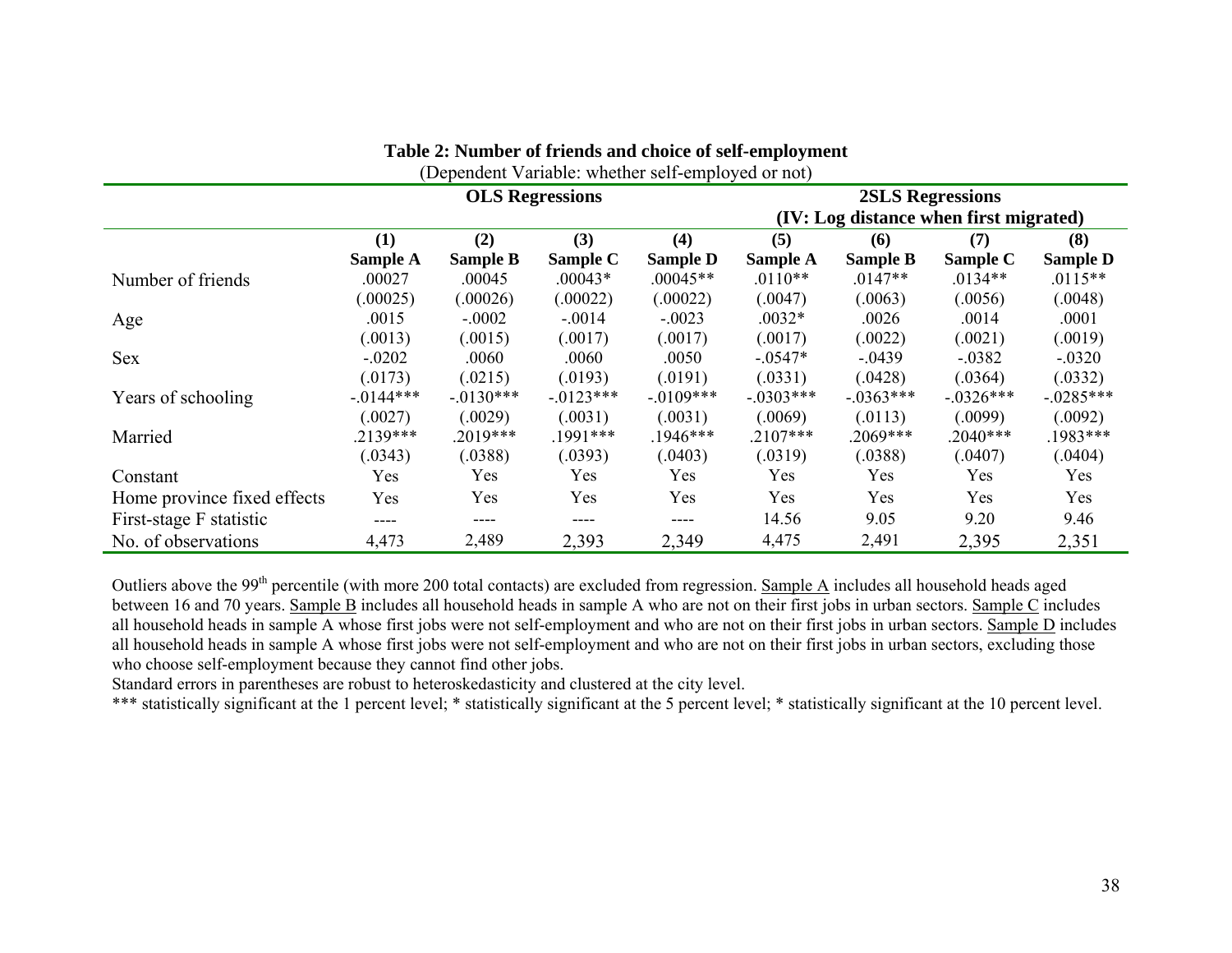| (Dependent Variable: whether self-employed or not) |                 |                 |            |                 |                         |                 |                                        |                 |  |
|----------------------------------------------------|-----------------|-----------------|------------|-----------------|-------------------------|-----------------|----------------------------------------|-----------------|--|
| <b>OLS Regressions</b>                             |                 |                 |            |                 | <b>2SLS Regressions</b> |                 |                                        |                 |  |
|                                                    |                 |                 |            |                 |                         |                 | (IV: Log distance when first migrated) |                 |  |
|                                                    | (1)             | (2)             | (3)        | (4)             | (5)                     | (6)             | (7)                                    | (8)             |  |
|                                                    | <b>Sample A</b> | <b>Sample B</b> | Sample C   | <b>Sample D</b> | <b>Sample A</b>         | <b>Sample B</b> | Sample C                               | <b>Sample D</b> |  |
| Number of relatives                                | .00008          | .00074          | .00079     | .00075          | $.0268**$               | $.0422**$       | $.0369*$                               | $.0300**$       |  |
|                                                    | (0.00047)       | (.00061)        | (.00059)   | (.00058)        | (.0107)                 | (.0206)         | (.0192)                                | (.0128)         |  |
| Age                                                | .0015           | $-.0002$        | $-.0015$   | $-.0023$        | $.0028*$                | .0011           | $-.0006$                               | $-.0016$        |  |
|                                                    | (.0013)         | (.0015)         | (.0017)    | (.0017)         | (.0016)                 | (.0021)         | (.0021)                                | (.0019)         |  |
| Sex                                                | $-.0194$        | .0073           | .0071      | .0063           | $-.0405$                | $-0.0113$       | $-.0091$                               | $-.0041$        |  |
|                                                    | (.0170)         | (.0214)         | (.0192)    | (.0189)         | (.0338)                 | (.0461)         | (.0407)                                | (.0348)         |  |
| Years of schooling                                 | $-.0140***$     | $-0.0127***$    | $-0120***$ | $-.0105***$     | $-.0272***$             | $-.0313***$     | $-.0282***$                            | $-.0238***$     |  |
|                                                    | 0026            | (.0028)         | (.0030)    | (.0029)         | (.0051)                 | (.0086)         | (.0082)                                | (.0065)         |  |
| Married                                            | $.2138***$      | $.1997***$      | $.1968***$ | $.1925***$      | $.1372***$              | .0855           | .0995**                                | $.1159***$      |  |
|                                                    | (.0348)         | (.0386)         | (.0391)    | (.0403)         | (.0381)                 | (.0530)         | (.0455)                                | (.0333)         |  |
| Constant                                           | Yes             | Yes             | Yes        | Yes             | Yes                     | Yes             | Yes                                    | Yes             |  |
| Home province fixed effects                        | Yes             | Yes             | Yes        | Yes             | Yes                     | Yes             | Yes                                    | Yes             |  |
| First-stage F statistic                            | ----            | ----            | ----       | ----            | 14.04                   | 8.97            | 7.45                                   | 12.49           |  |
| No. of observations                                | 4,473           | 2,489           | 2,393      | 2,349           | 4,475                   | 2,491           | 2,395                                  | 2,351           |  |

# **Table 3: Number of relatives and choice of self-employment**

Outliers above the 99<sup>th</sup> percentile (with more 200 total contacts) are excluded from regression. Sample A includes all household heads aged between 16 and 70 years. Sample B includes all household heads in sample A who are not on their first jobs in urban sectors. Sample C includes all household heads in sample A whose first jobs were not self-employment and who are not on their first jobs in urban sectors. Sample D includes all household heads in sample A whose first jobs were not self-employment and who are not on their first jobs in urban sectors, excluding those who choose self-employment because they cannot find other jobs.

Standard errors in parentheses are robust to heteroskedasticity and clustered at the city level.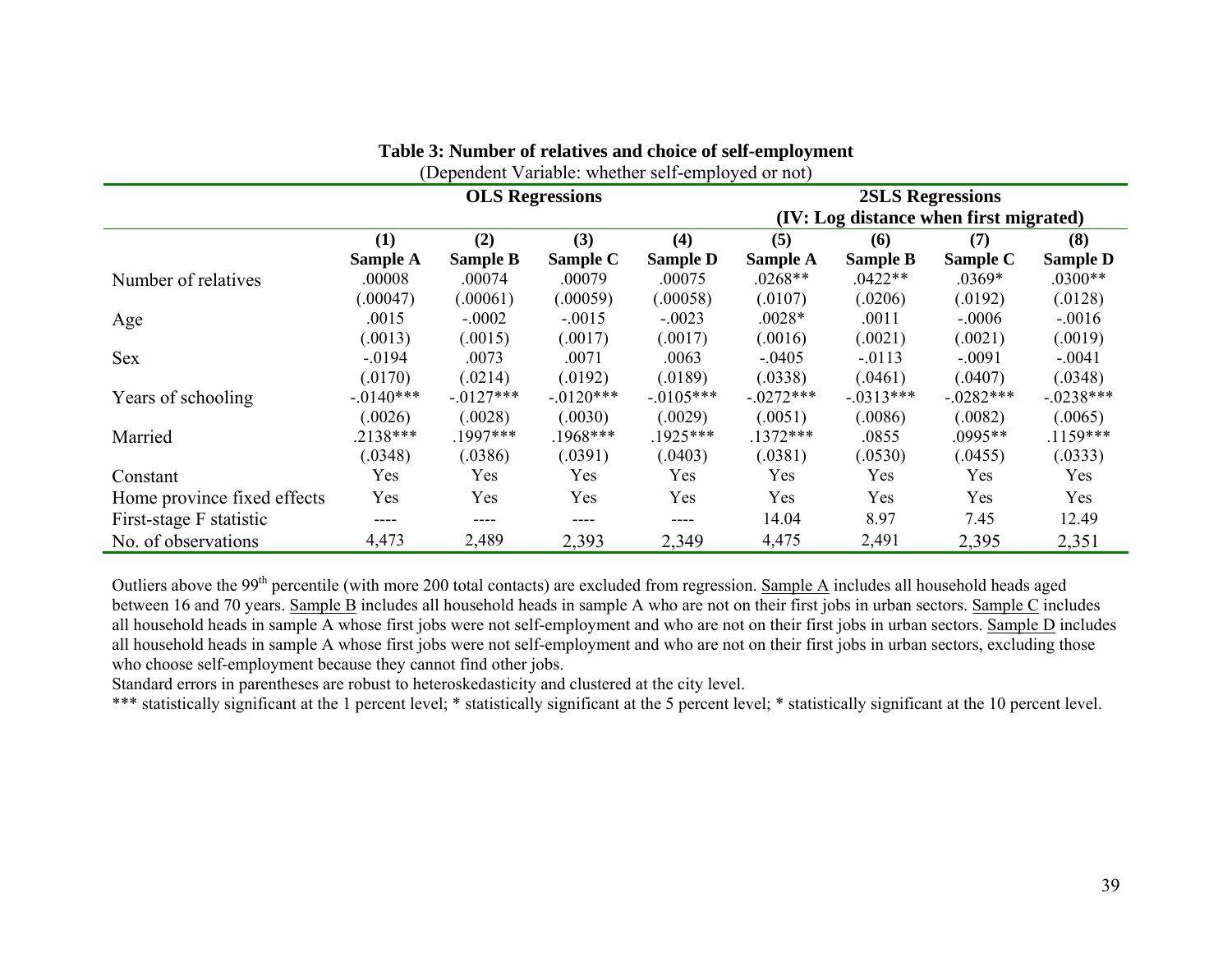| (Dependent Variable: whether self-employed or not) |                        |                 |              |                 |                 |                         |                                        |                 |  |  |
|----------------------------------------------------|------------------------|-----------------|--------------|-----------------|-----------------|-------------------------|----------------------------------------|-----------------|--|--|
|                                                    | <b>OLS Regressions</b> |                 |              |                 |                 | <b>2SLS Regressions</b> |                                        |                 |  |  |
|                                                    |                        |                 |              |                 |                 |                         | (IV: Log distance when first migrated) |                 |  |  |
|                                                    | (1)                    | (2)             | (3)          | (4)             | (5)             | (6)                     | (7)                                    | (8)             |  |  |
|                                                    | Sample A               | <b>Sample B</b> | Sample C     | <b>Sample D</b> | <b>Sample A</b> | <b>Sample B</b>         | Sample C                               | <b>Sample D</b> |  |  |
| Number of friends & relatives                      | .00016                 | $.00037*$       | $.00037**$   | $.00037**$      | $.0078**$       | $.0109**$               | .0098**                                | $.0083***$      |  |  |
|                                                    | (.00019)               | (.00021)        | (.00018)     | (.00021)        | (.0032)         | (.0045)                 | (.0041)                                | (.0032)         |  |  |
| Age                                                | .0015                  | $-.0002$        | $-.0014$     | $-.0023$        | $.0031*$        | .0022                   | .0008                                  | $-.0004$        |  |  |
|                                                    | (.0013)                | (.0015)         | (.0017)      | (.0017)         | (.0016)         | (.0020)                 | (.0020)                                | (.0018)         |  |  |
| Sex                                                | $-.0200$               | .0061           | .0060        | .0052           | $-.0505$        | $-.0355$                | $-.0304$                               | $-.0243$        |  |  |
|                                                    | (.0172)                | (.0217)         | (.0194)      | .0192)          | (.0327)         | (.0429)                 | (.0371)                                | (.0330)         |  |  |
| Years of schooling                                 | $-0.0143***$           | $-.0130***$     | $-0.0124***$ | $-.0110***$     | $-.0294***$     | $-.0351***$             | $-.0314***$                            | $-.0272***$     |  |  |
|                                                    | .0027)                 | (.0029)         | (.0031)      | (.0030)         | (.0060)         | (.0100)                 | (.0089)                                | (.0080)         |  |  |
| Married                                            | $.2135***$             | $.2009***$      | $.1981***$   | $.1936***$      | $.1893***$      | $.1755***$              | $.1761***$                             | $.1754***$      |  |  |
|                                                    | (.0343)                | (.0386)         | (.0391)      | (.0402)         | (.0322)         | (.0340)                 | (.0348)                                | (.0352)         |  |  |
| Constant                                           | Yes                    | Yes             | Yes          | Yes             | Yes             | Yes                     | Yes                                    | Yes             |  |  |
| Home province fixed effects                        | Yes                    | Yes             | Yes          | Yes             | Yes             | Yes                     | Yes                                    | Yes             |  |  |
| First-stage F statistic                            | ----                   | ----            | ----         | ----            | 18.12           | 11.90                   | 11.66                                  | 13.14           |  |  |
| No. of observations                                | 4,473                  | 2,489           | 2,393        | 2,349           | 4,475           | 2,491                   | 2,395                                  | 2,351           |  |  |

# **Table 4: Number of friends and relatives and choice of self-employment**

Outliers above the 99<sup>th</sup> percentile (with more 200 total contacts) are excluded from regression. Sample A includes all household heads aged between 16 and 70 years. Sample B includes all household heads in sample A who are not on their first jobs in urban sectors. Sample C includes all household heads in sample A whose first jobs were not self-employment and who are not on their first jobs in urban sectors. Sample D includes all household heads in sample A whose first jobs were not self-employment and who are not on their first jobs in urban sectors, excluding those who choose self-employment because they cannot find other jobs.

Standard errors in parentheses are robust to heteroskedasticity and clustered at the city level.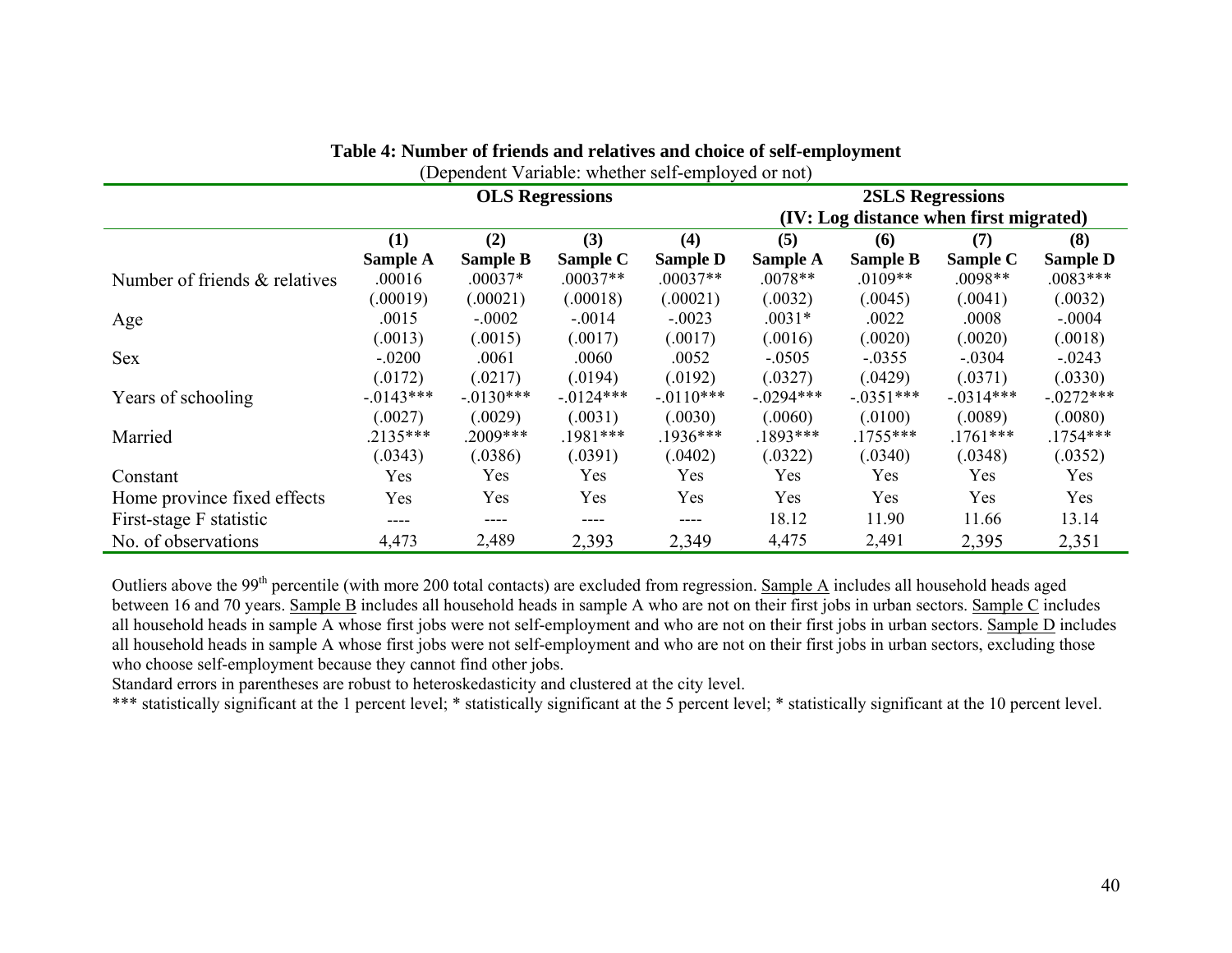| (Dependent Variable: whether self-employed or not) |                        |                 |             |                 |                 |                         |                                        |                 |  |  |
|----------------------------------------------------|------------------------|-----------------|-------------|-----------------|-----------------|-------------------------|----------------------------------------|-----------------|--|--|
|                                                    | <b>OLS Regressions</b> |                 |             |                 |                 | <b>2SLS Regressions</b> |                                        |                 |  |  |
|                                                    |                        |                 |             |                 |                 |                         | (IV: Log distance when first migrated) |                 |  |  |
|                                                    | (1)                    | (2)             | (3)         | (4)             | (5)             | (6)                     | (7)                                    | (8)             |  |  |
|                                                    | <b>Sample A</b>        | <b>Sample B</b> | Sample C    | <b>Sample D</b> | <b>Sample A</b> | <b>Sample B</b>         | Sample C                               | <b>Sample D</b> |  |  |
| Number of acquaintances                            | .00037                 | .00164          | .00034      | .00008          | .5500           | .3769                   | .3281                                  | .2711           |  |  |
|                                                    | (0.0105)               | (.00235)        | (.00151)    | (.00130)        | (.8912)         | (.3182)                 | (.3114)                                | (.2525)         |  |  |
| Age                                                | .0014                  | $-.0001$        | $-.0013$    | $-.0021$        | $-.0032$        | $-.0052$                | $-.0002$                               | $-.0011$        |  |  |
|                                                    | (.0014)                | (.0015)         | (.0018)     | (.0018)         | (.0079)         | (.0058)                 | (.0017)                                | (.0014)         |  |  |
| Sex                                                | $-.0205$               | .0068           | .0070       | .0068           | .0241           | .0031                   | $-.0290$                               | $-.0254$        |  |  |
|                                                    | (.0178)                | (.0221)         | (.0201)     | (.0198)         | (.0966)         | (.0652)                 | (.0495)                                | (.0420)         |  |  |
| Years of schooling                                 | $-0.0145***$           | $-0.0123***$    | $-.0116***$ | $-.0100***$     | $-.0538$        | $-.0389**$              | $-.0261**$                             | $-.0233**$      |  |  |
|                                                    | .0028)                 | (.0029)         | (.0031)     | (.0031)         | (.0592)         | (.0197)                 | (.0112)                                | 0096            |  |  |
| Married                                            | $.2135***$             | $.1977***$      | .1941***    | $.1904***$      | .2398*          | .1898***                | $.1609***$                             | $.1626***$      |  |  |
|                                                    | (.0355)                | (.0408)         | (.0414)     | (.0426)         | (.1246)         | (.0489)                 | (.0461)                                | (.0373)         |  |  |
| Constant                                           | Yes                    | Yes             | Yes         | Yes             | Yes             | Yes                     | Yes                                    | Yes             |  |  |
| Home province fixed effects                        | Yes                    | Yes             | Yes         | Yes             | Yes             | Yes                     | Yes                                    | Yes             |  |  |
| First-stage F statistic                            | ----                   | ----            | ----        | ----            | 0.41            | 1.12                    | 0.88                                   | 0.93            |  |  |
| No. of observations                                | 4,329                  | 2,422           | 2,329       | 2,286           | 4,331           | 2,424                   | 2,331                                  | 2,288           |  |  |

# **Table 5: Number of acquaintances and choice of self-employment**

Outliers above the 99<sup>th</sup> percentile (with more 200 total contacts) are excluded from regression. Sample A includes all household heads aged between 16 and 70 years. Sample B includes all household heads in sample A who are not on their first jobs in urban sectors. Sample C includes all household heads in sample A whose first jobs were not self-employment and who are not on their first jobs in urban sectors. Sample D includes all household heads in sample A whose first jobs were not self-employment and who are not on their first jobs in urban sectors, excluding those who choose self-employment because they cannot find other jobs.

Standard errors in parentheses are robust to heteroskedasticity and clustered at the city level.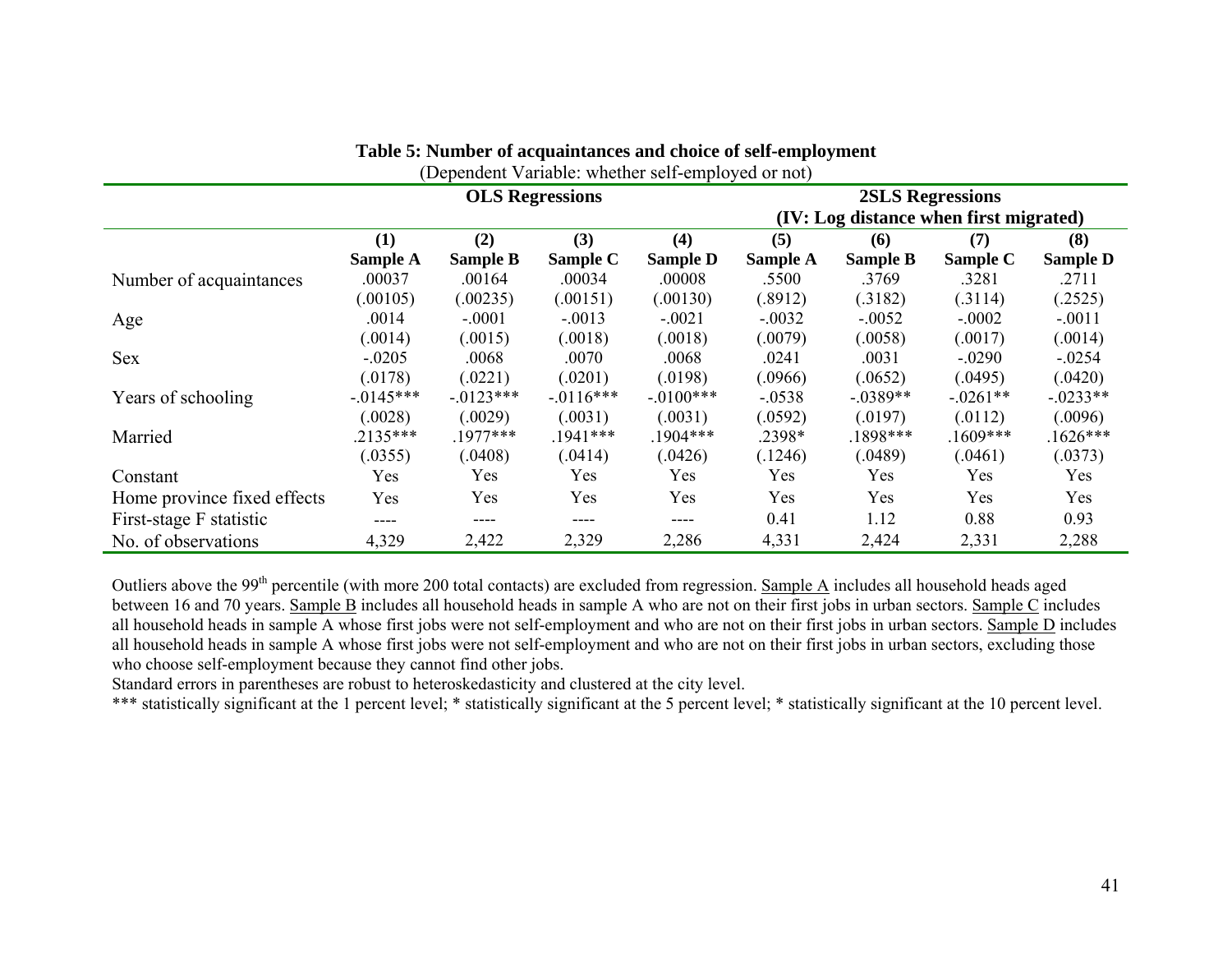|                               |                                        |                 | (Dependent Variable, whether self-employed of not) |                         |              |                 |  |  |  |
|-------------------------------|----------------------------------------|-----------------|----------------------------------------------------|-------------------------|--------------|-----------------|--|--|--|
|                               |                                        |                 |                                                    | <b>2SLS Regressions</b> |              |                 |  |  |  |
|                               | (IV: Log distance when first migrated) |                 |                                                    |                         |              |                 |  |  |  |
|                               | (1)                                    | (2)             | (3)                                                | (4)                     | (5)          | (6)             |  |  |  |
|                               | Sample E                               | <b>Sample F</b> | Sample E                                           | <b>Sample F</b>         | Sample E     | <b>Sample F</b> |  |  |  |
| Number of friends             | $.0121***$                             | $.0105***$      |                                                    |                         |              |                 |  |  |  |
|                               | (.0030)                                | (.0033)         |                                                    |                         |              |                 |  |  |  |
| Number of relatives           |                                        |                 | $.0363***$                                         | $.0271***$              |              |                 |  |  |  |
|                               |                                        |                 | (.0107)                                            | (.0096)                 |              |                 |  |  |  |
| Number of friends & relatives |                                        |                 |                                                    |                         | $.0091***$   | $.0076***$      |  |  |  |
|                               |                                        |                 |                                                    |                         | (.0022)      | (.0024)         |  |  |  |
| Age                           | .0009                                  | .0012           | $-.0007$                                           | $-.0014$                | .0005        | .0005           |  |  |  |
|                               | (.0021)                                | (.0024)         | (.0024)                                            | (.0019)                 | (.0022)      | (.0022)         |  |  |  |
| <b>Sex</b>                    | $-.0496*$                              | $-.0371$        | $-.0355$                                           | $-.0094$                | $-.0461*$    | $-.0293$        |  |  |  |
|                               | (.0272)                                | (.0281)         | (.0319)                                            | (.0289)                 | (.0276)      | (.0279)         |  |  |  |
| Years of schooling            | $-.0226***$                            | $-.0223***$     | $-.0211***$                                        | $-0.0157***$            | $-0.0222***$ | $-.0205***$     |  |  |  |
|                               | (.0065)                                | (.0065)         | (.0043)                                            | (.0053)                 | (.0054)      | (.0057)         |  |  |  |
| Married                       | $.1877***$                             | $.1600***$      | $.0848*$                                           | $.1047**$               | $.1620***$   | $.1446***$      |  |  |  |
|                               | (.0383)                                | (.0485)         | (.0479)                                            | (.0436)                 | (.0368)      | (.0460)         |  |  |  |
| Constant                      | Yes                                    | Yes             | Yes                                                | Yes                     | Yes          | Yes             |  |  |  |
| Home province fixed effects   | Yes                                    | Yes             | Yes                                                | Yes                     | Yes          | Yes             |  |  |  |
| First-stage F statistic       | 30.32                                  | 30.76           | 11.66                                              | 19.46                   | 26.72        | 31.60           |  |  |  |
| No. of observations           | 1,729                                  | 1,567           | 1,729                                              | 1,567                   | 1,729        | 1,567           |  |  |  |

**Table 6: Sensitivity analysis excluding "roaming" migrants**  $(D_{\text{new}} + 1, \ldots, D_{\text{new}})$ 

Outliers above the 99<sup>th</sup> percentile (with more 200 total contacts) are excluded from regression. Sample E includes all household heads in sample D that have always stayed within or outside the home province. Sample F includes all household heads in sample D that have always stayed in the same province. Sample D is defined as in Tables 2-5; it includes all household heads in sample A whose first jobs were not self-employment and who are not on their first jobs in urban sectors, excluding those who choose self-employment because they cannot find other jobs. Standard errors in parentheses are robust to heteroskedasticity and clustered at the city level.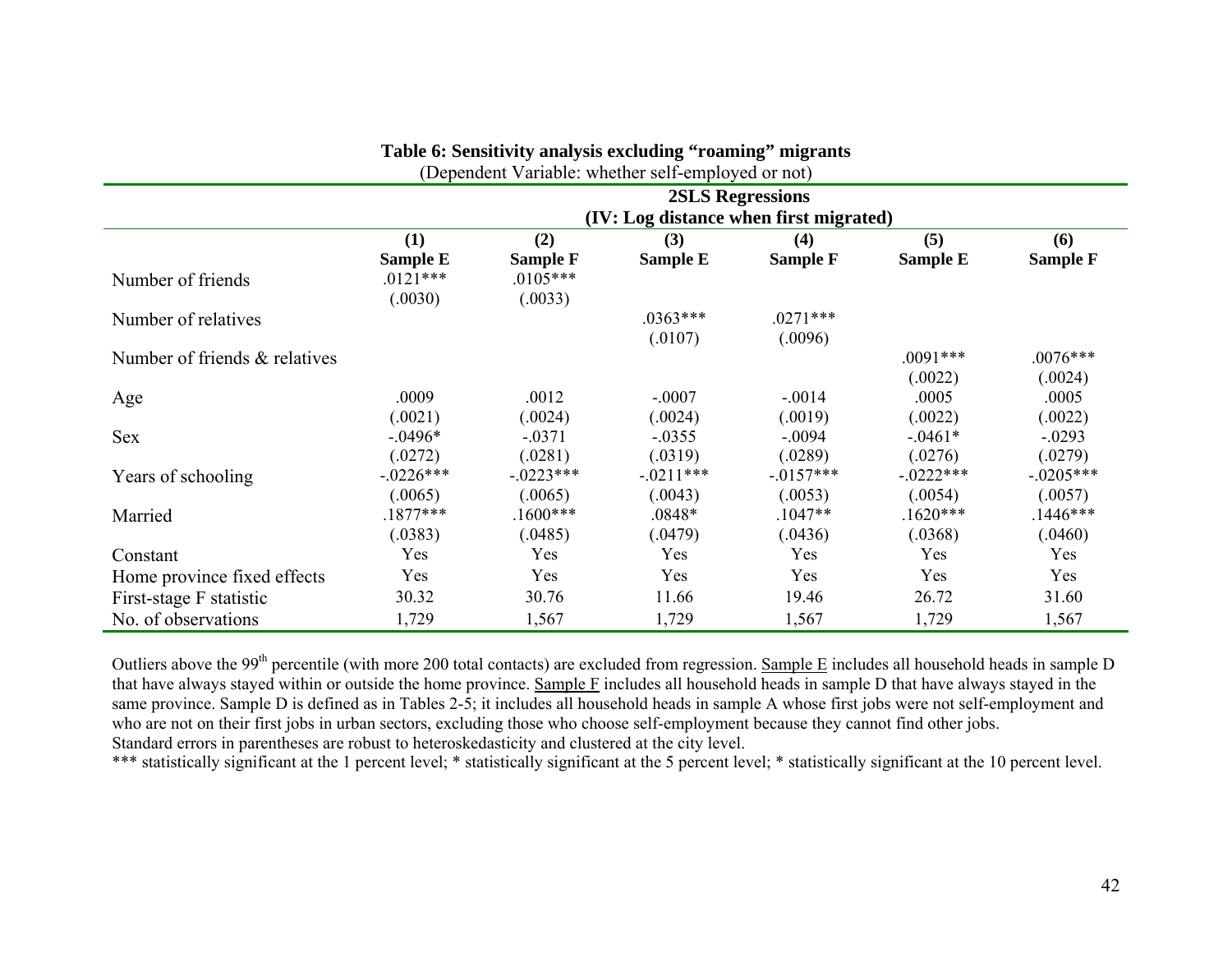|                                                                  |                                        |                              |                             | (Dependent Variable: whether self-employed or not) |                             |                             |                             |                              |                              |
|------------------------------------------------------------------|----------------------------------------|------------------------------|-----------------------------|----------------------------------------------------|-----------------------------|-----------------------------|-----------------------------|------------------------------|------------------------------|
|                                                                  |                                        |                              |                             | <b>2SLS Regressions using Sample D</b>             |                             |                             |                             |                              |                              |
|                                                                  | (IV: Log distance when first migrated) |                              |                             |                                                    |                             |                             |                             |                              |                              |
| Number of friends and relatives                                  | (1)<br>$.0077***$<br>(.0026)           | (2)<br>$.0081***$<br>(.0029) | (3)<br>$.0061**$<br>(.0031) | (4)<br>$.0070***$<br>(.0024)                       | (5)<br>$.0062**$<br>(.0031) | (6)<br>$.0063**$<br>(.0030) | (7)<br>$.0062**$<br>(.0029) | (8)<br>$.0078***$<br>(.0027) | (9)<br>$.0073***$<br>(.0026) |
| Share of private-sector employment<br>in labor force in the city | $-.0014$<br>(.0016)                    |                              |                             | $-.0023*$<br>(.0013)                               | .0007<br>(.0017)            |                             | $-.0007$<br>(.0017)         |                              |                              |
| Share of tertiary-sector employment<br>in total city employment  |                                        | .0046<br>(.0029)             |                             | $.0057**$<br>(.0027)                               |                             | .0033<br>(.0025)            | .0039<br>(.0027)            |                              |                              |
| Share of tertiary-sector GDP in total<br>city GDP                |                                        |                              | $.0061***$<br>(.0024)       |                                                    | $.0068*$<br>(.0035)         | $.0052**$<br>(.0026)        | .0043<br>(.0036)            |                              |                              |
| Share of self-employed in working<br>household heads in the city |                                        |                              |                             |                                                    |                             |                             |                             | $-.4207$<br>(.2807)          |                              |
| Share of self-employed in all<br>household heads in the city     |                                        |                              |                             |                                                    |                             |                             |                             |                              | $-.6036**$<br>(.2433)        |
| Constant and controls                                            | Yes                                    | Yes                          | Yes                         | Yes                                                | Yes                         | Yes                         | Yes                         | Yes                          | Yes                          |
| Home province fixed effects                                      | Yes                                    | Yes                          | Yes                         | Yes                                                | Yes                         | Yes                         | Yes                         | Yes                          | Yes                          |
| No. of observations                                              | 2,349                                  | 2,349                        | 2,349                       | 2,349                                              | 2,349                       | 2,349                       | 2,349                       | 2,349                        | 2,349                        |

# **Table 7: Sensitivity analysis with city-level controls**

Outliers above the 99<sup>th</sup> percentile (with more 200 total contacts) are excluded from regression. All regressions use Sample D, which is the same sample D as used in Tables 2-5. Sample D includes all household heads in sample A whose first jobs were not self-employment and who are not on their first jobs in urban sectors, excluding those who choose self-employment because they cannot find other jobs.

First-stage regressions are the same as in Table 4, column 8, using sample D.

In Columns (1)-(7), additional control variables are constructed using data from *China Urban Statistical Yearbook*. In Columns (8)-(9), additional control variables are constructed using data from RUMiCI urban household surveys.

In each regression, age, sex, marital status, and years of schooling are included as controls.

Standard errors in parentheses are robust to heteroskedasticity and clustered at the city level.